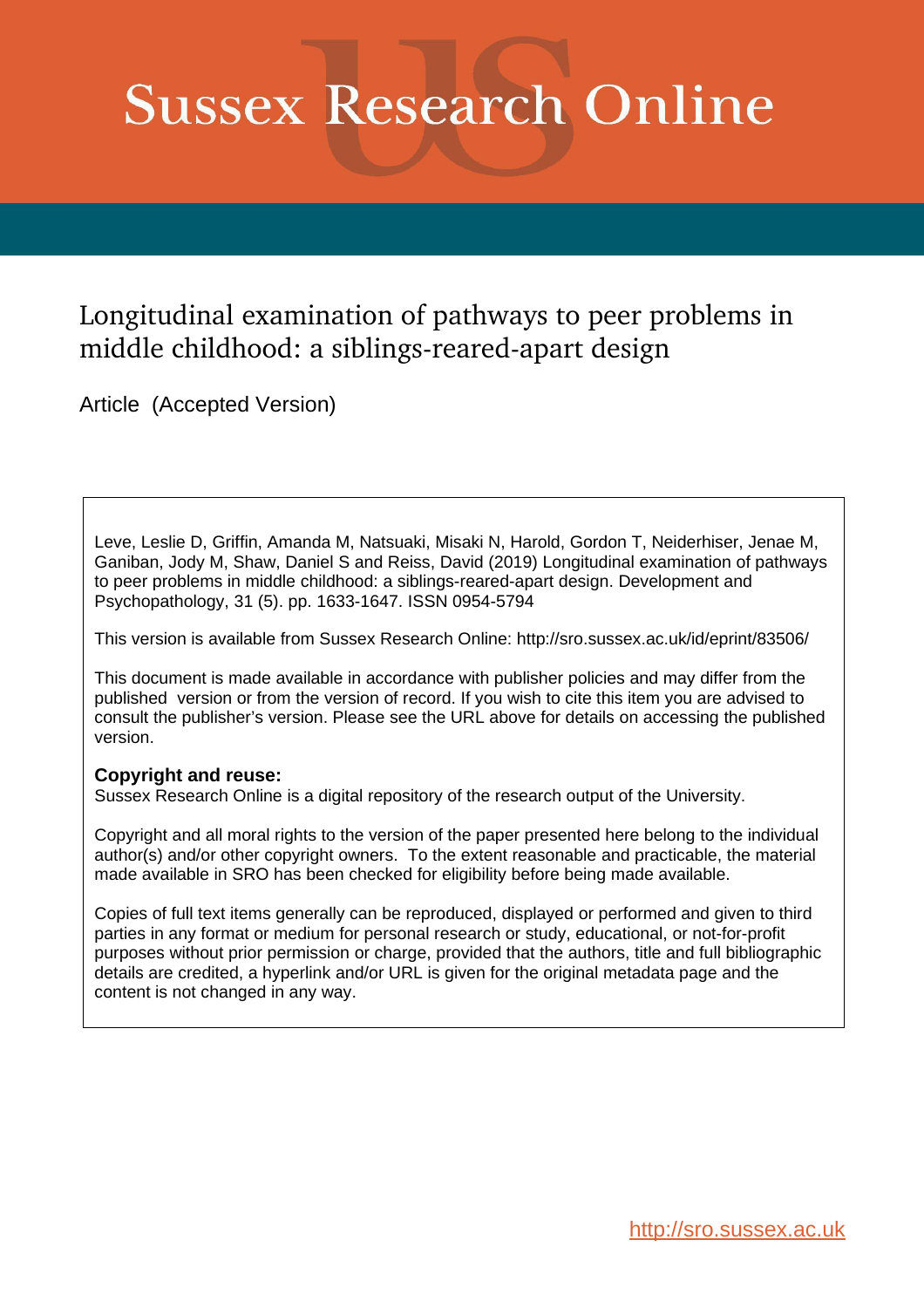# Running head: PATHWAYS TO PEER PROBLEMS SIBLING STUDY

Longitudinal Examination of Pathways to Peer Problems in Middle Childhood: A Siblings-

# Reared-Apart Design

Leslie D. Leve<sup>1</sup> Amanda M. Griffin<sup>1</sup> Misaki N. Natsuaki<sup>2</sup> Gordon T. Harold<sup>3</sup> Jenae M. Neiderhiser<sup>4</sup> Jody M. Ganiban<sup>5</sup> Daniel S. Shaw<sup>6</sup> David Reiss<sup>7</sup>

<sup>1</sup>Prevention Science Institute, University of Oregon, Eugene, USA

<sup>2</sup>University of California, Riverside, CA, USA

<sup>3</sup>School of Psychology, Andrew and Virginia Rudd Centre for Adoption Research and Practice,

University of Sussex, Brighton, UK

<sup>4</sup>Department of Psychology, The Pennsylvania State University, University Park, PA, USA

<sup>5</sup>Department of Psychology, George Washington University, Washington DC, USA

<sup>6</sup>University of Pittsburgh, Pittsburgh, PA, USA

<sup>7</sup>Yale Child Study Center, New Haven, CT, USA

Corresponding author: Leslie Leve, [leve@uoregon.edu,](mailto:leve@uoregon.edu) 1600 Millrace Drive, Suite 105

Eugene, OR 97403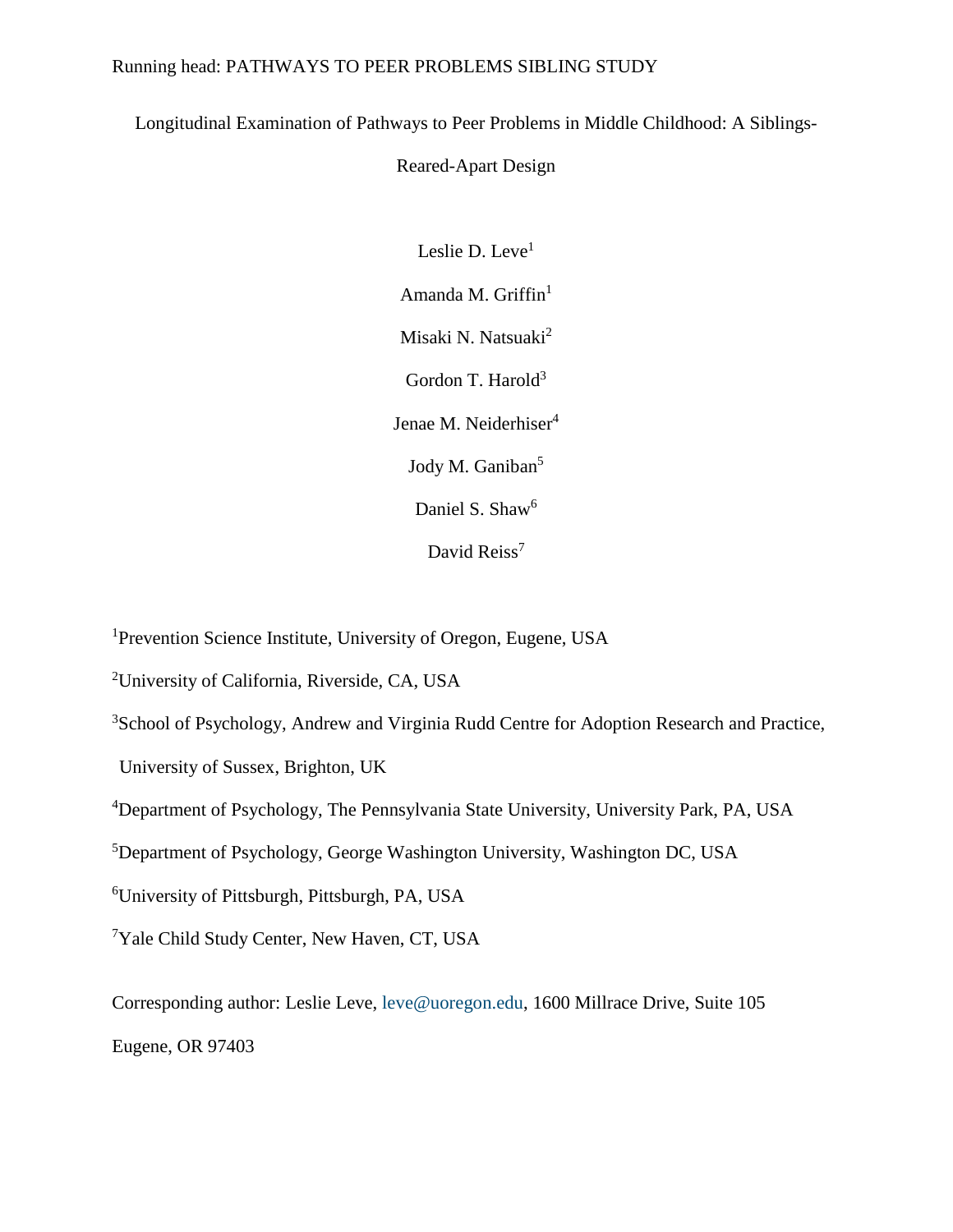# Acknowledgments

This project was supported by grants R01 HD042608 from the National Institute of Child Health and Human Development and the National Institute on Drug Abuse (PI Years 1–5: Reiss; PI Years 6–10: Leve), UG3 OD023389 and UH3 OD023389 from the Office of the Director (PIs: Leve, Neiderhiser, Ganiban), R01 MH092118 from the National Institute of Mental Health (PIs: Neiderhiser, Leve), R01 DA020585 from the National Institute on Drug Abuse (PI: Neiderhiser), and R01 DA035062 from the National Institute on Drug Abuse (PI: Leve). Amanda Griffin's work was supported by a training grant (F32 HD093347A). The content is solely the responsibility of the authors and does not necessarily represent the official views of the Eunice Kennedy Shriver National Institute of Child Health and Human Development or the National Institutes of Health.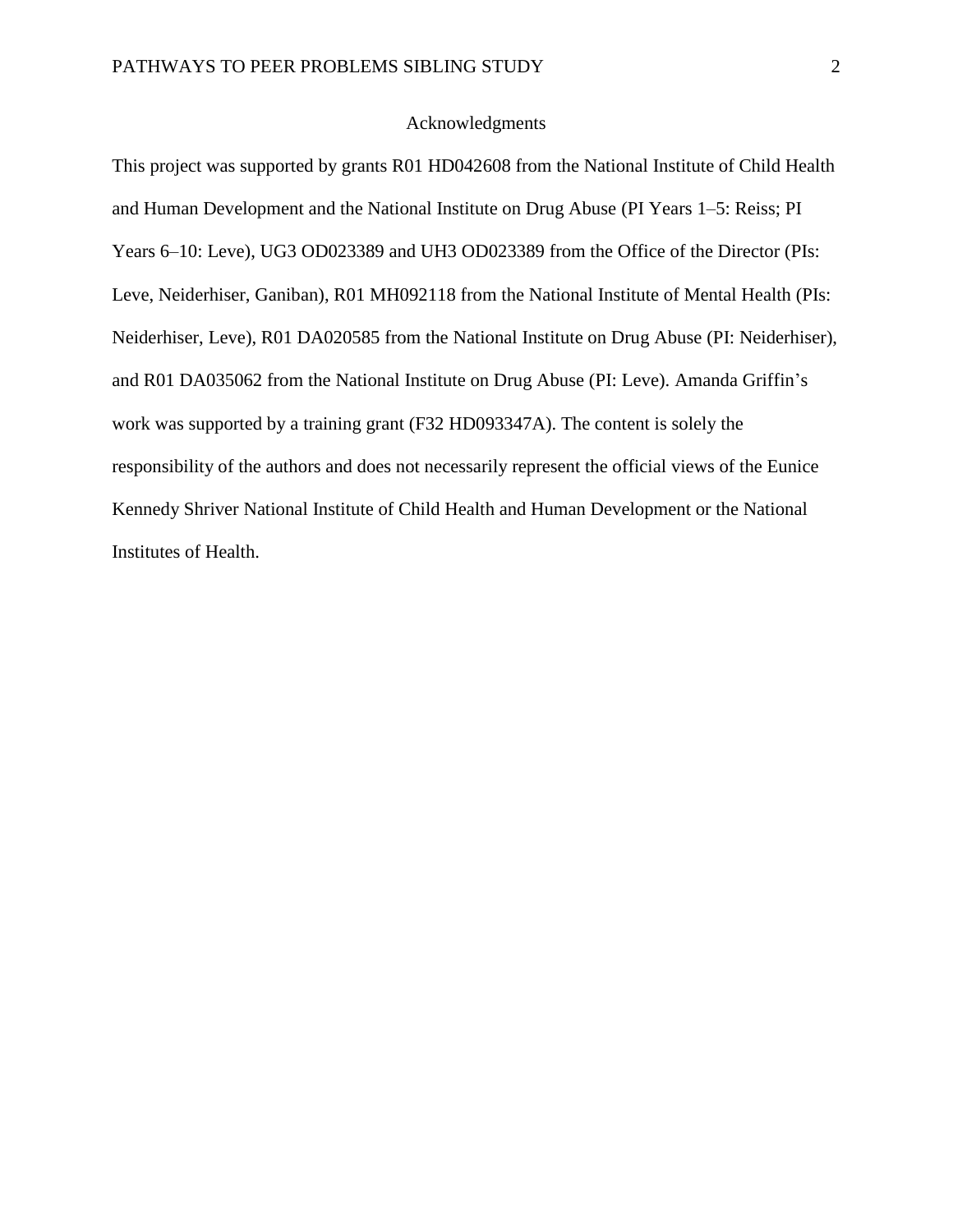Longitudinal Examination of Pathways to Peer Problems in Middle Childhood: A Siblings-Reared-Apart Design

#### **Abstract**

To advance research from Dishion and others on associations between parenting and peer problems across childhood, we used a sample of 173 sibling pairs reared apart since birth (because of adoption of one of the siblings) to examine associations between parental hostility and children's peer problems when children were ages 7 and 9.5 years (*n* = 326 children). We extended conventional cross-lagged parent–peer models by incorporating child inhibitory control as an additional predictor and examining genetic contributions via birth mother psychopathology. Path models indicated a cross-lagged association from parental hostility to later peer problems. When child inhibitory control was included, birth mother internalizing symptoms were associated with poorer child inhibitory control, which was associated with more parental hostility and peer problems. The cross-lagged paths from parental hostility to peer problems were no longer significant in the full model. Multigroup analyses revealed that the path from birth mother internalizing symptoms to child inhibitory control was significantly higher for birth parent– reared children, indicating the possible contribution of passive gene–environment correlation to this association. Exploratory analyses suggested that each child's unique rearing context contributed to their inhibitory control and peer behavior. Implications for the development of evidence-based interventions are discussed.

*Keywords:* parental hostility, peer problems, inhibitory control, adoption design, siblings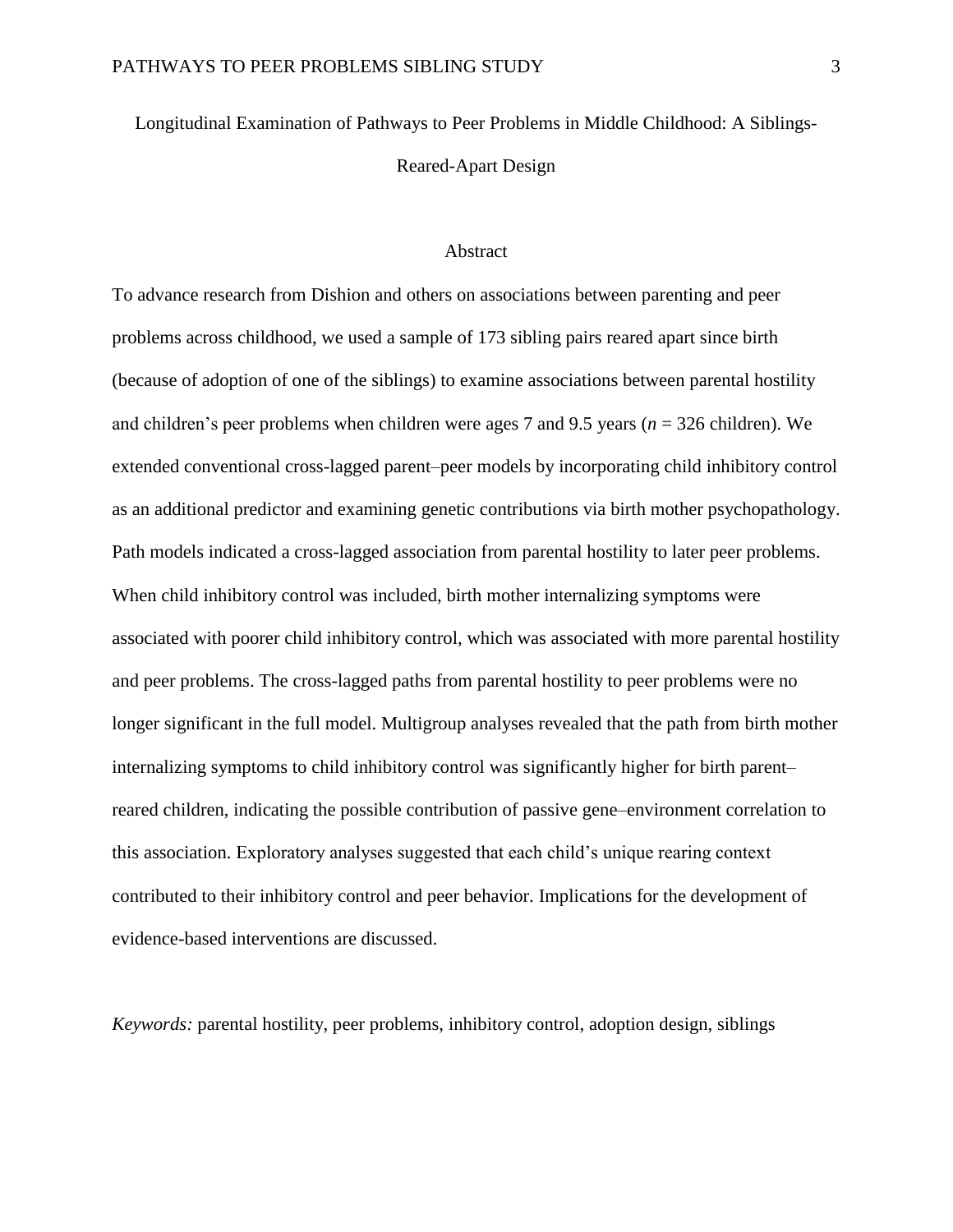A large, extant body of research demonstrates concurrent and longitudinal associations from parental hostility to children's peer problems during late childhood and adolescence. Emanating from a significant body of work by Dishion and colleagues in the 1980s and 1990s that examined connections between coercive family processes and children's affiliation with antisocial peers, this research has shown that coercive interactions that begin in the family can spill over to the peer context, predicting negative or deviant peer interactions (e.g., Ary, Duncan, Duncan, & Hops, 1999; Dishion, Duncan, Eddy, Fagot, & Fetrow, 1994; Dishion, Patterson, Stoolmiller, & Skinner, 1991; Patterson & Dishion, 1985; Patterson, Reid, & Dishion, 1992; Snyder, Dishion, & Patterson, 1986). We sought to extend the work of Dishion and others by examining links between parenting and peer relationships prior to adolescence, and by more fully examining the role of child characteristics, particularly those that may be genetically influenced. To do so, we examined longitudinal associations between parental hostility and children's peer problems during middle childhood in a unique sample of genetically related sibling pairs who had been reared apart since birth.

#### **A Multilevel Framework for Examining Pathways to Peer Problems in Middle Childhood**

The conceptual model that guided our study integrates multiple conceptual frameworks to further the understanding of the mechanisms underlying the development of peer problems in middle childhood, including the conflux of individual and family predictors. As described by Cicchetti and colleagues, an individual's developmental trajectory is influenced by a range of socioemotional, genetic, familial, and societal influences that are layered and transactional (Cicchetti, 2016; Cicchetti & Lynch, 1993; Cicchetti & Toth, 2016; Masten & Cicchetti, 2010). A multilevel framework can be useful to better understand the conflux of individual and family predictors, and inform targets for preventive interventions.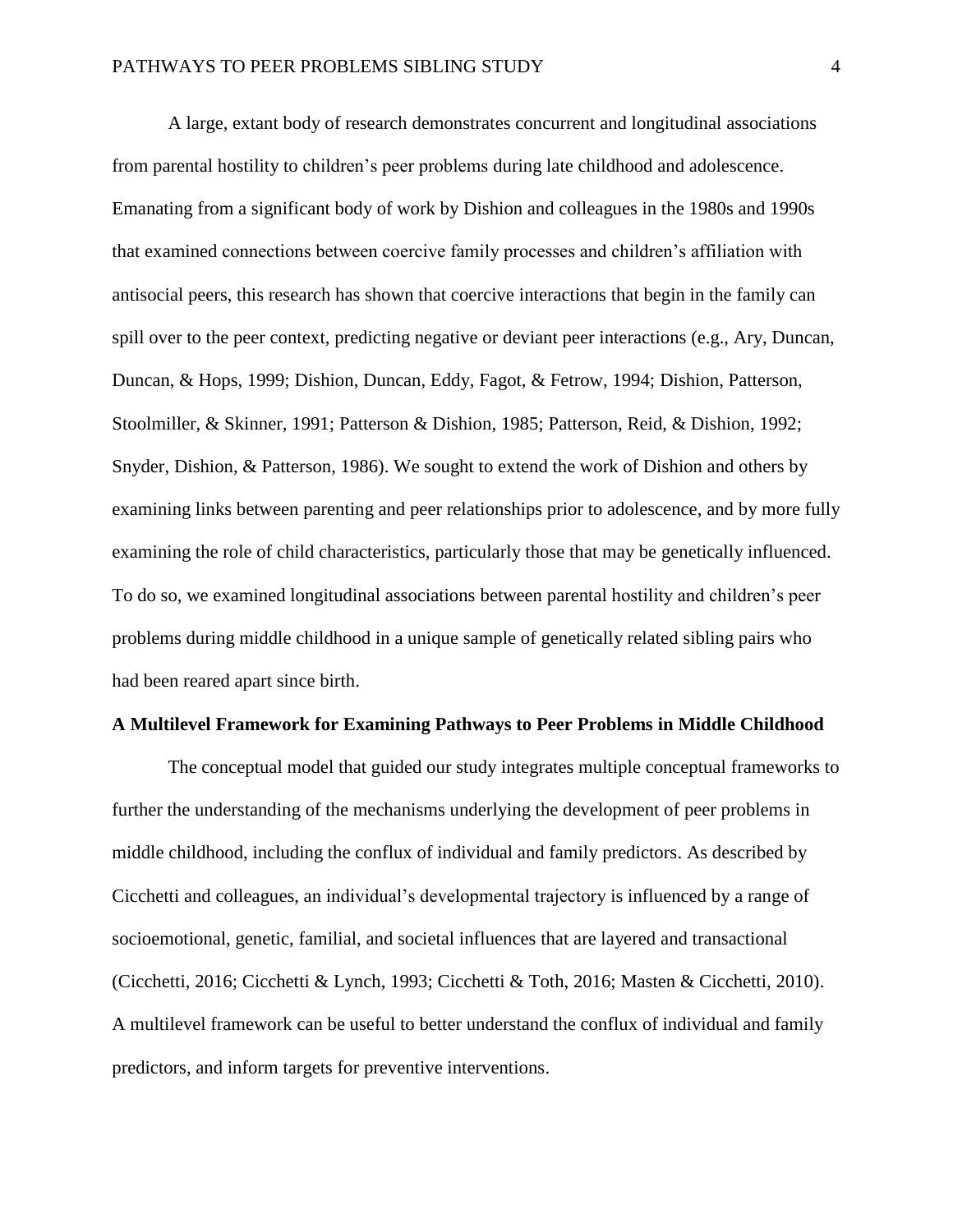.

One conceptual framework that is foundational to understanding connections between parent and peer processes is coercion theory (Patterson, 1982). It posits a social-interactional model of development wherein challenging child behavior, disrupted parenting, and coercive parent–child interactions that begin in early childhood (Shaw & Bell, 1993), and continue in middle childhood, reinforce and maintain children's problem behavior, escalating negative parent-child interactions within the family over time. Children initially experience coercive patterns in the home with parents and siblings, due in part to their own challenging behaviors (e.g., whining, hitting, non-compliance) and parents' attempts to stop such behaviors. Children then "practice" similar coercive interactional styles outside of the home, in a cycle of "deviancy training." Negative interactions with deviant peers during early adolescence are then posited to shape new and more serious forms of problem behavior (e.g., substance use, antisocial behavior, high-risk sexual behavior) (Dishion, Patterson, & Griesler, 1994; Patterson, Forgatch, Yoerger, & Stoolmiller, 1998). A core assumption of coercion theory is that, in response to challenging child behaviors, disrupted parenting behaviors, such as more hostile and less warm parenting, escalate child behavior problems over time that then spill over into the peer realm. Theoretically, parental hostility is reinforced after repeated attempts to shape the child's behaviors are met with child compliance. This coercive process in the home serves to model hostile interactions as appropriate behavior for the child, which are then played out in the child's interactions with peers outside of the home.

In addition to the parent–child social-interactional pathways from coercion theory that are hypothesized to lead to negative peer behavior, individual child characteristics are also relevant to the development of peer problems. Beginning with Bell's seminal work on child effects on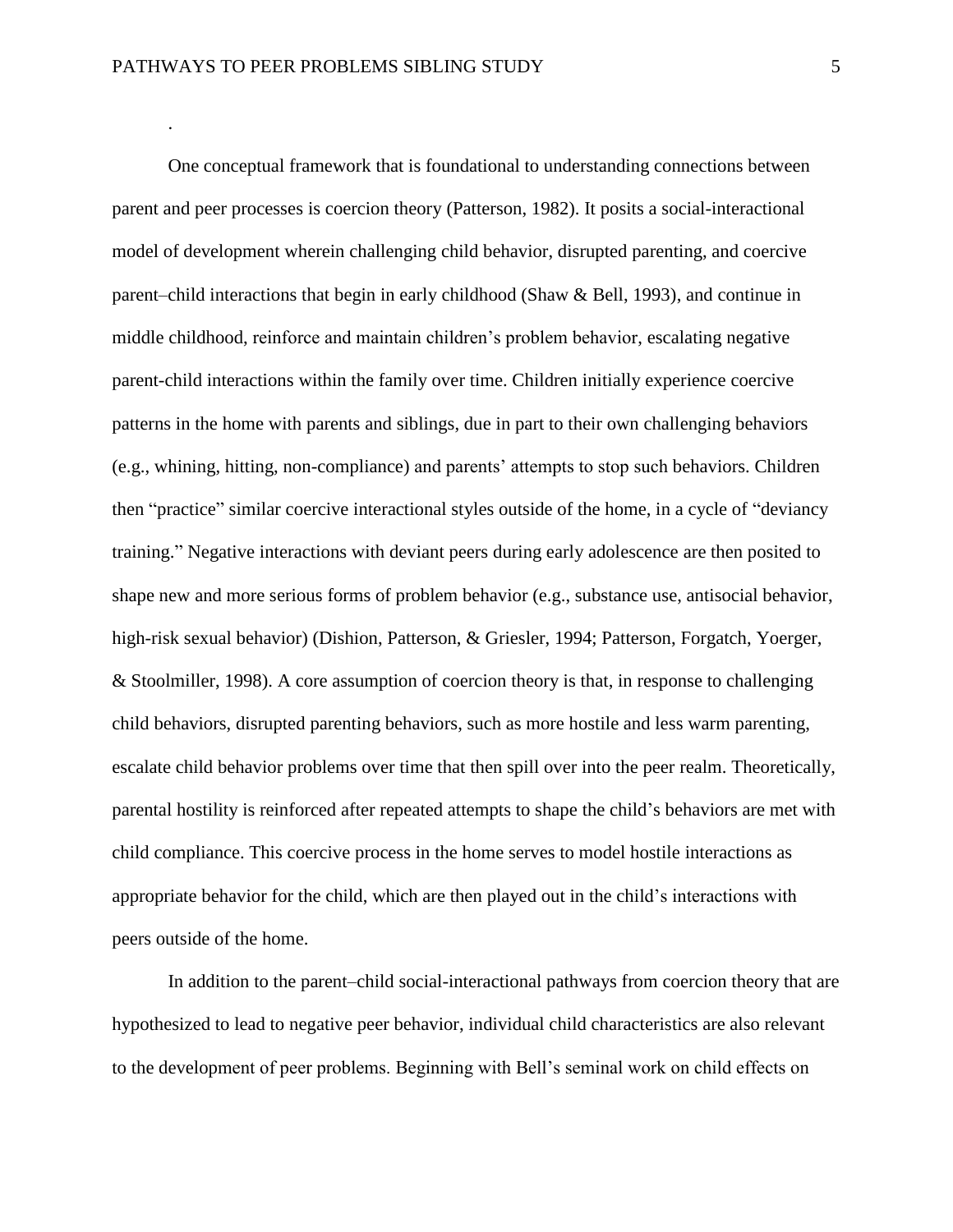socialization processes (Bell, 1968, 1979, 2017; Bell & Chapman, 1986; Shaw & Bell, 1993), a large and growing body of research has shown that not only do parents socialize their children, but children play an active role in influencing their social context and parenting environments. Support for Bell's model of reciprocal effects comes from longitudinal studies that have examined child and parent behavior over time and found, for example, bidirectional effects between child antisocial behavior and parental negativity from child age 4 to 7 years (Larsson, Viding, Rijsdijk, & Plomin, 2008), bidirectional effects from conduct problems to changes in parenting behavior from child age 6 to 16 (Pardini, Fite, & Burke, 2008), and bidirectional effects between children's antisocial behavior and parents' depressive symptoms from childhood to adolescence (Gross, Shaw, Burwell, & Nagin, 2009). In addition, as reviewed in greater detail later in this article, researchers have used genetically informed study designs to illustrate how variation in child behavior that is genetic in origin can influence environmental factors, such as parenting behaviors (Plomin, DeFries, & Loehlin, 1977; Neiderhiser, Reiss, Hetherington, & Plomin, 1999; Scarr & McCartney, 1983). Thus, in addition to a focus on parenting behaviors as a predictor of peer problems, our study included a measure of children's inhibitory control as a child characteristic that is genetically influenced (Polderman et al., 2009) and may predict hostile parenting and peer problems.

#### **Prediction of Peer Problems: Parental Hostility**

A large body of evidence indicates that parental hostility is associated with children's problematic peer relationships (Brown & Bakken, 2011). The vast majority of this research has been conducted with children age 9 and older and has reliably found concurrent and prospective associations between disrupted parenting (e.g., hostile discipline, poor monitoring, low level of warmth) and peer problems (e.g., affiliation with delinquent peers, peer rejection, poor peer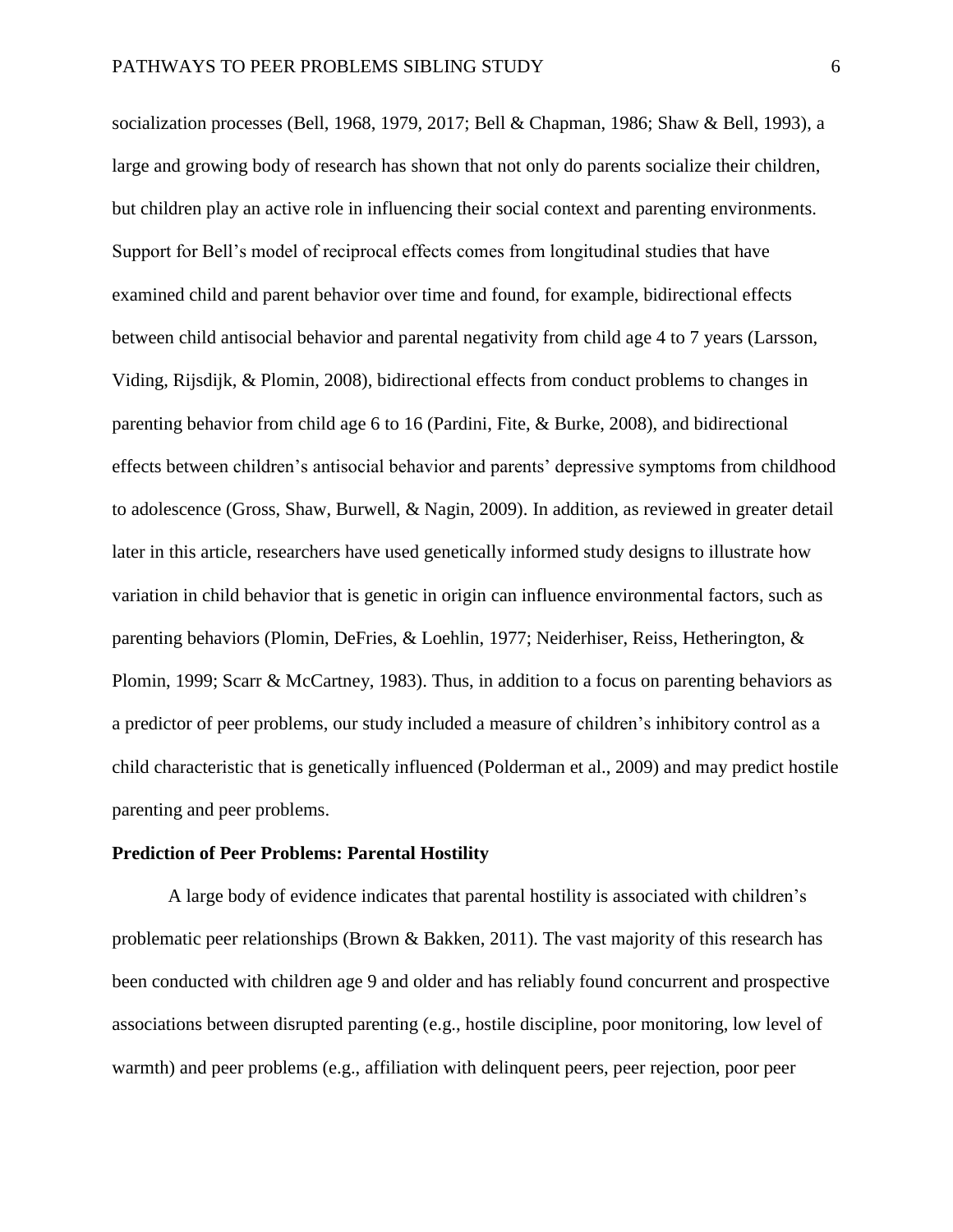social skills; Allen, Hauser, O'Connor, & Bell, 2002; Ary et al., 1999; Bank, Burraston, & Snyder, 2004; Benson & Buehler, 2012; Brody et al., 2001; Dishion, 1990; Dishion et al., 1991; Patterson & Dishion, 1985).

Although substantially less research has been conducted on the prediction of peer problems from hostile parenting in children younger than age 9, a small number of studies has found a similar pattern of associations during middle childhood. For example, in a community sample of children followed longitudinally from ages 5 to 9, researchers found that poor parental discipline (e.g., hostile parenting) exacerbated the association between peer delinquency and later child antisocial behavior, suggesting that hostile parenting increased the sensitivity of children to the effects of peer delinquency (Snyder et al., 2010). Another school-based sample of children ages 6–10 found that children's coercive interactions with their parents were associated with their antisocial behavior with peers (Dishion, Duncan, et al., 1994). Two rigorous intervention studies provided additional support for the association between hostile parenting and peer problems in middle childhood. First, Forgatch and colleagues (2016) examined 6-year follow-up data from a preventive intervention study of divorced mothers and their 5- to 8-yearold sons. They found a significant intervention effect on changes in parenting (more-effective discipline), which was then associated with a reduction in children's affiliation with delinquent peers. Second, Chang and colleagues (2017) showed intervention effects on positive parent–child interaction during early childhood (ages 3–5) that led to greater peer acceptance and less peer rejection at ages 7–10, via increases in children's effortful control. In other words, the intervention indirectly predicted peer preference by sequentially improving parent–child interactions and children's effortful control. Although the body of work conducted among children in middle childhood is substantially smaller than that conducted in late childhood and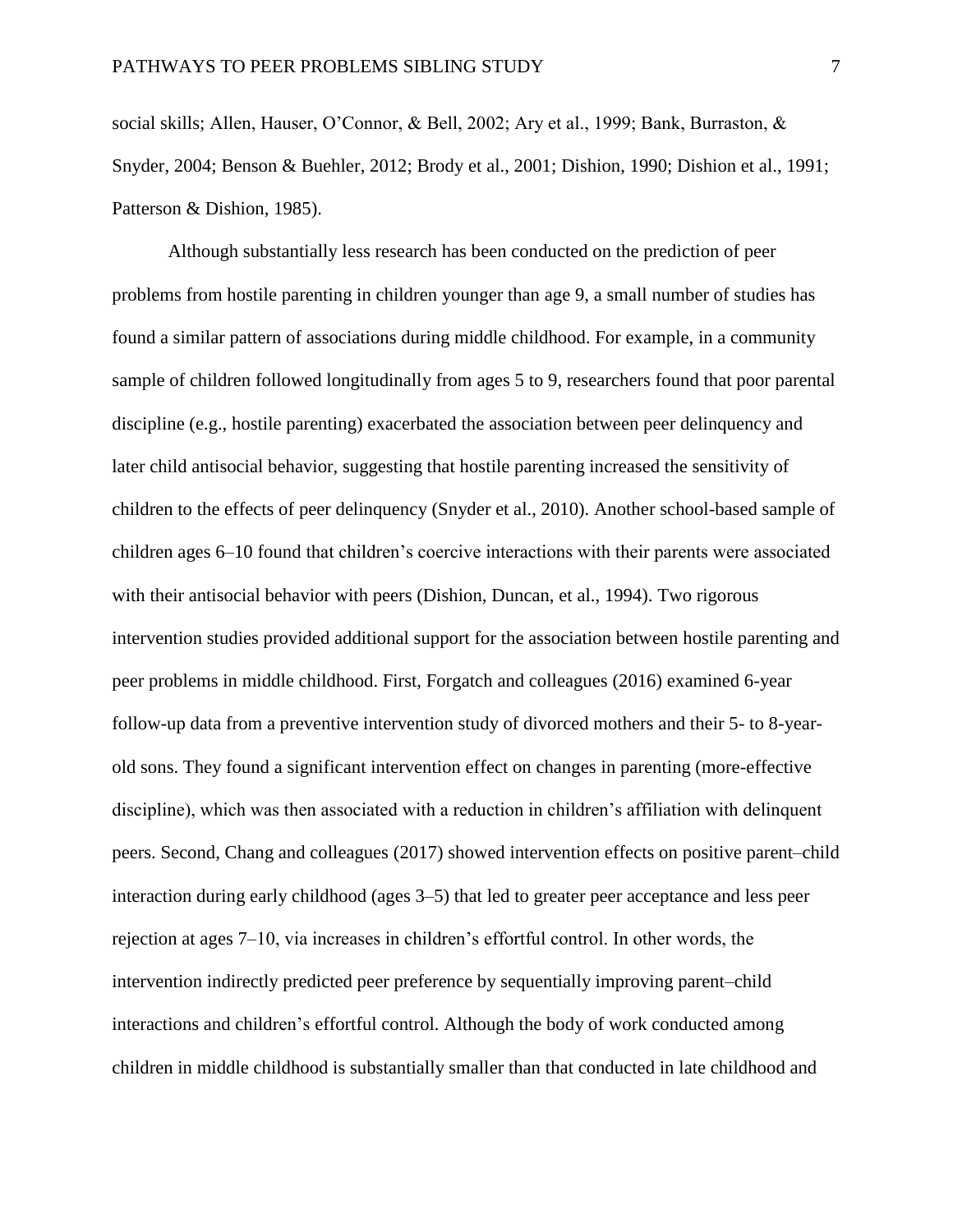adolescence, it provides evidence for the link between hostile parenting and peer problems and suggests that it is modifiable during middle childhood.

#### **Prediction of Peer Problems: Low Child Inhibitory Control**

There is also evidence that specific child characteristics are predictive of peer problems during middle childhood. In particular, children who have more difficulty controlling their own behavior or inhibiting impulses may be more likely to have difficulty establishing prosocial peer relationships. Eisenberg has proposed that inhibitory control deficits can affect peer relations by undermining children's social competence, as indexed by prosocial peer interactions and behavioral problems (Eisenberg, Hofer, & Vaughan, 2007; Eisenberg et al., 2005). In this model, *inhibitory control* is defined as the ability to willfully inhibit a prepotent behavior, especially when a child prefers not to do so but should, to adapt to the context or to achieve a goal (Rothbart & Bates, 2006). Inhibitory control can facilitate children's ability to engage in prosocial interactions with peers, such as sharing an attractive toy or game, or turn-taking.

Conversely, low inhibitory control may reduce children's ability to cooperate, share, and turn-take, particularly when it means putting others' needs and interests ahead of one's own immediate interests. The association between poor inhibitory control and later behavior problems is well documented (Nigg & Huang-Pollack, 2003), with lower levels of inhibitory control predicting behavior problems in early and middle childhood (Eisenberg et al., 2005; Kochanska & Knaack, 2003; Olson, Sameroff, Kerr, Lopez, & Wellman, 2005). Poor inhibitory control also appears to moderate the association between affiliation with delinquent peers and later antisocial behavior, in that youth with lower levels of inhibitory control are more susceptible to the negative influence of delinquent peers (Dishion & Patterson, 2006; Gardner, Dishion, & Connell, 2008). In a study of 8- to 10-year-old boys, Trentacosta and Shaw (2009) found a direct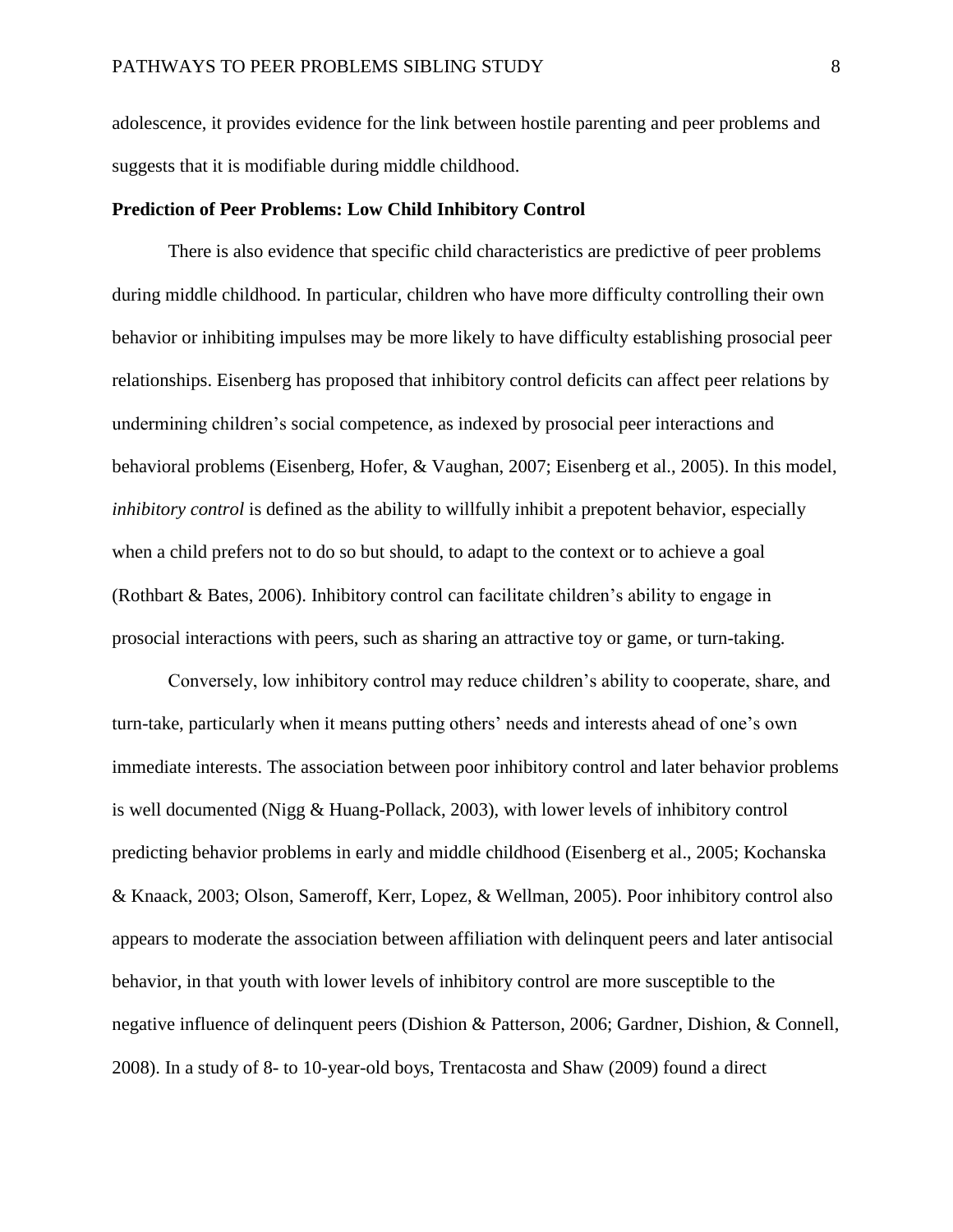association between children's inability to actively distract themselves during a temptation task (indicating lower inhibitory control) and peer rejection, suggesting that higher inhibitory control skills may protect children from developing peer problems. This pattern of findings was replicated in a large longitudinal study with a national sample of children studied from age 4.5 to age 15 that found that better inhibitory control skills reduced the likelihood of experiencing peer problems later in childhood and in middle adolescence (Holmes, Kim-Spoon, & Deater-Deckard, 2016).

Children's inhibitory control skills have also been shown to be a partial mediator of the association between parenting and children's later social competence (Spinrad et al., 2007), highlighting the connection between inhibitory control and parenting and peer relationships. Findings from a meta-analysis revealed concurrent associations between children's selfregulation (including inhibitory control), measured via observation and questionnaire, and more positive, less negative parenting behavior, also measured via observation and questionnaire (Karreman, Van Tuijl, van Aken, & Deković, 2006). Longitudinal studies have demonstrated that inhibitory control in middle childhood is predictive of decreases in maternal rejection (Lengua, 2006), even when earlier parenting is controlled for. This finding is consistent with those of the child effects models of development, with studies showing that children's inhibitory control deficits can elicit hostile parenting (Bates, Schermerhorn, & Petersen, 2012), ultimately leading to poor peer relations (Holmes et al., 2016; Kiff, Lengua, & Zalewski, 2011). Our study extended this line of research through the use of a siblings-reared-apart design, to test whether the pattern of associations between child inhibitory control, hostile parenting, and peer problems has heritable origins. For reasons discussed in the next two sections, our study's innovative genetically informed design facilitated an investigation of whether heritable child characteristics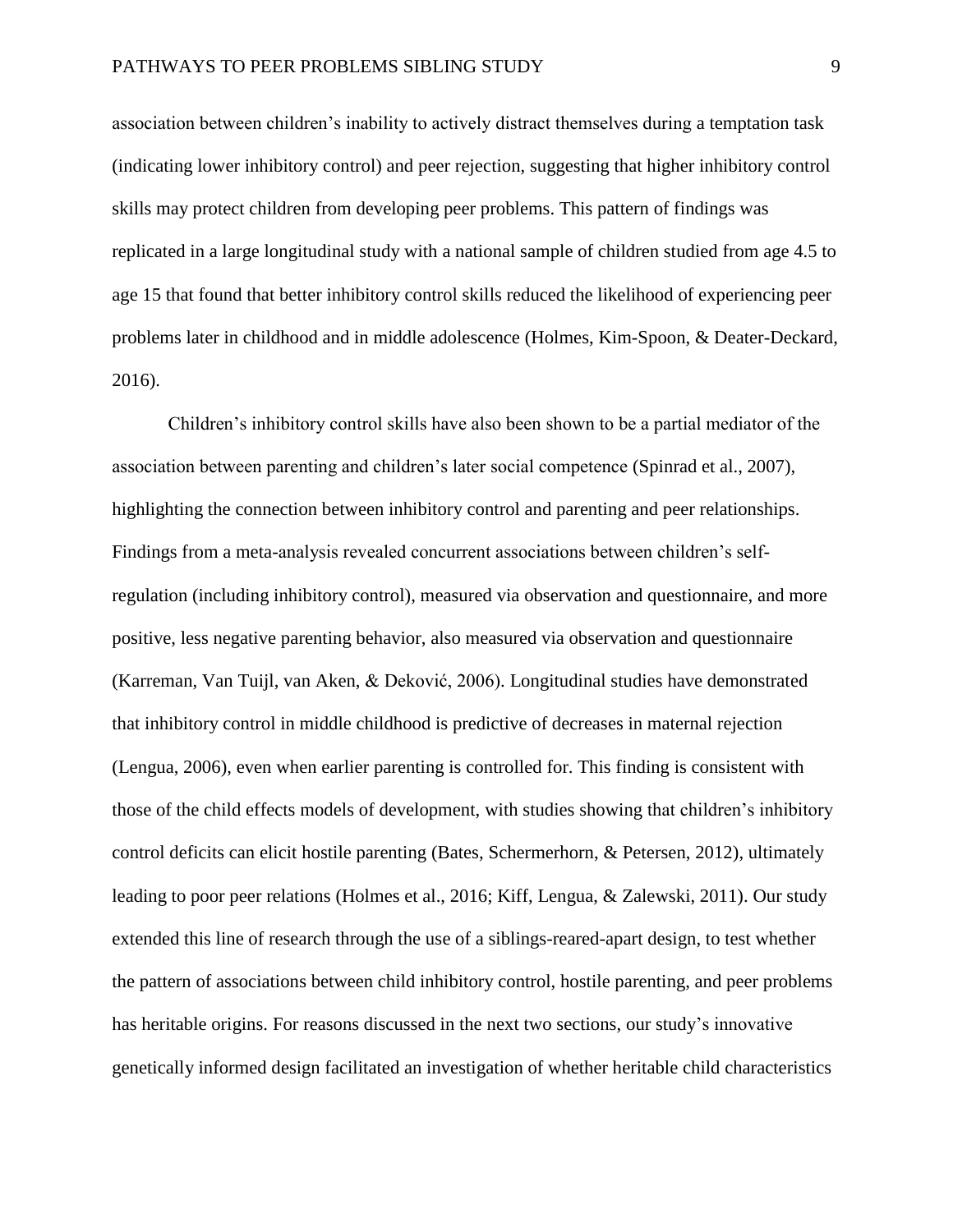are, in part, responsible for evoking hostile parenting and peer problems, and also whether genes shared between family members who are living together contribute to the magnitude of associations between inhibitory control, harsh parenting, and peer problems (passive gene– environment correlation, discussed later in this article).

#### **Genetic Influences on Inhibitory Control, Hostile Parenting, and Peer Problems**

As noted earlier, the multilevel framework applied in our study also incorporates the role of genetic influences on development and parent–peer processes. We considered whether there are direct genetic influences on child behavior, including children's inhibitory control and children's behavior with their peers. There is clear evidence that inhibitory control is influenced, in part, by genetic factors; findings from a study of 9-year-old twins reported that genetic factors accounted for 39% of the total variance for inhibitory control (Polderman et al., 2009) and similar findings were found for a sample of 2-year-old twin pairs (38% of the variance was due to genetic factors; Gagne & Saudino, 2016). A meta-analysis of 58 independent samples from twin, family, and adoption studies estimated that about half of the total variance was accounted for by genetic influences on impulsivity, with individual-specific environmental influences accounting for the remaining variance (shared environmental influences were not significant in the meta-analysis; Bezdjian, Baker, & Tuvblad, 2011).

A handful of genetically informed studies has also examined genetic influences on peer relationships during middle childhood, and found that both genetic and nonshared environmental influences accounted for individual differences in peer difficulties for children ages 5 to 7 years (Boivin et al., 2013). Similarly, genetic and nonshared environmental influences account for individual differences in peer delinquency (Beaver, Wright, & DeLisi, 2008; Bullock, Deater-Deckard, & Leve, 2006; Iervolino et al., 2002) and peer interaction (Pike & Atzaba-Poria, 2003)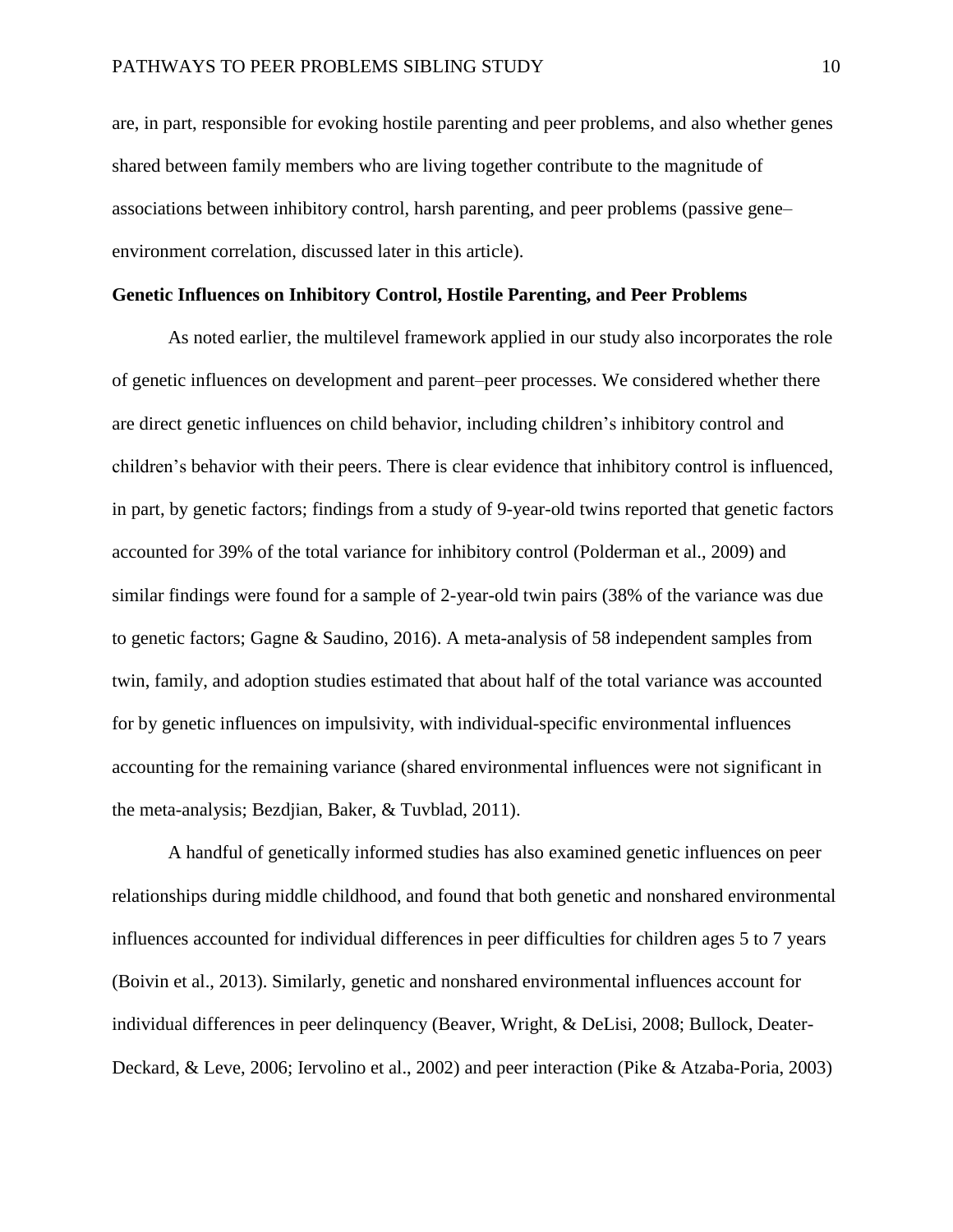during late childhood and adolescence.

In addition to the direct contribution of genetic factors to children's inhibitory control and peer problems, it is likely that child behaviors that are genetically influenced may *evoke* more harsh negative responses from parents and peers. That is, a child's behavior may evoke a particular behavioral response from others in the environment and this response can be explained, at least in part, by the child's genotype (Plomin et al., 1977; Scarr & McCartney, 1983), a process known as *evocative gene–environment correlation*. For example, a child with a genetically influenced predisposition towards lower inhibitory control may be more likely to evoke harsh parenting from a parent over time and more negative peer behavior than a child with a genetic predisposition to higher inhibitory control. There is ample evidence for the presence of evocative gene–environment correlation with regard to parenting behavior, particularly during adolescence (Ayoub et al., 2018; Ge et al., 1996; Klahr & Burt, 2014; Knafo & Jaffee, 2013; Narusyte et al., 2008; Neiderhiser, Reiss, Hetherington, & Plomin, 1999; O'Connor, Deater-Deckard, Fulker, Rutter, & Plomin, 1998; Reiss, Neiderhiser, Hetherington, & Plomin, 2000).

Specific to middle childhood, a study of adoptees ages 7–12 found that children at genetic risk based on the antisocial behavior of their birth mothers were more likely to receive negative parenting from their adoptive parents than were children not at genetic risk (O'Connor et al., 1998). However, this study also showed that most of the association between negative parenting and children's externalizing behavior was not explained by evocative gene– environment correlation and that additional environmentally mediated parenting effects on children's behavior were plausible. There is also some evidence for evocative gene–environment correlation with regard to children's peer relationships. For example, a study that included some of the same participants as in our study examined children's disruptive peer behavior at age 4.5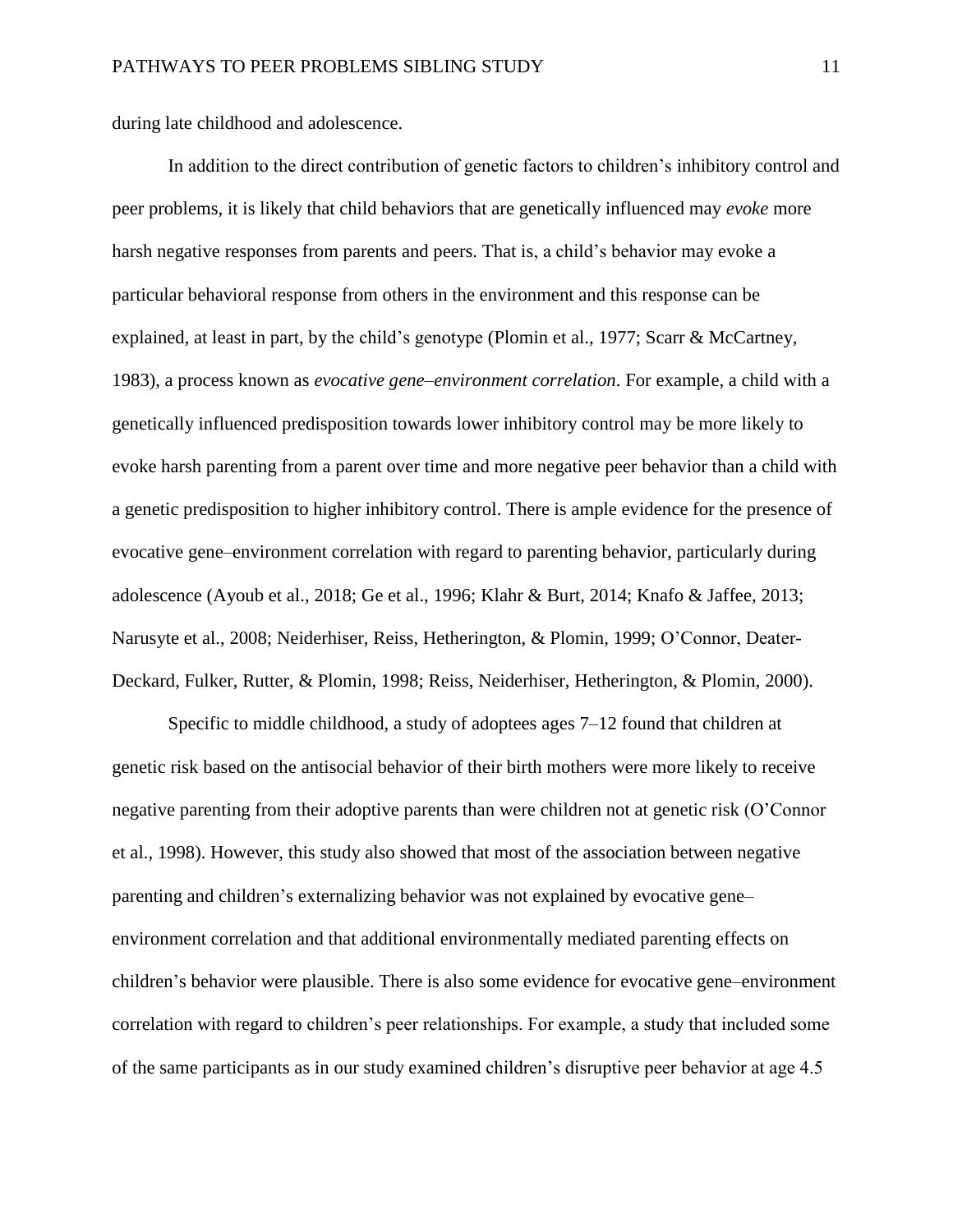and found that heritable influences on children's low social responsivity to parenting attempts predicted adoptive mother–child and father–child hostility, which then indirectly predicted children's later disruptive behavior with peers (Elam et al., 2014). This finding suggests that evocative gene–environment correlation via child effects on hostile parenting is one pathway to peer problems earlier in development. Although additional evidence for evocative gene– environment correlation with regard to peer problems has been found in later adolescence and young adulthood (e.g., Brendgen, 2012; Burt, McGue, & Iacono, 2009; Manke et al., 1995; Tarantino et al., 2014), research on this topic during middle childhood is quite sparse. In our study, we sought to fill this gap.

#### **The Sibling-Adoption Design**

Our study combined data from a study of children adopted at birth by genetically unrelated parents with data from a study of the adoptees' biological siblings who remained in the care of the birth mother. In the adoption sample, because the adoptees were genetically unrelated to their rearing parents, associations between a parenting behavior and a child behavior could not be attributed to shared genes, commonly known as *passive gene–environment correlation.* Conversely, the biological siblings were reared by their birth parent(s), and thus children shared 50% of their genes with their rearing parent(s). By including both adoptees and biological siblings in a single study and including parenting data from their respective rearing parents (i.e., adoptive parents or birth parents), we could examine the possible role of passive gene– environment correlation underlying associations between a child behavior and a parent behavior. An additional feature of the adoption design portion of this study was the ability to trace evocative gene–environment correlation via a characteristic in birth parents, to a child characteristic, to an evoked effect on a parenting variable. Finally, a third novel feature of the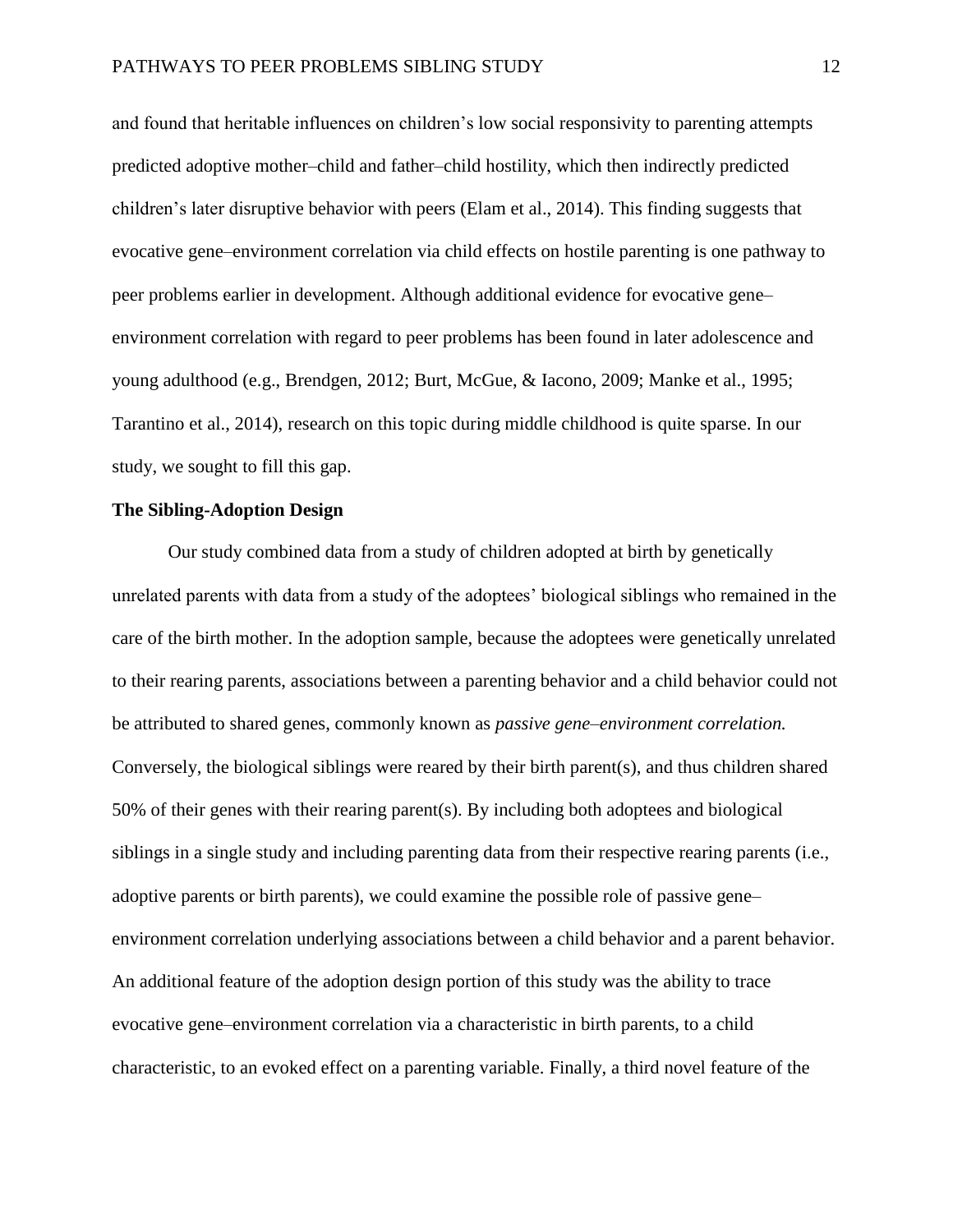sibling-adoption design was the ability to examine the behavioral similarity of biological sibling pairs (i.e., siblings who share at least one biological parent) who are reared apart. If biological siblings who are reared apart resemble one another on a given behavior, then genetic factors are a valid explanation for this similarity, particularly if full biological siblings reared apart resemble one another more than do half biological siblings reared apart. If biological siblings reared apart differ from one another, the role of the family and contextual environment are implicated as important contributors to the unique sibling behavior.

Consistent with the multilevel analytical approach in this special issue, we used longitudinal data (two time points) from the sibling-adoption design to test three primary hypotheses and one exploratory hypothesis related to the development of peer problems in middle childhood. First, we tested a conventional cross-lagged model of the paths between hostile parenting and peer problems and hypothesized that the cross-lagged path from parenting to later peer problems that has been rigorously documented in studies of older youth would be detectable in middle childhood. In doing so, we attempted a replication of many studies, not informed by genetic designs, reviewed earlier in this manuscript. Second, extending many previous analyses focusing on parenting effects, we hypothesized that when child inhibitory control is added to the conventional cross-lagged model, it would predict later parental hostility and peer problems. After accounting for the effects of parenting and peers, we further hypothesized that inhibitory control would be genetically influenced and would mediate associations between birth parent psychopathology and later parent hostility and peer problems. Third, as adoptees were not genetically related to their rearing parents (the adoptive parents) and the biological siblings were genetically related to their rearing parents (the birth parents), we hypothesized that the paths from birth mother psychopathology to child inhibitory control would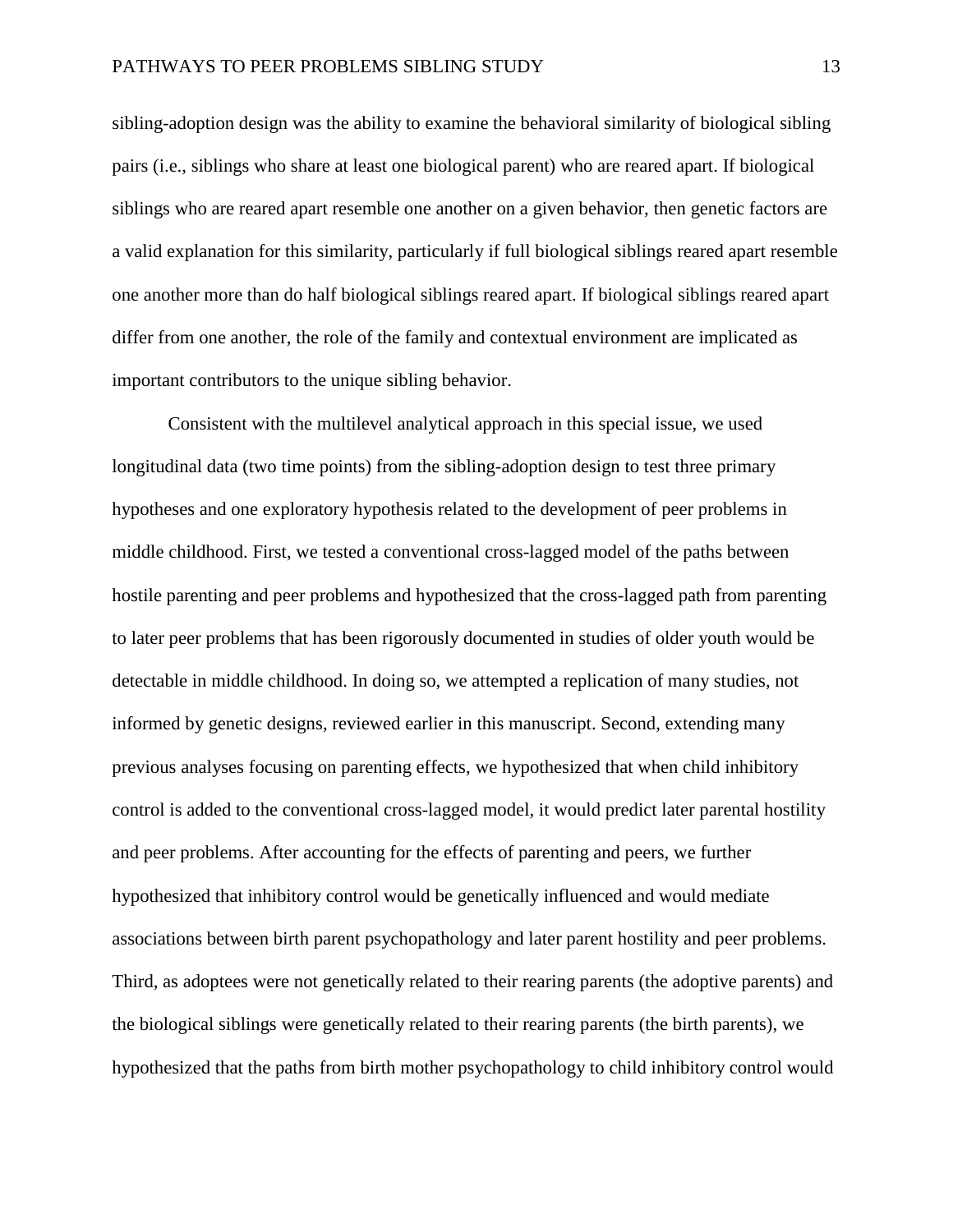be stronger in birth homes than in adoptive homes. Fourth, to augment the multilevel analytic approach used in our study, we tested an exploratory fourth hypothesis using within-sibling pair analyses that examined sibling similarity. Specifically, because previous research has identified genetic contributions to inhibitory control, peer problems, and parental hostility, we explored if the magnitude of cross-sibling correlations for these constructs depended on the siblings' genetic relatedness. We hypothesized that the biological siblings reared apart would be correlated on their inhibitory control and peer problem behavior scores, and that cross-sibling correlations would be greater for full biological siblings than for half siblings, indicating genetic influences on these constructs.

#### **Method**

#### **Participants and Procedures**

Study participants were a subsample of linked adoptive and birth families ( $N = 135$ ) linked families, with 173 linked sibling sets) from two related studies: the Early Growth and Development Study (EGDS), which is a prospective parent–child adoption study (Leve et al., 2013), and its companion study, Early Parenting of Children (EPoCh), which includes siblings of the EGDS adoptees who are reared by the birth mother (Leve et al., 2018). The full EGDS sample consists of 561 linked sets of adoptive families (adopted child, adoptive parents, and birth parents) that were recruited through 45 adoption agencies from 15 states throughout the United States. Eligibility criteria for participation in the original EGDS study included (a) the adoption placement was domestic, (b) the infant was adopted within 3 months of birth (*M* = 6.20 days, *SD*  $= 12.45$  days), (c) the infant was placed with a nonrelative, (d) both the birth parents and adoptive parents had at least an eighth grade education, and (e) the infant did not have any major medical conditions. The EGDS participants were recruited shortly after the birth of the adoptee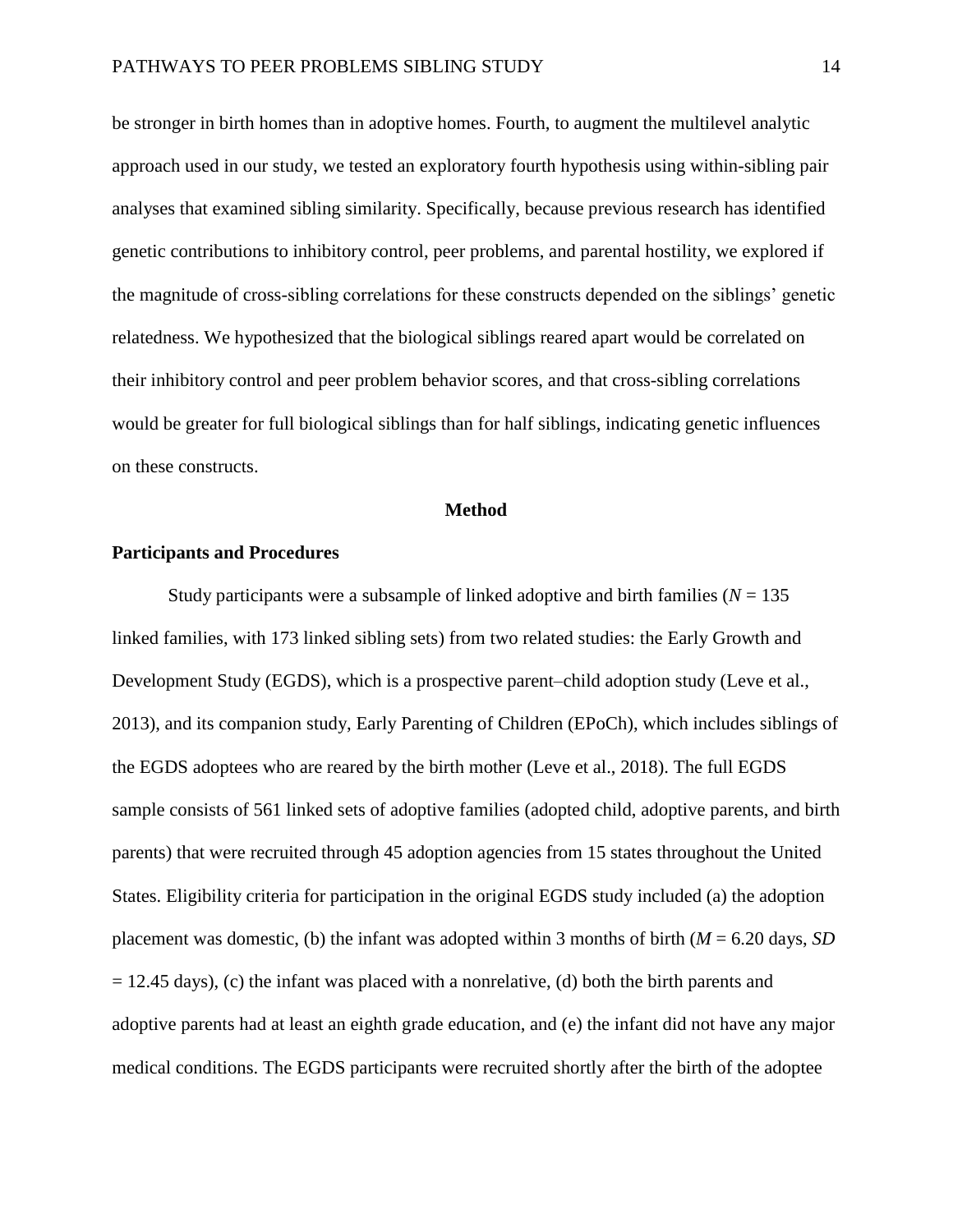and followed longitudinally until early adolescence.

The full EPoCh sample consists of 216 biological children living with their birth family. The EPoCH eligibility criteria included (a) birth mother enrolled in EGDS between 2003 and 2009 following the birth of the EGDS adoptee, (b) birth mother was parenting a biological sibling of an EGDS adoptee, (c) this biological sibling was born between 2005 and 2012. The EPoCh participants were recruited at biological sibling age 7 and assessed one additional time in late childhood. All EGDS and EPoCh families in our study were assessed with in-person and web-based interviews at child age 7 (T1) and via web-based or phone interview at the subsequent assessment approximately 2.5 years later (T2). Assessments covered a wide range of topics, including parenting, child psychosocial behavior, peer relationships, and cognitive development.

Our study focused on a subsample of EGDS/EPoCh sibling pairs reared apart who completed a follow-up phone assessment during 2014–2018 as part of separate, follow-up studies. This resulted in 135 linked adoptive–birth families that included adopted children living with their adoptive parent(s)  $(n = 135$  adoptees) and their biological sibling(s) living with their birth families (*n* = 191 biological siblings), resulting in a total of 326 children (50% males). The sample size of biological siblings was larger than that of adoptees because 38 birth parents were parenting multiple children who were genetically related to the adoptee. The sample thus included 173 linked sibling pairs and 18 additional biological children who were missing the linked adoptive home data but had full data on the linked birth parent and biological sibling (see Table 1). Of the linked sibling pairs, there were 32 pairs of full siblings and 141 pairs of half siblings; 94 sibling pairs were the same sex and 79 pairs were opposite-sex. Data were collected from 135 adoptive mothers, 118 adoptive fathers, 138 birth mothers, and 118 birth fathers. In the adoptive homes, 10 sets of parents were same-sex couples (two male–male couples and eight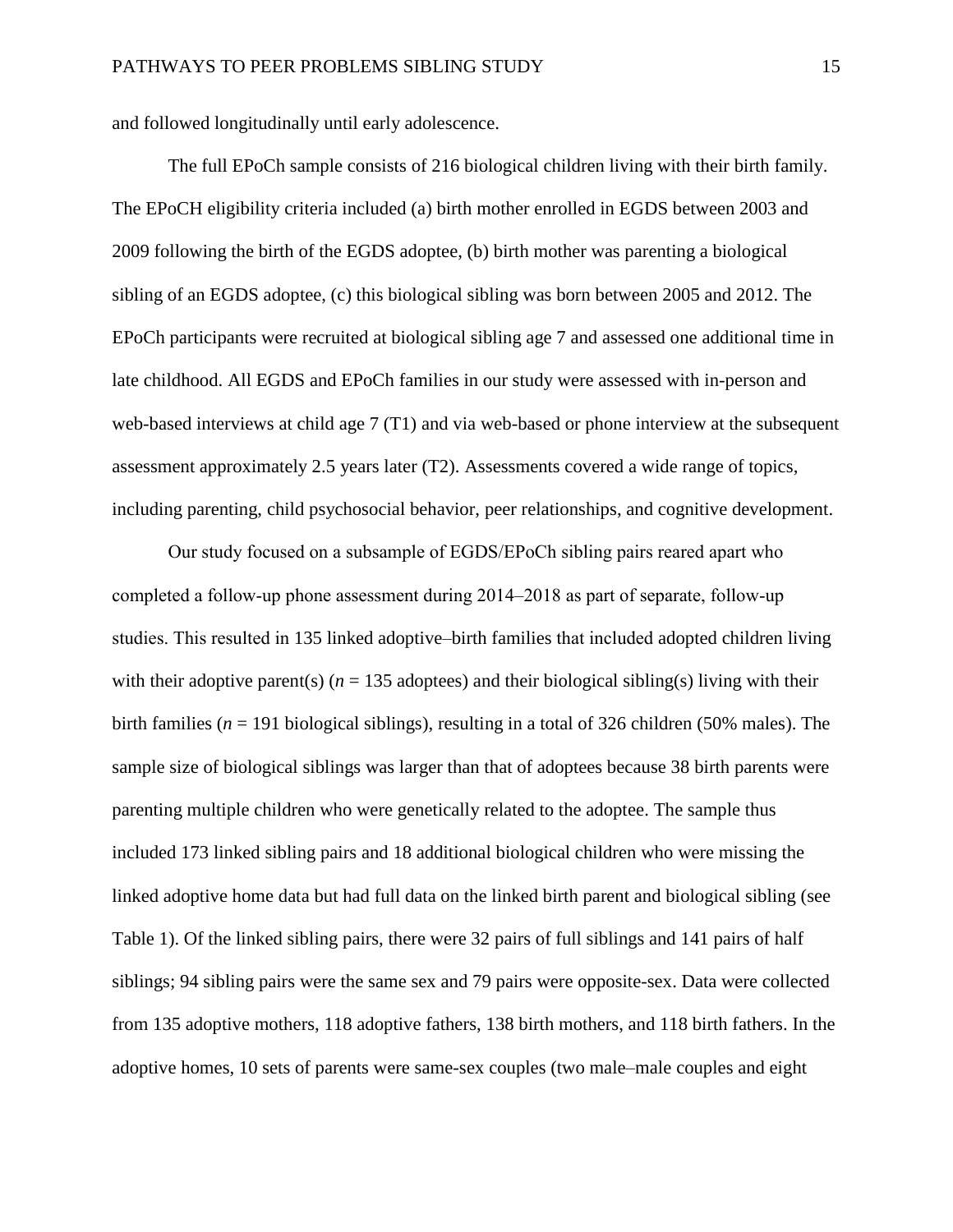female–female couples). The adoptee and the linked biological siblings were assessed at age 7  $(T1: M = 7.26; SD = 0.61)$  and age 9.5  $(T2: M = 9.69; SD = 1.59)$ .

In the analytic sample of families in our study, the median total annual household income at T1 for adoptive families was between \$100,001 and \$125,000. The median educational attainment for adoptive mothers and adoptive fathers was least a 4-year college degree. Most adoptive mothers and adoptive fathers were Caucasian (91.3% and 90.6%, respectively); others were African American (2.9% and 0.9%, respectively), Latinx (1.4% and 2.6%, respectively), more than one race/ethnicity (2.2% and 0.9%, respectively), and other/unknow (2.1% and 4.3%, respectively). Adoptive mothers and adoptive fathers were  $M = 44.01$  ( $SD = 5.79$ ) and  $M = 45.04$  $(SD = 5.77)$  years old, respectively, at the T1 assessment.

For birth families, the median total annual household income at T1 was \$25,001– \$40,000. The median educational attainment was a high school diploma for birth mothers and birth fathers. The majority of birth mothers and birth fathers were Caucasian (64.2% and 58.1.5%, respectively); others were African American (20.9% and 25.7%, respectively), Latinx (9% and 4.1%, respectively), more than one race/ethnicity (3% and 10.8%, respectively), and other/unknown (2.9% and 1.4%, respectively). Birth mothers and birth fathers were  $M = 32.78$  $(SD = 4.97)$  and  $M = 35.51$   $(SD = 7.25)$  years old at T1, respectively. The T1 assessment was conducted in the home and via web-based questionnaires, and the T2 assessment was conducted by phone and web questionnaire. All research activities were approved by the institutional review boards of the participating institutions. All adult participants provided consent and all children provided assent to participate in the research activities.

#### **Measures**

**Inhibitory control.** Child inhibitory control was assessed for adoptees and biological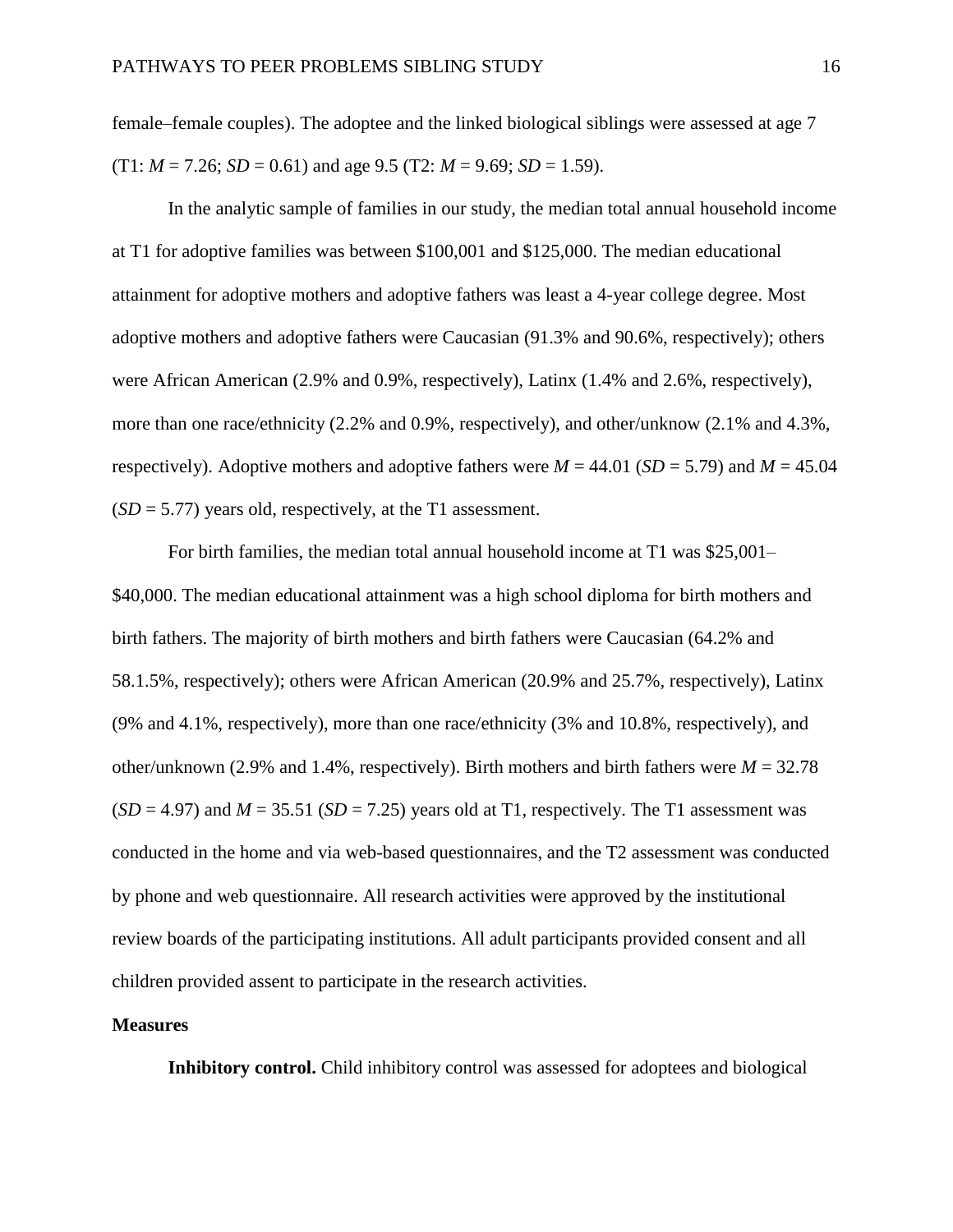siblings at T1 with the 13-item Inhibitory Control scale from the short form of the Children's Behavior Questionnaire (Putnam & Rothbart, 2006; Rothbart, Ahadi, Hershey, & Fisher, 2001). Items were rated by the child's rearing parent(s) on a 7-point Likert scale ranging from *extremely untrue of your child* to *extremely true of your child*. When data were available from both rearing parents ( $n = 164$  children), a mean score of both parents was used (interparental  $r = .51$ ,  $p < 001$ ). The Inhibitory Control scale measures children's capacity to plan and to suppress inappropriate responses under instructions or in novel or uncertain situations. In our study, this measure was reverse coded so that higher scores indicated poorer inhibitory control. The scale demonstrated acceptable reliability across reporters (Cronbach's  $\alpha = .76-.86$ ).

**Parental hostility.** Parental hostility to the study child was assessed for adoptive and birth parents at T1 and T2 with the 5-item Hostility scale from the Iowa Family Interaction Scales (Melby & Conger, 2001). Items were rated by the rearing parent(s) on the 7-point Likert scale ranging from *always* to *never,* with higher scores indicating greater hostility. Items assessed the parent's hostility toward the child, for example, *how often did you criticize him/her or his/her ideas.* The scale demonstrated acceptable reliability in our study (Cronbach's *α* = .79– .95). Interparental ratings were correlated (T1:  $r = .35$ ,  $p < .01$ ; T2:  $r = .44$ ,  $p < .01$ ), thus when data were available from both parents (T1:  $n = 167$  children, T2:  $n = 76$  children), a mean score was used.

**Child peer problems.** At T1, adoptee and biological sibling peer problems were assessed using rearing parents' report on the Walker-McConnell Peer-Preferred Social Behavior Scale (PSBQ; Walker & McConnell, 1988). Intended to measure peer-related social behaviors that are highly valued by peers, the PSBQ is a 17-item parent report that ranges from 1 (*never*) to 5 (*frequently*). Example items include *offers to help peers when needed*, *makes friends easily*, and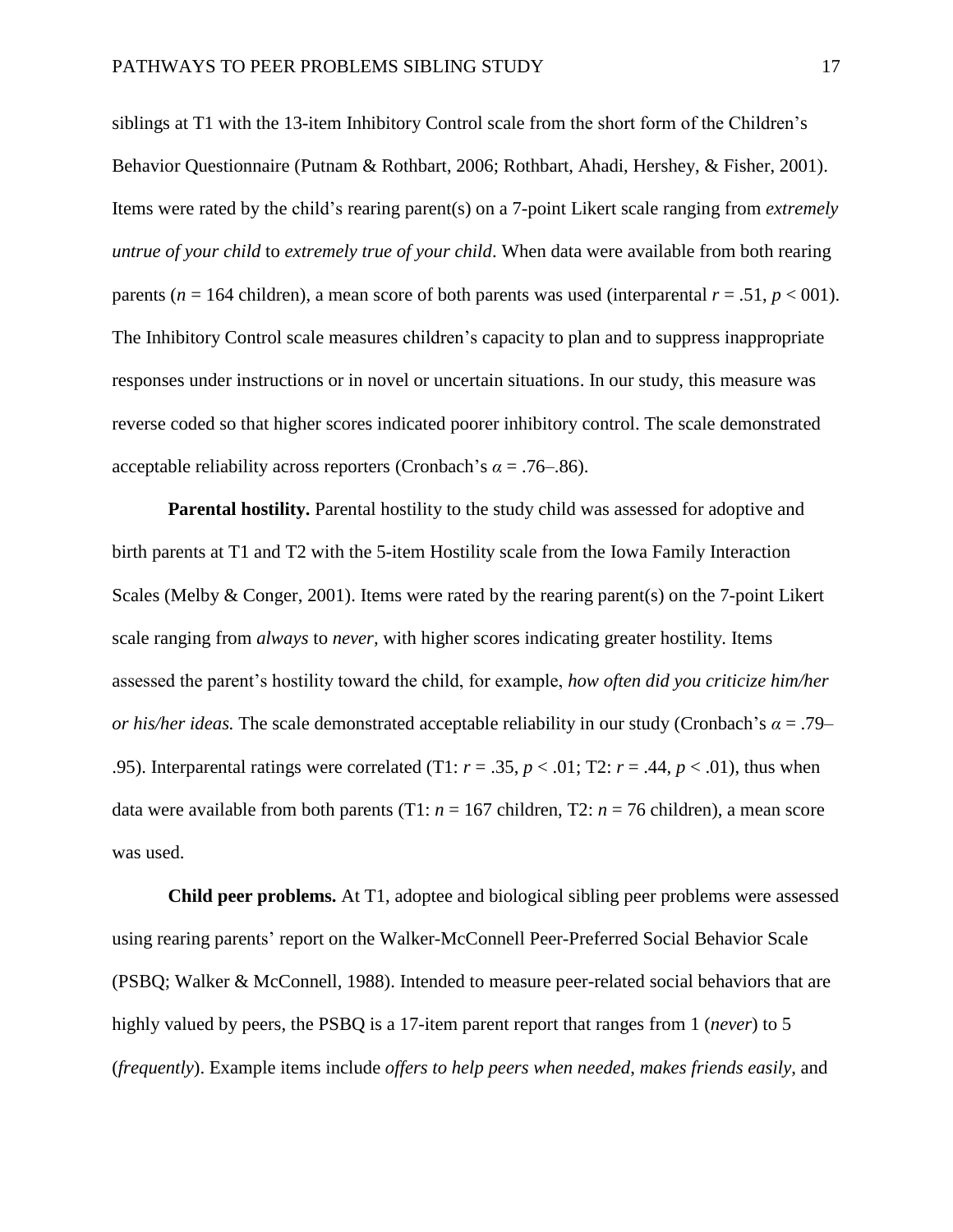*plays games and activities skillfully.* The scale demonstrated acceptable reliability in our study (Cronbach's  $\alpha = .94-0.95$ ). There was high consistency in parental ratings ( $r = .71$ ,  $p < .001$ ), and thus when both parents completed the PSBQ  $(n = 165 \text{ children})$ , a mean score was used. In our study, this measure was reverse coded so that higher scores indicated more peer problems/fewer peer skills.

At T2, rearing parents or the child responded to the Peer scale of the Strengths and Difficulties Questionnaire (SDQ; Goodman, 2001) using a 5-item scale ranging from 0 (*not true*) to 2 (*certainly true*). The SDQ Peer scale includes items such as *tends to play alone*, *has at least one good friend*, and *generally liked by other children*. The SDQ was administered to either the child ( $n = 118$ ) or to a rearing parent ( $n = 134$ ), depending on the particular assessment protocols for the T2 assessment, with children born earlier in the course of the study completing the SDQ via child report and those born later having parent report data. Although in no case did a child have both parent-report and child-report data, the mean-level scores on the SDQ did not differ as a function of reporter (child report  $M = 2.01$ ,  $SD = 1.83$ ; parent report  $M = 1.94$ ,  $SD = 1.89$ ;  $t[250] = 0.29$ ,  $p = .77$ ). Although the study used different measures of peer problems at T1 (PSBQ) and T2 (SDQ), the two measures had somewhat comparable items, suggesting that they measured similar underlying constructs, and they were significantly correlated ( $r = .50$ ,  $p <$ .001).

**Genetic risk inherited from birth mothers.** Birth mother psychopathology was used as a broadband indicator of genetic risk for child behavior problems (e.g., low inhibitory control, peer problems). It was measured using composite externalizing and internalizing scores previously created in this study (Marceau et al., in press). Four indicators relating to internalizing and externalizing problems, which took into account symptoms, age of onset, and family history,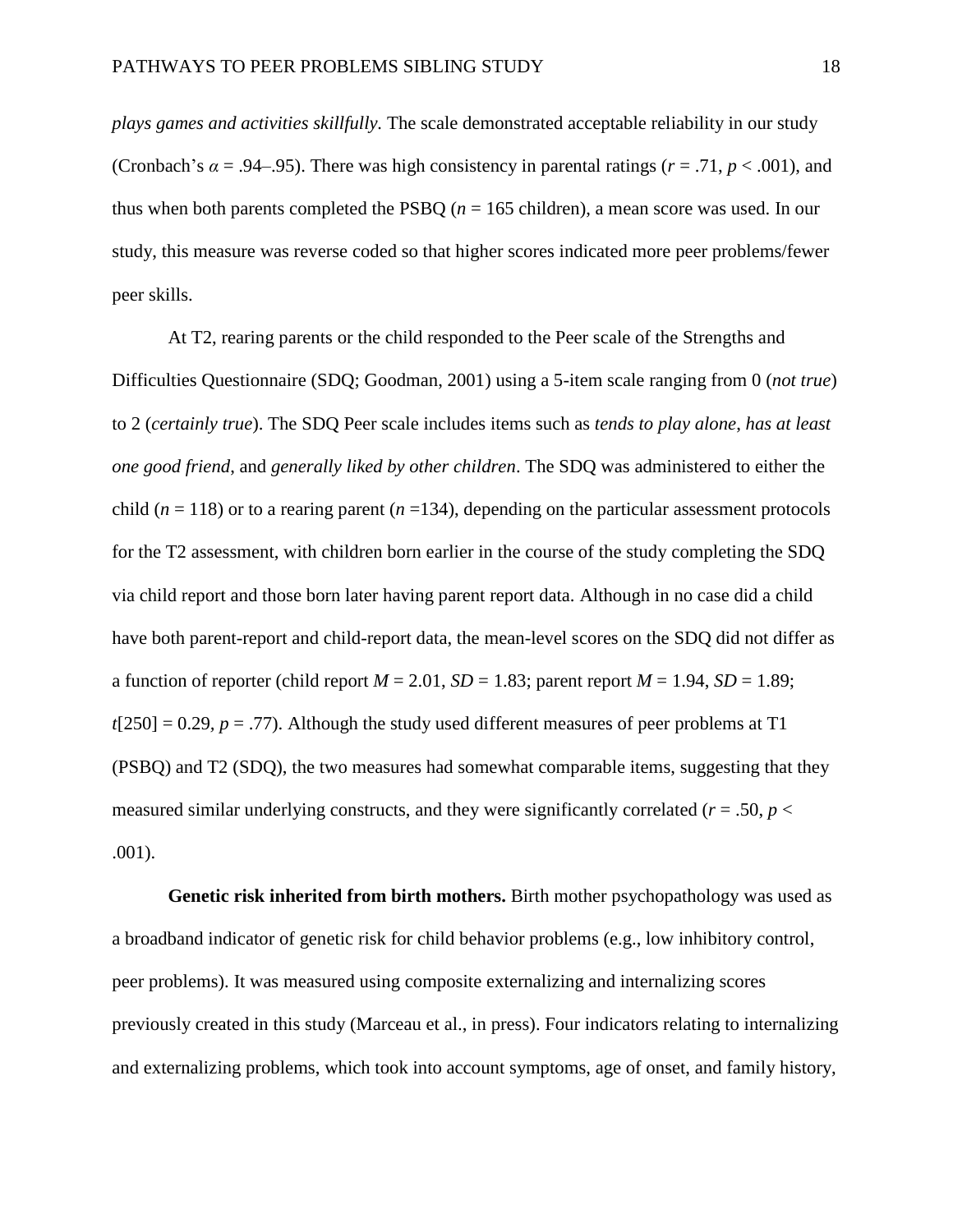were used to compute separate scores for birth mother internalizing and externalizing problems. The indicators were derived from birth mothers' self-report data 18 and 54 months after the birth of the adoptee. For the first three indicators, the Composite International Diagnostic Instrument (Kessler & Ustun, 2004) and the Diagnostic Interview Schedule (Robins et al., 1981) were used to create birth mother counts for (a) number of disorders on the diagnostic interview, (b) number of symptoms endorsed on the diagnostic interview, and (c) age of onset of each disorder. For internalizing disorders, the diagnostic categories surveyed included major depression, brief recurrent depression, dysthymia, separation anxiety, adult separation anxiety, social phobia, agoraphobia (with and without panic), panic disorder, specific phobia, and generalized anxiety. For externalizing disorders, the diagnostic categories surveyed included antisocial personality, conduct disorder, alcohol abuse and dependence, drug abuse and dependence, and tobacco dependence. For both externalizing and internalizing scores, episodes of prenatal symptoms were excluded.

The fourth indicator comprised the number of first-degree relatives (mother, father, and up to three siblings) who had ever been diagnosed with an internalizing or externalizing disorder, assessed by birth mother reports for each relative, derived from the Family History-Research Diagnostic Criteria (Andreasen, Endicott, Spitzer, & Winokur, 1977). This indicator was calculated as the maximum proportion of first-degree relatives rated by the birth mother as having externalizing or internalizing problems. The composite scores for internalizing and externalizing problems were intended to be more robust measures of inherited psychopathology than any single measure, as internalizing and externalizing disorders load highly onto separate liability factors and show strong genetic overlap in adulthood (Caspi et al., 2014; Kendler et al., 2011; Krueger & Markon, 2006; Waszczuk, Zavos, Gregory, & Eley, 2014). Indicators were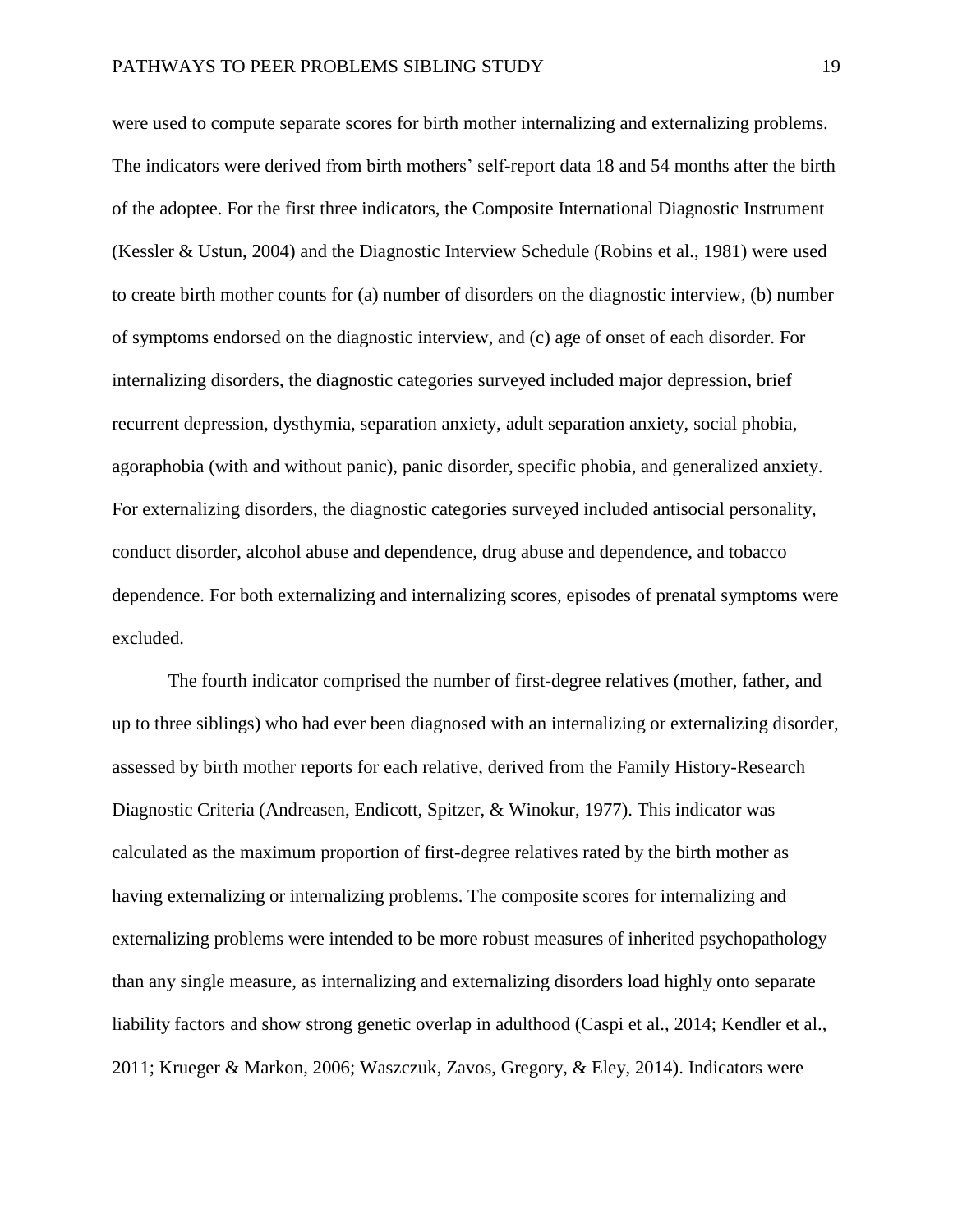entered into a principal component analysis separately for each disorder, and extracted factor scores were aggregated to create a composite score for internalizing symptoms and for externalizing symptoms.

**Covariate: household income.** Self-reported annual household income in adoptive and birth homes was assessed at T1 on an 11-point Likert scale:  $1 =$  less than \$15,000;  $2 =$  \$15,001–  $$25,000; 3 = $25,001 - $40,000; 4 = $40,001 - $55,000; 5 = $55,001 - $70,000; 6 = $70,001 $100,000; 7 = $100,001 - $125,000; 8 = $125,001 - $150,000; 9 = $150,001 - $200,000; 10 =$  $$200,001–$300,000$ ; and  $11 =$  more than \$300,000. None of the correlations between household income and the independent variables (birth mother externalizing composite, birth mother internalizing composite, T1 parental hostility, T1 peer problems, T1 child inhibitory control) was significant. As expected, income differed significantly by home type, with higher income levels in adoptive homes than in birth homes (adoptive home  $M = 6.82$ ,  $SD = 2.12$ ; birth parent home M  $= 2.83$ , *SD* = 1.70;  $t$ [303] = 18.16,  $p < .01$ ). Models accounted for differences between adoptive and birth parent household income by regressing each study variable on income and using the standardized residuals in subsequent analyses.

In addition, we examined whether there were differences in study variables by child sex. Child sex was not significantly correlated with any of the study variables and there were no mean-level difference by sex, and thus child sex was not considered further. Means and standard deviations for all study variables are presented in Table 1, and the correlation matrix is shown in Table 2.

#### [INSERT TABLES 1 & 2 HERE]

#### **Analytic Plan**

Analyses were conducted using the Mplus 6.1 software (Muthén & Muthén, 1998–2010).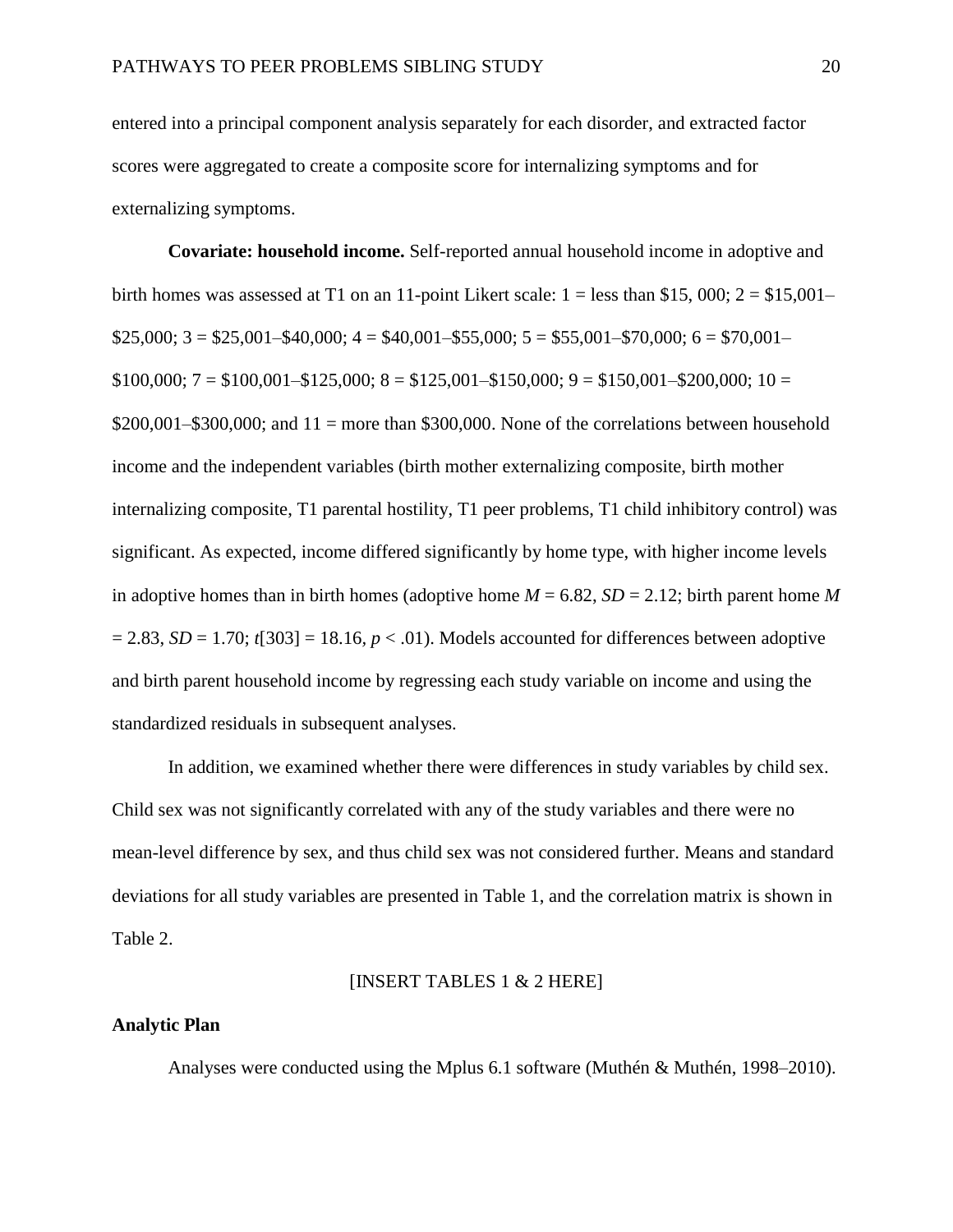Model 1 tested a model that examined the cross-lagged paths between parental hostility and peer problem pathways at T1 and T2 (Hypothesis 1), including the potential for genetic effects via birth parent internalizing and externalizing symptoms on T1 parental hostility and T1 peer problems. Model 2 added child inhibitory control to the model as a child characteristic that may genetically influenced, in part, and was hypothesized to be associated with later parental hostility and peer problems. This allowed us to examine Hypothesis 2: (a) the association between children's genetic risk for behavior problems (birth mother externalizing and internalizing symptoms) and poor inhibitory control, (b) the longitudinal paths from child poor inhibitory control to T2 parent hostility and T2 peer problems, and (c) the indirect effect of children's genetic risk for behavior problems on T2 outcomes via child inhibitory control. Model 3 then tested the invariance between adoptive and birth homes for path estimates to examine Hypothesis 3, that the association between birth parent characteristics and child inhibitory control would be stronger in the biological sibling group than in the adoptee group.

Fit was assessed using comparative fit index (CFI), Tucker-Lewis Index (TLI), root mean square error of approximation (RMSEA), and maximum likelihood and adjusted Satorra-Benter chi-square values (Satorra & Bentler, 1994). The CFI and TLI range in value from 0 to 1 indicates the proportion of improvement in the overall fit of the hypothesized model relative to a null model in which all covariances between variables are zero. Values of .95 or greater are desirable for the CFI and TLI (Bentler, 1990; Hu & Bentler, 1999). The RMSEA is a measure of lack of fit per degrees of freedom; values that range upwards from 0 through to 0.05 indicate a good fit, and up to 0.08, a fair fit (Browne & Cudeck, 1993). Because the chi-square is highly sensitive to sample size and distributional assumptions (Hu & Bentler, 1995), three other measures of the overall goodness-of-fit were used.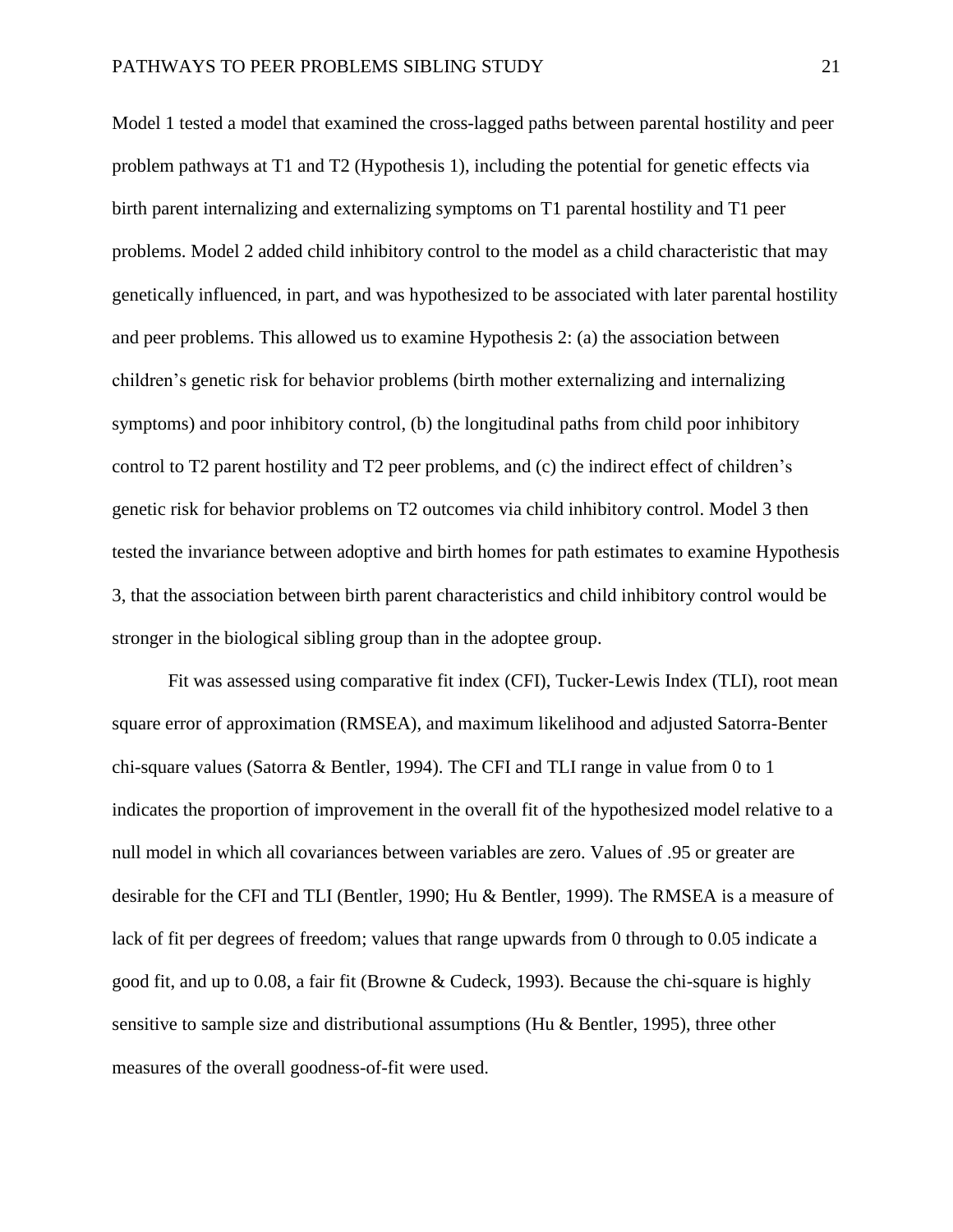Following the model fitting, which examined between-family differences, we conducted exploratory analyses to examine within-sibling pair differences (Hypothesis 4). Specifically, we conducted a descriptive examination of the biological sibling pair correlations, where we correlated scores for the member of the sibling pair that was living in the adoptive home (adoptee) with scores for the child in the birth home (biological sibling). These intraclass correlations were computed for each adoptee-biological sibling pair, separately by the type of sibling (full siblings who share 50% of their segregating genes, on average, or half siblings who share 25% of their segregating genes, on average). If sibling correlations decrease with decreasing genetic similarity (e.g., full sibling correlations are larger than half-sibling correlations) then genetic influences are suggested. Model fitting was not conducted for the within-sibling pair analyses because of the exploratory nature of this hypothesis and the small sample size for full-sibling pairs.

Models were also examined with only one child per birth home, to account for multiple siblings in the same birth home. The pattern of associations remained the same, and thus the full sample was retained in the current study.

#### **Results**

Prior to analyses, we examined whether there were mean differences in the study variables based on rearing environment. Two significant differences were identified: children in birth homes had more peer problems than did children in adoptive homes at T1,  $t(263) = 2.4$ ,  $p =$ 0.01, and adoptive parents reported more parental hostility than did birth parents at  $T_2$ ,  $t(293) =$ 2.91, *p* = 0.004; see Table 1. As shown in Table 2, after controlling for household income, most of the rearing-parent and child variables were significantly correlated with one another. Specifically, poor child inhibitory control ( $r = 0.36$ ,  $p < .01$ ), more parental hostility ( $r = 0.56$ ,  $p$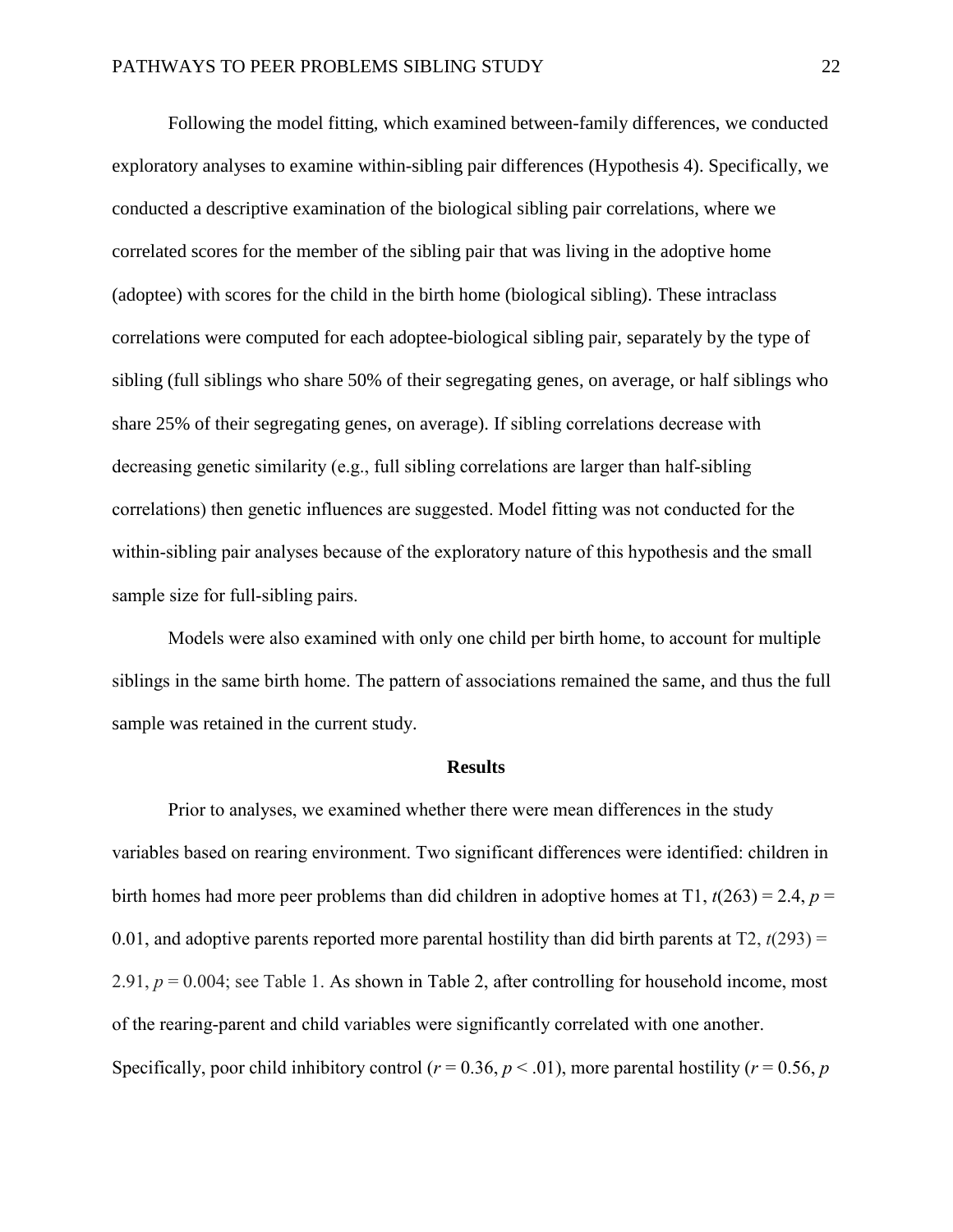$\leq$  0.01), and more peer problems ( $r = 0.22$ ,  $p \leq 0.01$ ) at T1 were robustly correlated with more parental hostility at T2. In addition, poor child inhibitory control ( $r = 0.37$ ,  $p < .01$ ), more parental hostility ( $r = 0.21$ ,  $p < .01$ ), and more peer problems ( $r = 0.49$ ,  $p < .01$ ) at T1 were correlated with more peer problems at T2.

Next, we proceeded with modeling testing. Model 1, which tested the reciprocal crosslagged paths between parental hostility and peer problems, is displayed in Figure 1. In addition to stability in parental hostility from T1 to T2 ( $b = 0.54$ ,  $p < .01$ ) and peer problems from T1 to T2 ( $b = 0.46$ ,  $p < .01$ ), T1 parental hostility was associated with T2 peer problems ( $b = 0.12$ ,  $p <$ .05), consistent with Hypothesis 1. T1 peer problems were not associated with T2 parental hostility  $(b = 0.10, ns)$ . Birth mother internalizing and externalizing symptoms were not directly associated with T1 parental hostility ( $b = 0.08$ , *ns*;  $b = 0.08$ , *ns*). However, birth mother internalizing symptoms were associated with T1 peer problems ( $b = .15$ ,  $p < .01$ ); externalizing symptoms were not  $(b = 0.03, ns)$ .

#### [INSERT FIGURE 1 HERE]

Model 2 (shown in Figure 2) built on Model 1 by examining T1 child poor inhibitory control as a child characteristic that may be genetically influenced and predict parental hostility and peer problems at T2. Model 2 included the association between birth mother internalizing symptoms and T1 peer problems, but dropped nonsignificant birth mother externalizing and internalizing symptoms paths, accounting for their effect as correlations to present the most parsimonious model. In Model 2, birth mother internalizing symptoms were associated with T1 child inhibitory control ( $b = 0.14$ ,  $p < .05$ ), but birth mother externalizing symptoms were not ( $b$ )  $= -0.01$ , *ns*). In addition, child inhibitory control predicted T2 parental warmth (*b* = 0.16, *p* < .01) and T2 peer problems ( $b = 0.13$ ,  $p < .05$ ). There was a significant indirect effect from birth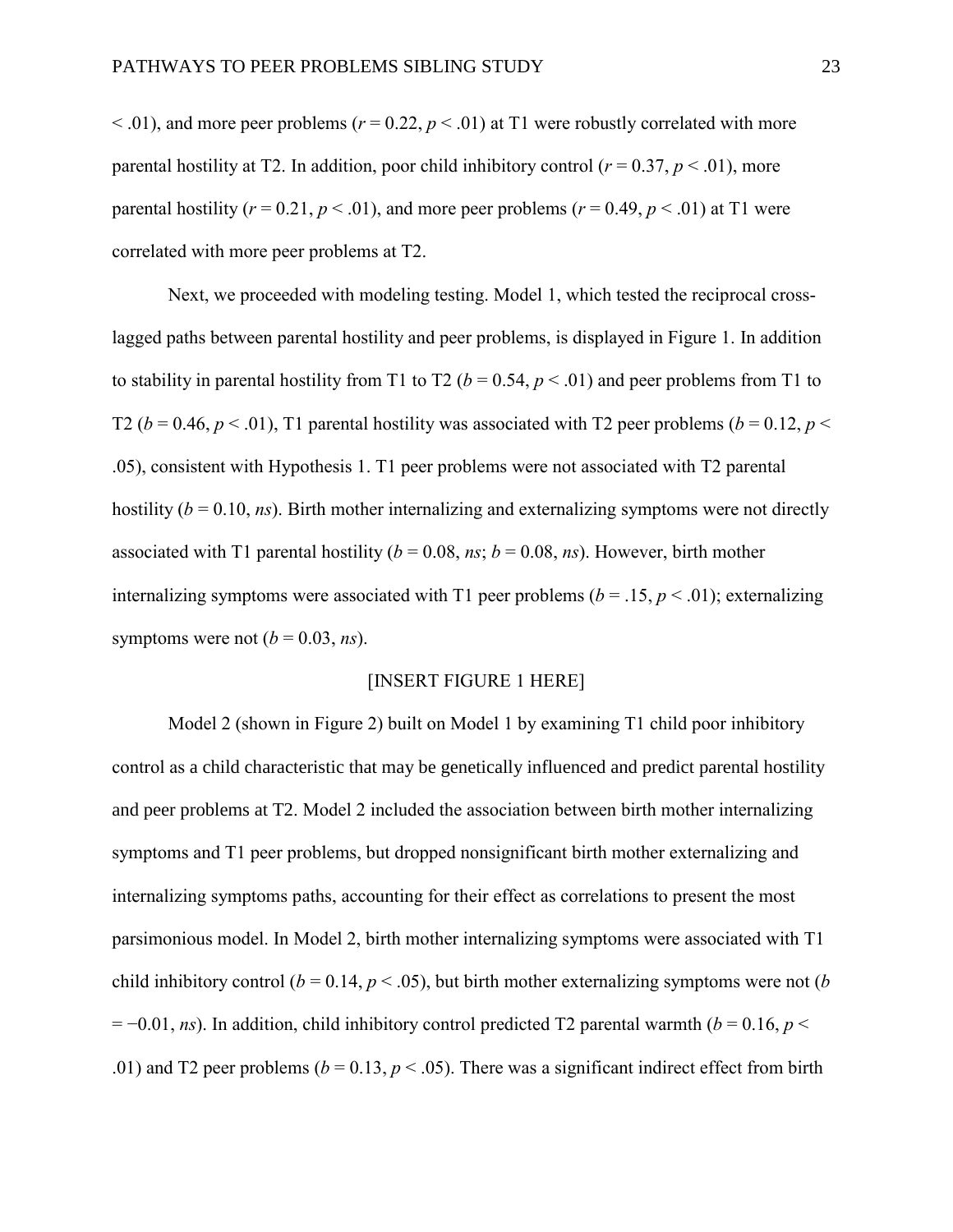mother internalizing symptoms through T1 peer problems to T2 peer problems ( $b = .16$ ,  $p < .01$ ). In addition, consistent with Hypothesis 2, there was a trending indirect effect from birth mother internalizing symptoms through T1 inhibitory control to T2 parental hostility ( $b = 0.03$ ,  $p = .08$ ).

## [INSERT FIGURE 2 HERE]

Model 3 presents group differences by adoptive and birth homes for paths estimated in Model 2. With the exception of the correlation between birth mother externalizing and internalizing symptoms, which was fixed to be the same across groups because the children had the same birth mother, all other paths were allowed to vary (shown in Figure 3). This model allows for a test of whether passive gene-environment correlation may be present, suggested when correlations for children reared in birth homes are larger than those for children reared in adoptive homes. Figure 3 shows that for differences in path estimates with regard to adoptive and birth homes, the magnitude of parameter estimates differed for birth mother internalizing symptoms to T1 peer problems, birth mother internalizing symptoms to T1 inhibitory control, T1 parental hostility to T2 parental hostility, T1 peer problems to T2 parental hostility, and T1 parental hostility to T2 peer problems (designated in bold in Figure 3). We used the adjusted Satorra-Bentler scaled chi-square difference test to examine invariance by constraining path coefficients to be equal/free to vary (shown in Table 3). There was a significant detriment to model fit when parameter estimates were constrained to be equal from birth mother internalizing symptoms to T1 inhibitory control  $(\chi_{\text{diff}}^2 [1] = 7.08, p = .008)$ . The magnitude of the parameter estimate for the path from birth mother internalizing symptoms to T1 inhibitory control was significantly higher in birth parent–reared homes ( $b = 0.28$ ,  $p < .01$ ) than in adoptive homes ( $b =$ -0.07, *ns*), indicating the possible presence of passive gene–environment correlation. In addition, there was significant detriment to model fit when parameter estimates were constrained to be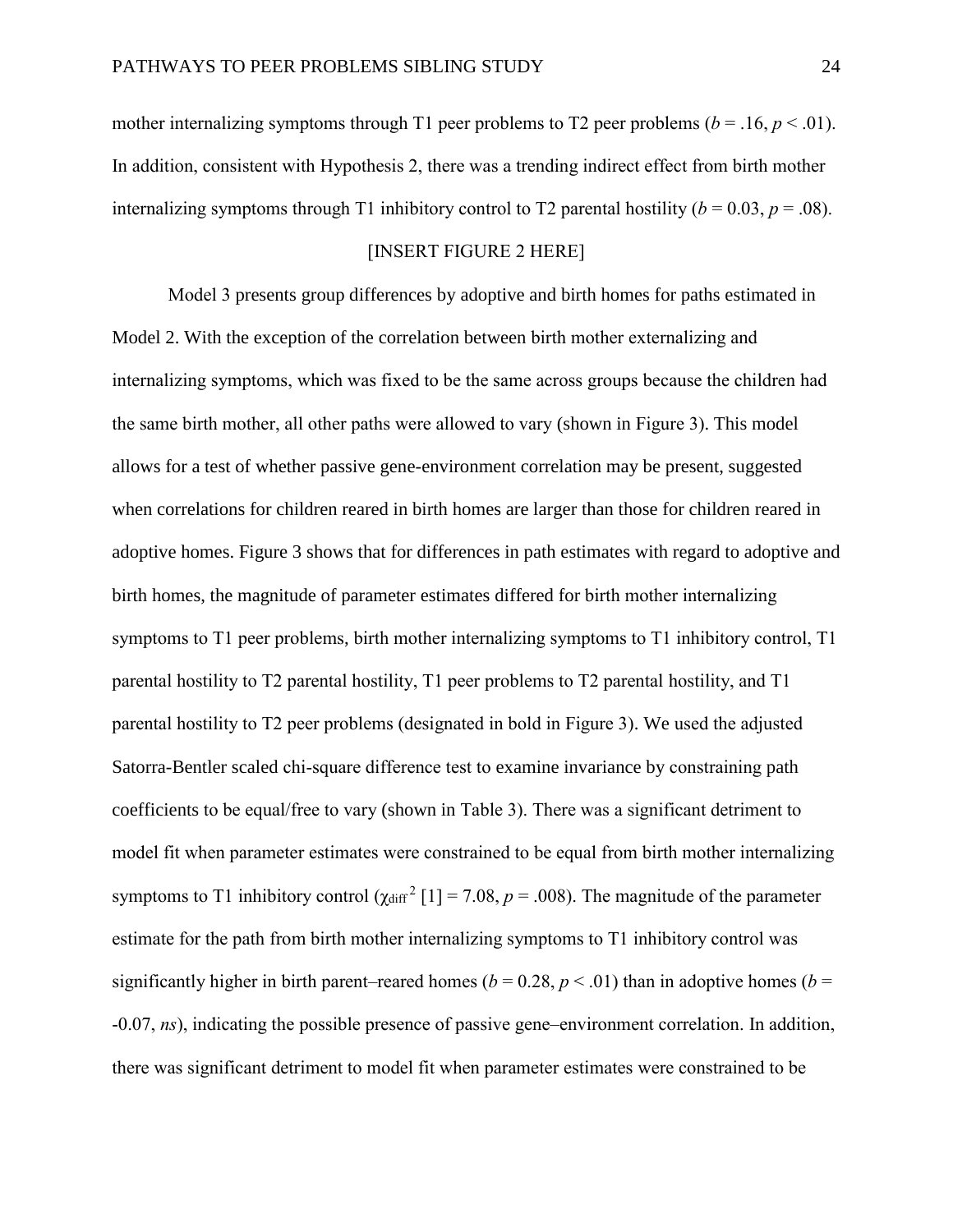equal from T1 peer problems to T2 parental hostility ( $\chi_{\text{diff}}^2$  (1) = 4.67, *p* = .03). In this case, there was a stronger association between T1 peer problems and T2 parental hostility in adoptive homes, suggesting a stronger effect of the adoptee's peer problems on their rearing parents' hostility than of birth-reared children's peer problems on their rearing parents' hostility.

# [INSERT TABLE 3 HERE]

### [INSERT FIGURE 3 HERE]

To examine exploratory Hypothesis 4, we present the means, standard deviations (Table 1), and correlations (Table 4) of the paired-household dyads as part of exploratory analyses to test within–sibling pair differences. As shown in Table 4, there were no significant correlations between siblings reared apart with regard to their inhibitory control levels, parental hostility scores at T1 or T2, or peer problem scores at T1 or T2, regardless of full sibling or half-sibling status. Although the correlations were higher for full- versus half-sibling pairs in some cases, none of the correlations or correlation differences was significant.

#### [INSERT TABLE 4 HERE]

#### **Discussion**

Our study used data from a set of linked adoptee and biological sibling studies that, together, facilitated an innovative approach to examining the prediction of peer problems in middle childhood. In addition to testing a conventional cross-lagged model that examines the cross-over effects from parental hostility to later peer problems, we were able to examine child effects on these pathways. This included an examination of whether children's low inhibitory control predicted later peer problems and parental hostility, and if such pathways existed, whether they were, in part, the result of genetic influences on child inhibitory control. Further, because we could compare the path coefficients from birth mother internalizing and externalizing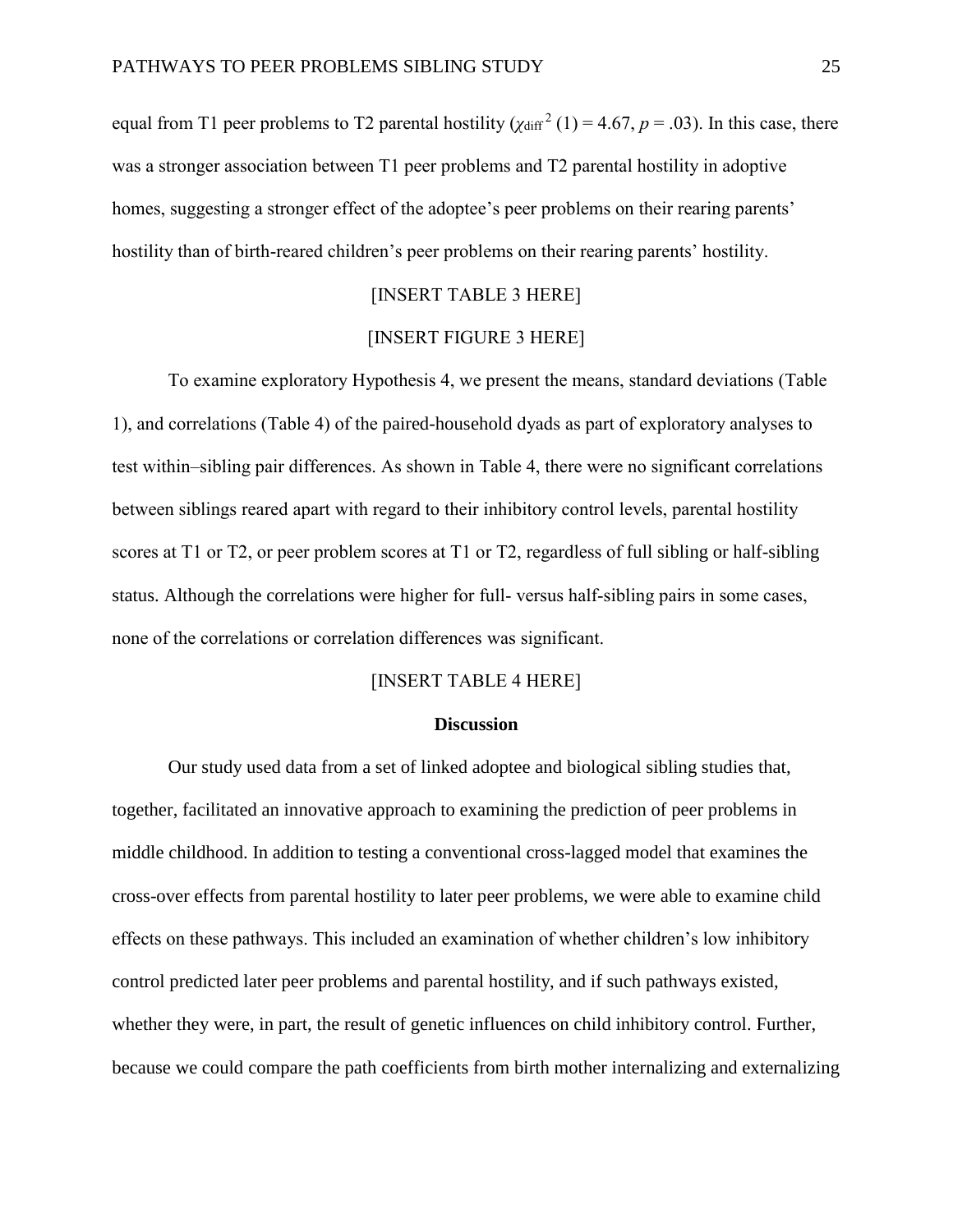problems to the adoptees' and biological siblings' inhibitory control, we were able to examine whether passive gene–environment correlations may be present in associations between birth parent psychopathology and child inhibitory control.

The primary findings from this study replicate and extend Dishion's foundational research describing how coercive family processes in the home can spill over into the peer realm (Dishion et al., 1991; Patterson & Dishion, 1985; Patterson et al., 1992; Snyder et al., 1986). Yet, the findings also pose new questions and challenges for future research and intervention activities focused on understanding and preventing the pathways to peer problems. First, consistent with our first hypothesis, results from the conventional cross-lagged model replicated findings from prior studies of adolescents showing that higher levels of parental hostility to the child are linked with an increase in children's peer problems later in development (e.g., Ary et al., 1999; Patterson, Reid, & Dishion, 1992). The downward extension of this finding to ages 7– 9.5 years expands the evidence base on the applicability of Dishion's deviancy training model to younger children, and suggests that parenting interventions delivered during middle childhood may be well timed to prevent the spillover from coercive processes in the home to negative or delinquent interactions with peers. Of note, although the reverse path – from T1 peer problems to T2 parental hostility—was not significant in our test of the conventional cross-lagged model, it was also not significantly different than the T1 parental hostility to T2 peer problems path, suggesting that this pathway may also be worth attending to when considering family-peer process pathways.

When we added children's inhibitory control to the cross-lag model, it signficantly predicted later parental hostility and later peer problems. This finding provided support for one aspect of our second hypothesis—that low inhibitory control can impair children's abilities to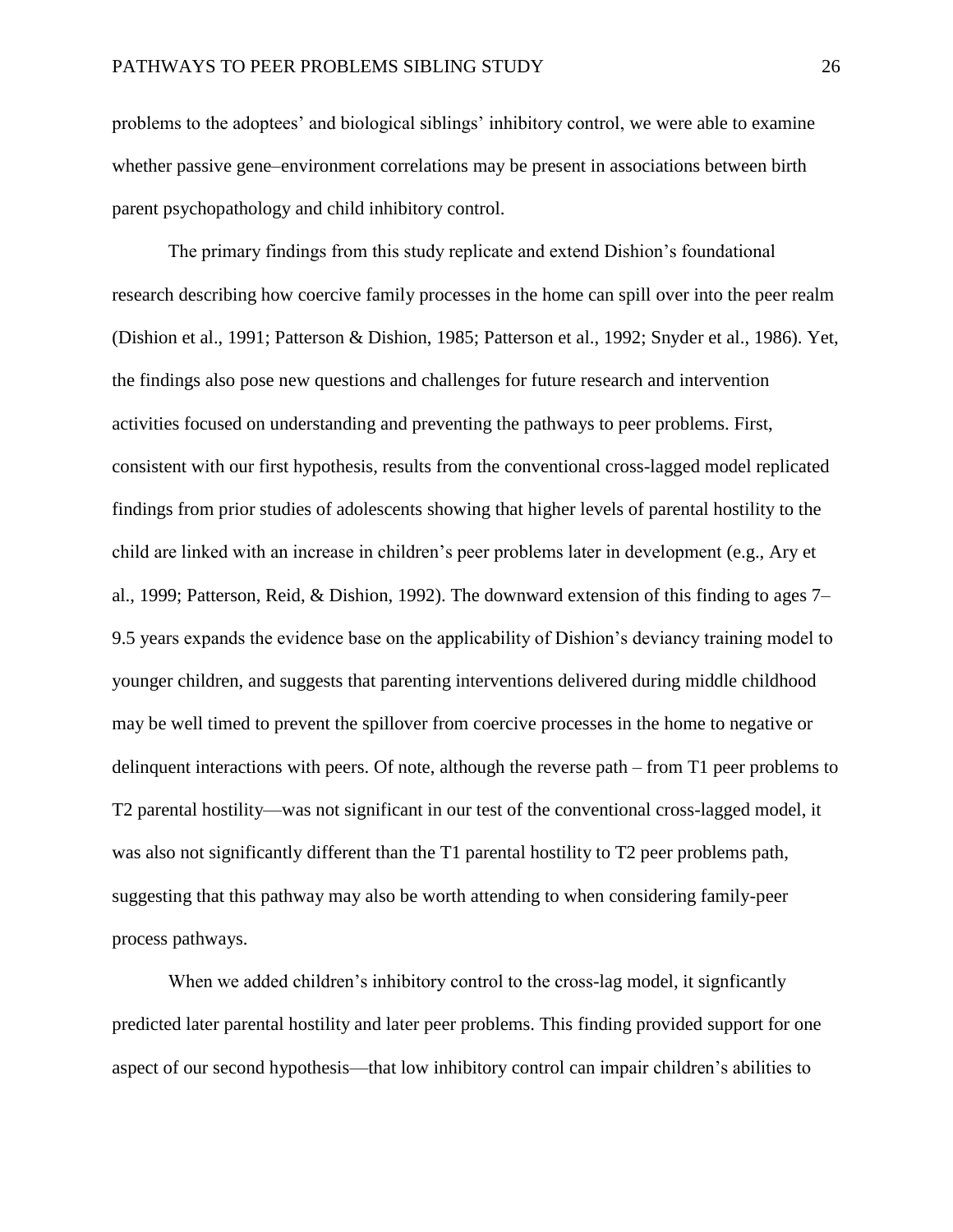develop positive peer relationships and will tax parents' ability to refrain from hostile interactions with their child. The addition of child inhibitory control paths to the cross-lagged model also resulted in a change in significance for the initial cross-lagged path from parental hostility to peer problems; that is, it became nonsignificant. This was unexpected and may indicate that the previously identified and replicated pathway from hostile parenting to child peer problems may, in part, be confounded with child characteristics that were not measured in some of the prior studies. Child inhibitory control has been shown to mediate associations between maternal behavior (depression) and later child behavior (oppostional behavior) in other studies of young children (Choe et al., 2014).

We also examined the possible role of genetic influences on parent–peer pathways via genetic influences on children's inhibitory control. If an association was found from birth mother psychopathology to children's inhibitory control in the adoptee group, it would suggest a heritable association. Our results identified a significant association between birth mother internalizing problems and children's inhibitory control, supporting our second study hypothesis. However, when estimates from the subsequent multigroup analysis tested for invariance in this path coefficient between adoptees and biological siblings, the fit estimates indicated that the association between birth mother internalizing symptoms and child inhibitory control differed by group, with a stronger association in the biological sibling group than in the adoptee group. Although this supported our third hypothesis—that passive gene–environment correlation may explain a portion of the association between rearing parents' characteristics and a child's charactersitic—that the association between birth parent psychopathology and adoptee inhibitory control was not signficant suggests that we did not capture a heritable aspect of children's inhibitory control. One potential reason for this null finding is that our study relied on birth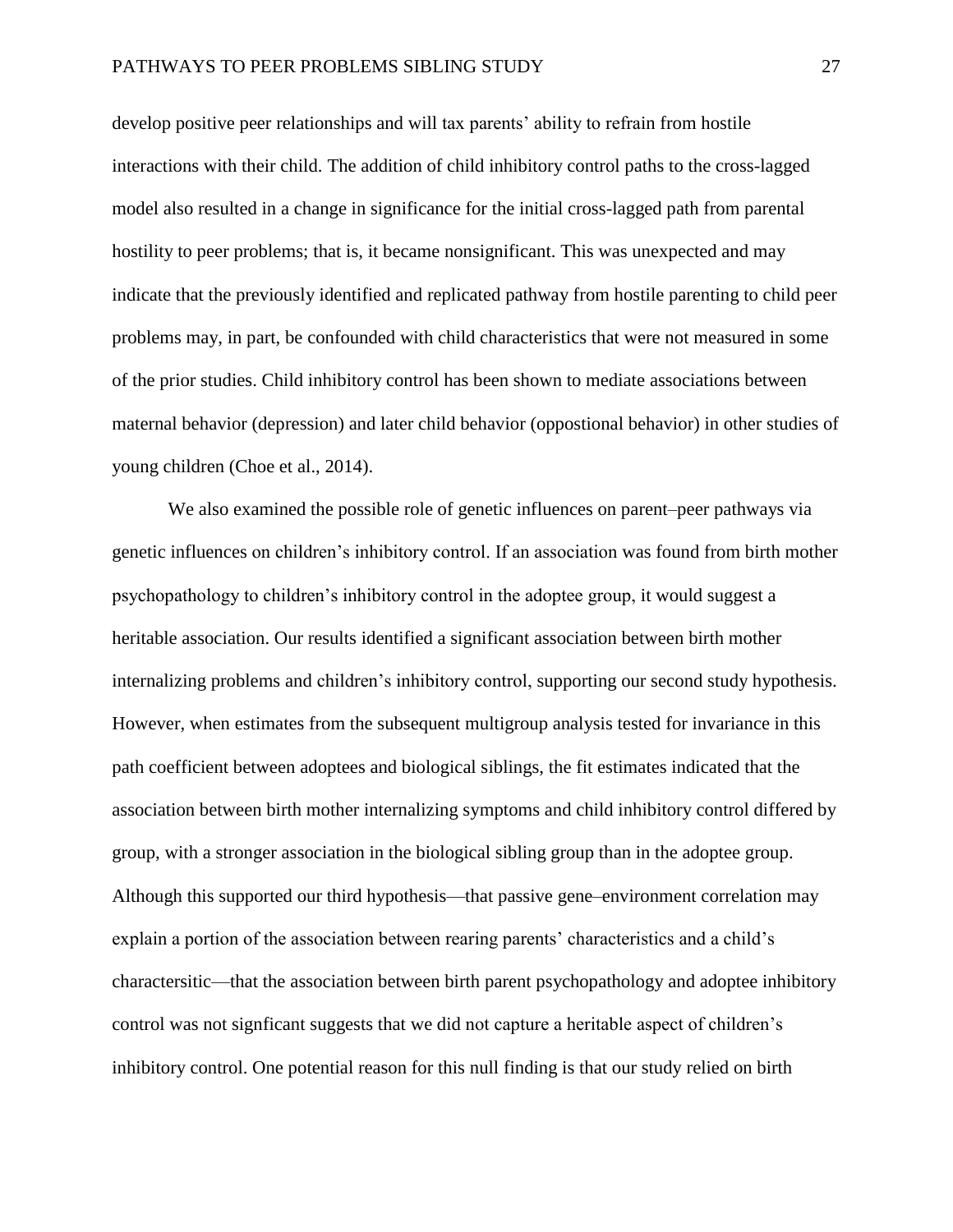mother data to ascertain genetic influences on child inhibitory control. This was because of the lack of birth father data for the vast majority of the sample, regardless of which rearing home the child resided in. In the absence of birth father data, only 50% of the possible genetic contributions to child characteristics can be modeled. Because prior twin studies (e.g., Polderman at el., 2009) have shown genetic influences on children's inhibitory control, it may also be that our birth parent mesaures (internalizing and externalizing symptoms) were not ideal for detecting an intergenerational genetic signal between parent and child.

Consistent with our second set of study hypotheses, there was partial support (trend level) for an indirect effect of birth mother internalizing symptoms on parental hostility, via lower levels of child inhibitory control. Considered together with the aforementioned result showing that the birth parent internalizing–child inhibitory control link was present only in the biological sibling group, this chain of associations from birth parent psychopathology, to child low inhibitory control, to hostile parenting may ultimately reflect an underlying shared genetic predisposition toward behavior that is maladaptive, rather than a causal association from child inhibitory control to parental hostility. This identification of a possible passive gene-environment correlation warrants additional research with larger sample sizes and more rigorous measurement, or intervention designs, to further examine this pattern of results.

The multigroup analysis also revealed an additional group difference: the path from age 7 peer problems to age 9.5 parental hostility differed between adoptees and biological siblings and was significant in the former but not the latter. This group difference was not anticipated, in part because when passive gene–environment correlation is present, it is expected to increase the similarities among biological family members. However, in our study, peer problems in adoptees were associated with later adoptive parent hostility, but this effect was not seen in the biological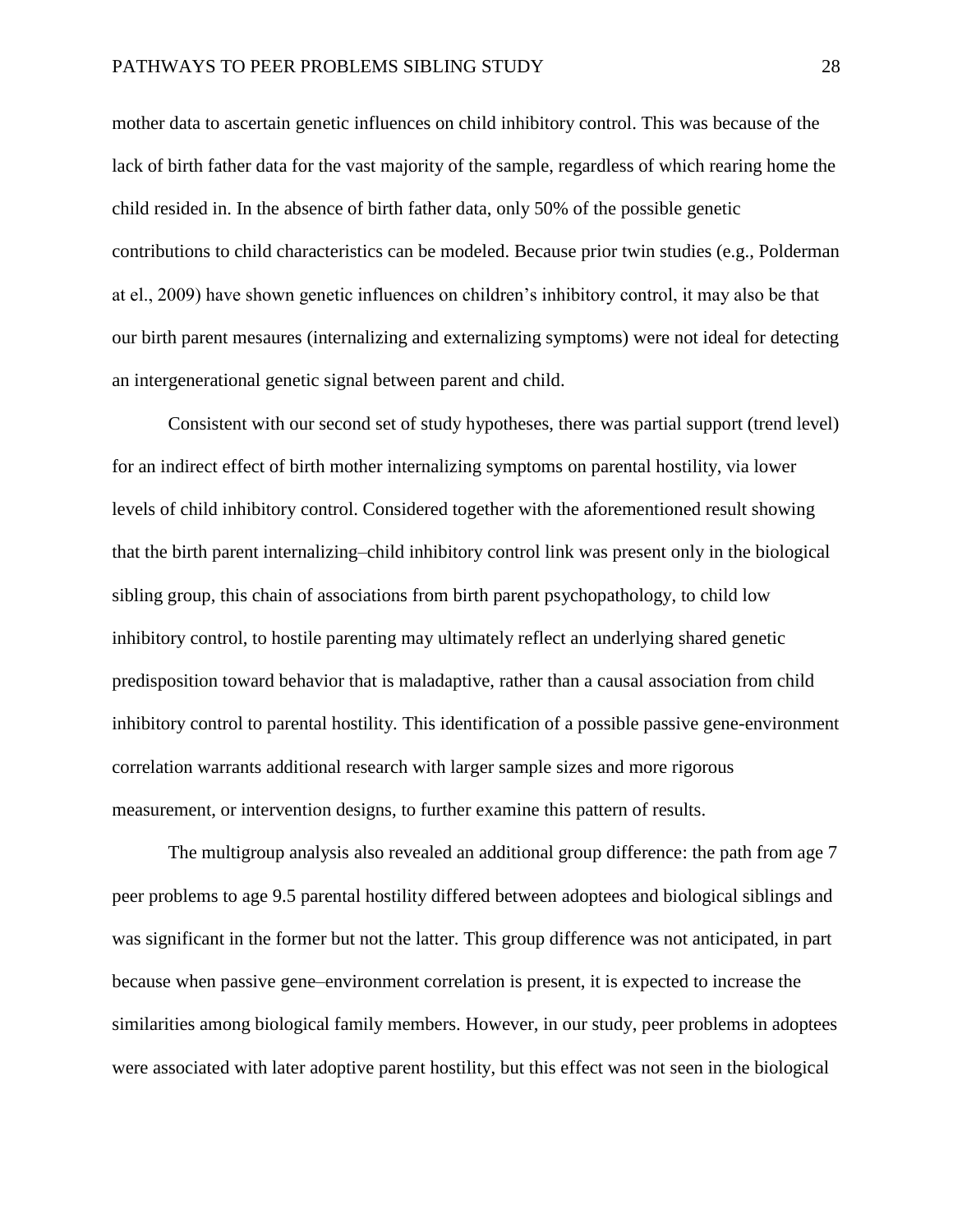siblings. In addition, examination of the mean-level differences (Table 1) indicated that birth parents rated the biological siblings as having more peer problems at age 7 than adoptive parents rated the adoptees as having, and yet by age 9.5, adoptive parents rated themselves as more hostile toward their child than birth parents rated themselves. Together, this set of findings may indicate that shifts in the level of peer problems as children progress through middle childhood can be taxing for parents. In the case of the adoptees, in which the mean levels of peer problems were very low at age 7 but of the same magnitude as those of the biological siblings at age 9.5, this increase may elicit more hostile parenting strategies from rearing parents, potentially as part of a normative shift in parenting that becomes necessary as children develop new skills and challenges as they enter new developmental periods. An alternative explantion is that perhaps biological parents in our study (who were younger and lower income than adoptive parents) perceived higher levels of peer problems as more normative than did adoptive parents, and thus such behaviors at age 9.5 were less taxing on their parenting. Additional follow-ups of this sample are planned when the children are adolescents, which will enable a more refined examination of whether this apparent perturbation in adoptive parent hostility at age 9.5 is temporary or whether it persists into later stages of development.

Our final set of analyses was exploratory; rather than a between home comparison as was used in the earlier analyses, we sought to link the biological sibling data aross homes, and examine sibling similarities in inhibitory control, peer problems, and hostile parenting. Because the siblings were reared apart since birth, in the absence of contact between adoptive and birth families, similarities in their behaviors can be considered to reflect genetic (or shared prenatal) influences. We hypothesized that biological sibling pairs would be correlated for their behaviors, and that the correlations would be higher in full-sibling pairs than in half-sibling pairs. However,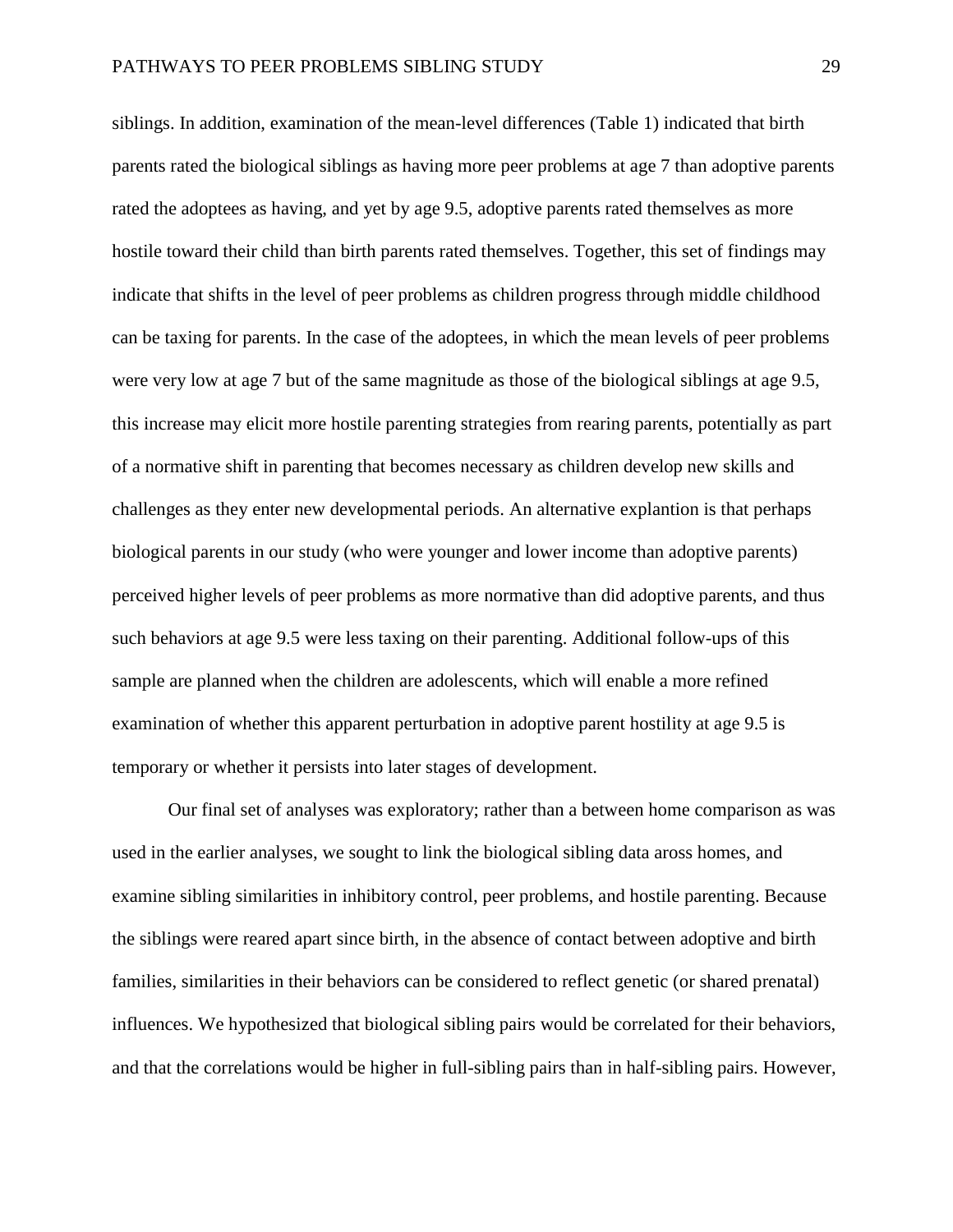the correlations suggested that, by and large, the siblings were not correlated for any study variable. None of the associations was significant, and the largest correlation was negative  $(r = -1)$ .21 for full siblings' T2 peer problems), indicating that when one sibling scored high on peer problems, the other sibling scored low). The absence of similarities between biologically related children in a sibling pair suggests that the unique environments that children are reared in serve as an important predictor of behavior, including peer problems. This has important implications for the development of preventive interventions, because it shows that children can develop unique developmental trajectories as a function of the family and context within which they reside. This does not mean that genetic influences are not important. Given the small numbers of full and half sibling pairs in the current sample, our analyses are underpowered to detect small genetic effects. In fact, examination of the magnitude of correlations suggests that full sibling pairs tend to have more similar levels of inhibitory control than half sibling pairs ( $r = .17$  vs.  $r =$ .05). If larger samples were available, it is possible that a genetic signal would be more apparent.

Nevertheless, our findings also highlight the importance of environmental influences on children's peer problems. The contexts that the adoptees and biological siblings lived in differed on a large number of qualities, including income and education (e.g., Natsuaki et al., in press), and yet many of the associations tested in our study were not significantly different between birth and adoptive homes. For example, the stability of parental hostility and peer problems and the associations between child inhibitory control and parental hostility and peer problems were similar for adoptees and biological siblings. This suggests underlying parallels in associations between inhibitory control, parenting, and peer problems, regardless of the other aspects of the family context. It also suggests the relevance of the unique environment that every child experiences as key in shaping sibling differences. Additional follow-up of this sample into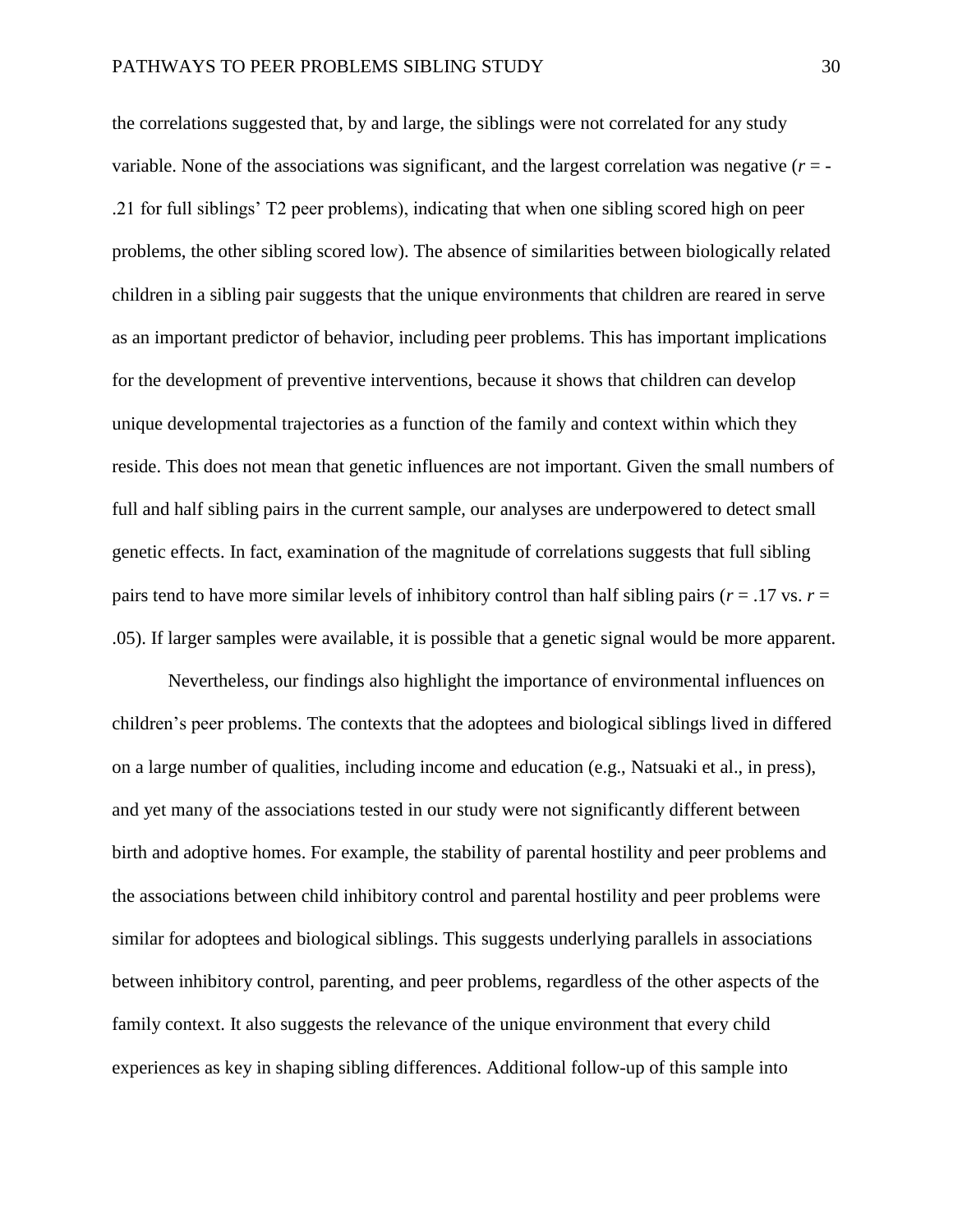adolescence will provide an opportunity to examine whether the siblings reared apart grow more similar as they enter adolescence, or further diverge, commensurate with the large body of literature on the importance of nonshared environment influences during adolescence (e.g., Reiss et al., 2000).

#### **Implications for Theory and Prevention**

Although the current study was not experimental in nature, the pattern of findings provides some new leads for theory development and the development of preventive interventions aimed at reducing children's peer problems. First, the results support the notion that Dishion's peer deviancy training theory and model could be expanded to include a more prominent role for child factors, in particular inhibitory control, in the cascade of coercive interactions originating in the family and continuing into the peer realm. Our study tested direct and mediated effects, but it is likely that interactions between children's inhibitory control problems, parental hostility, and peer problems exist. Such models could also incorporate measured genetic contributions into this cascade via inclusion of polygenic risk scores, along the lines that Dishion was beginning to pursue in the final months of his remarkable career (e.g., Lemery-Chalfant et al., 2018). Given the possibility of passive gene-environment correlations in the association between parent psychopathology and child inhibitory control, expanded iterations of Dishion's peer deviancy training model might also benefit from considering how shared genetic liabilities may fuel coercive processes in the home during childhood.

The current study's suggestion of shared genetic liabilities also has implications for the development of preventive interventions. Where both biological parent and child have a predisposition toward low inhibitory control, it may be useful to directly coach the parent about this shared challenge, and discuss how this shared attribute can prompt parent-child interactions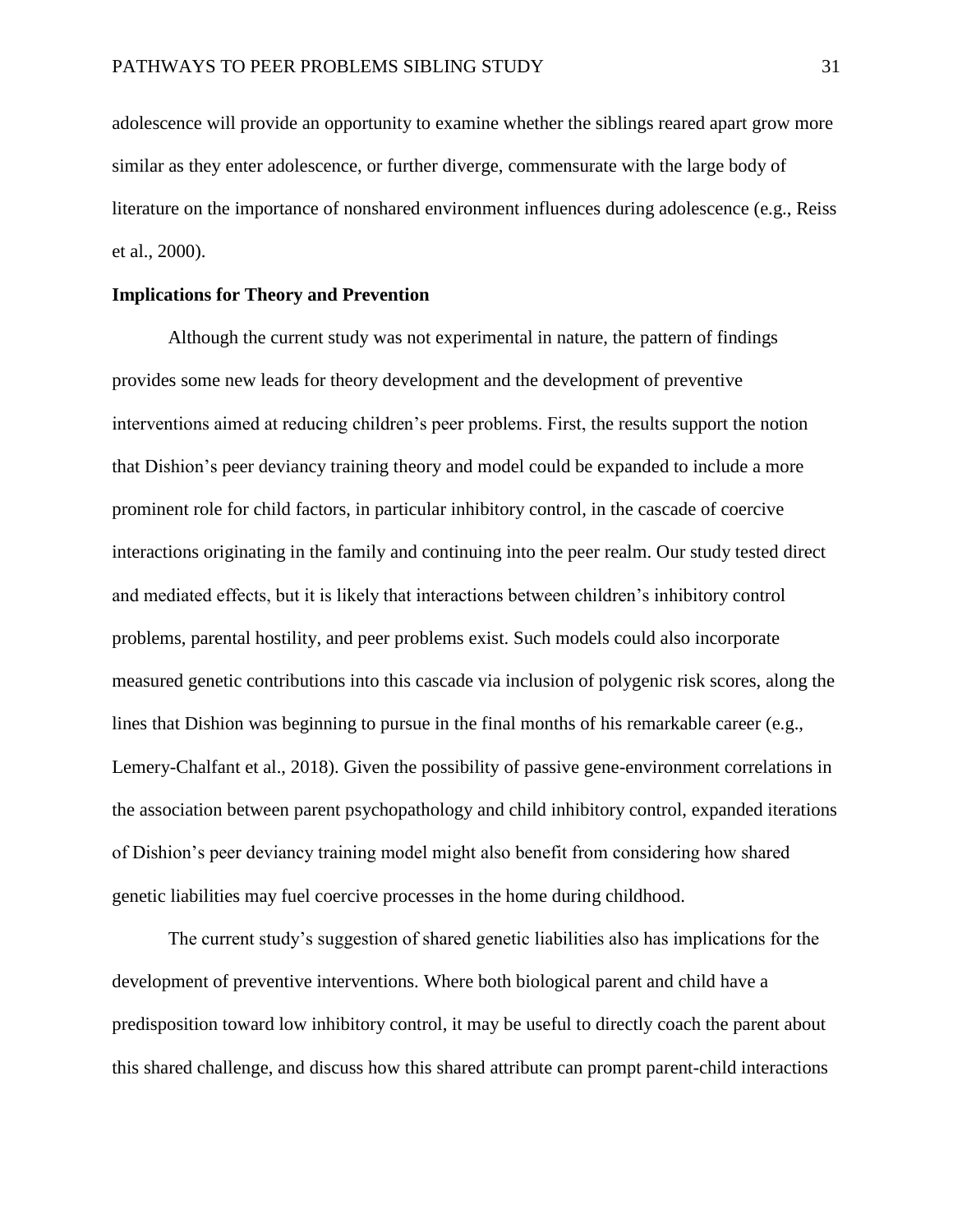to easily escalate into non-compliance and/or hostile interactions. Strategies could be discussed with parents for how to recognize this coercive cycle and parents could be guided on the use of effective parenting approaches to prevent escalation (e.g., time-out, calm and consistent responses). Teaching parents to use such parenting strategies may also help prevent the crosslagged effect we found from children's peer problems to later hostile parenting in adoptive families, and to prevent the elicited effect from child inhibitory control challenges to parental hostility seen in both biological and adoptive families. Second, the very modest levels of behavioral similarity between biological siblings reared apart suggests that the family and local context that each child lives in are important contributors to variation in children's peer problems. Although a wide range of parenting and context variables were not included in the current study, as thus the precise mechanism of action is not discernable, the pattern of results generally suggests that the experiences children have in their homes and communities are influential forces that help shape their peer problems. This provides additional support for preventive interventions that focus on strengthening family relationships, building child skills, and/or increasing community supports (e.g., Hawkins et al., 2008; Leve & Chamberlain, 2005; Shaw et al., 2006) and suggests their relevance for preventing the cascade from low child inhibitory control to parental hostility and peer problems.

#### **Study Limitations and Future Directions**

Our study had a number of limitations that should be considered when evaluating the results. First, the study did not contain observational data for the constructs measured here, and thus parent- and child-report data were used. Although we used aggregate mother–father reports when available, the correlation between our primary variables may be inflated because of rater bias issues when the same individuals are rating both themselves (parental hostility) and their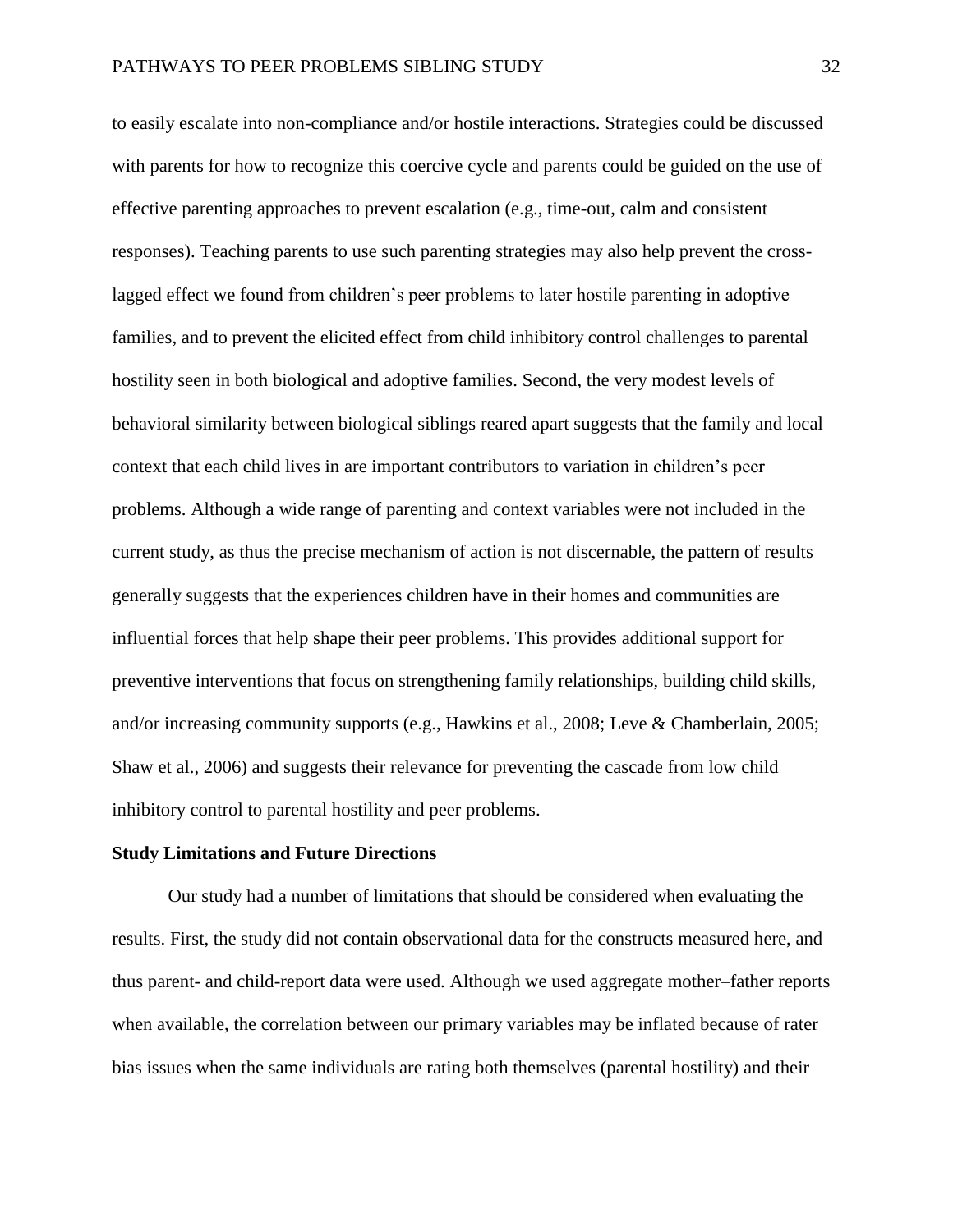child (peer problems). Relatedly, teacher- or peer reports of children's peer behavior would provide a more ecologically-valid measure of peer problems. A related measurement limitation is that the levels of parental hostility were fairly low for both groups, which may limit the clinical significance of the study.

Second, we had only two time points of data for this subsample of families. Although that enabled us to examine behavior change across an understudied period of development, we could not examine trajectories or earlier precursors of parent–peer cross-over effects. The extant literature on associations between parenting and peer problems suggests that there is a normative surge in peer delinquency during adolescence that is not captured by our study (Patterson et al., 1992). Further, longitudinal research that has been conducted earlier in development suggests that peer relations during this period can have long-term associations with later well-being, and that parent–child relationship quality earlier in development measured using attachment paradigms also predicts subsequent peer relations (Acar, Rudasill, Molfese, Torquati, & Prokasky, 2015; Ettekal & Ladd, 2015; Groh, Fearon, van IJzendoorn, Bakermans‐Kranenburg, & Roisman, 2017; Parke & Ladd, 2016).

Third, unmeasured variables could have played an important role in the pathways studied. For example, we did not have a robust measure of prenatal risk exposure, which is important to help disentangle genetic from prenatal influences in our study design. These data are forthcoming in future data collection activities and will be incorporated in subsequent studies with this sample. We also did not have a measure of child externalizing problems that came from a measure different than our T2 peer problems measure. Child externalizing problems are an important mechanistic component of Dishion's deviancy training model (e.g., Dishion, 1990; Patterson et al., 1998), and its absence in our study is notable. As noted earlier, data from birth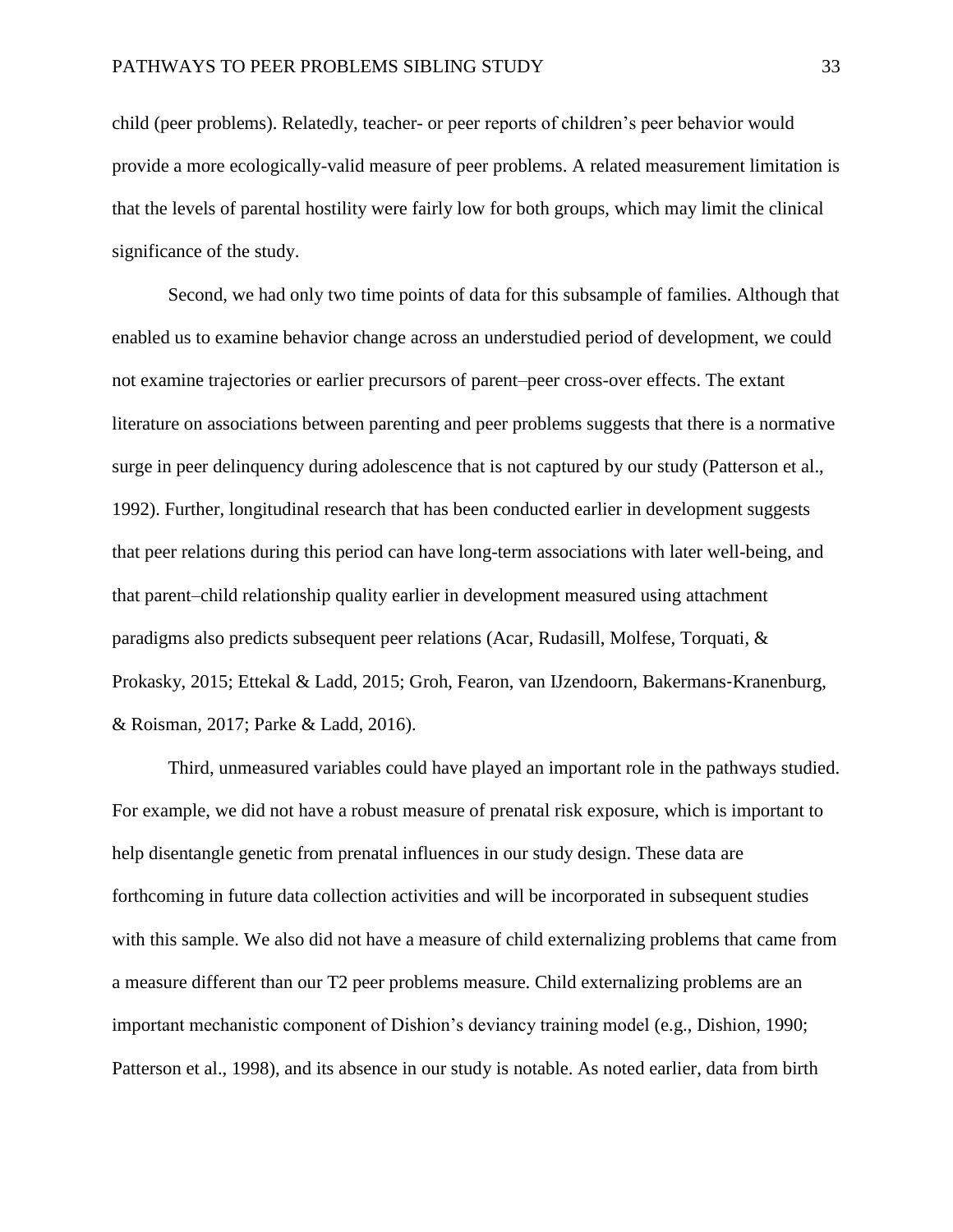fathers were also lacking, which resulted in a study approach that could test only 50% of genetic contributions to child inhibitory control and child peer problems. In addition, adoptive and birth families likely varied on many unmeasured variables, that could be important in explaining the between family differences found in our multi-group analysis. For example, in addition to the between group income difference reported here, earlier reports from some of the adoptive and birth families in our study indicate significant differences in maternal depressive symptoms, education level, and guiding parenting (Natsuaki et al., in press). These are other unmeasured variables such as the neighborhood or school context might interact with hostile parenting in its associations with children's inhibitory control or peer problems. Last, the sample size for fullsibling sets was small, which reduced our power to detect genetic influences in the within-sibling pair exploratory analyses. Future data collection plans include obtaining longitudinal data from many different types of siblings in this sample (e.g., genetically unrelated, genetically related living together), thus increasing the power for detecting genetic and shared environmental influences on child behavior.

Despite these limitations, our study provides new evidence that the well-known association from parental hostility to peer problems exists in middle childhood, but it may result in part from inhibitory control challenges that children may have that precipitate peer problems and parental hostility toward the child. Further, common genes that are shared between parents and children who live in the same household may also underlie associations between child inhibitory control and parent and peer relations. Finally, an important takeaway from our study is that in addition to the role of inhibitory control on peer and parent processes, the unique family context that each child resides in makes an important contribution to peer relations. The effect of the family context is such that full siblings who are reared apart in very different households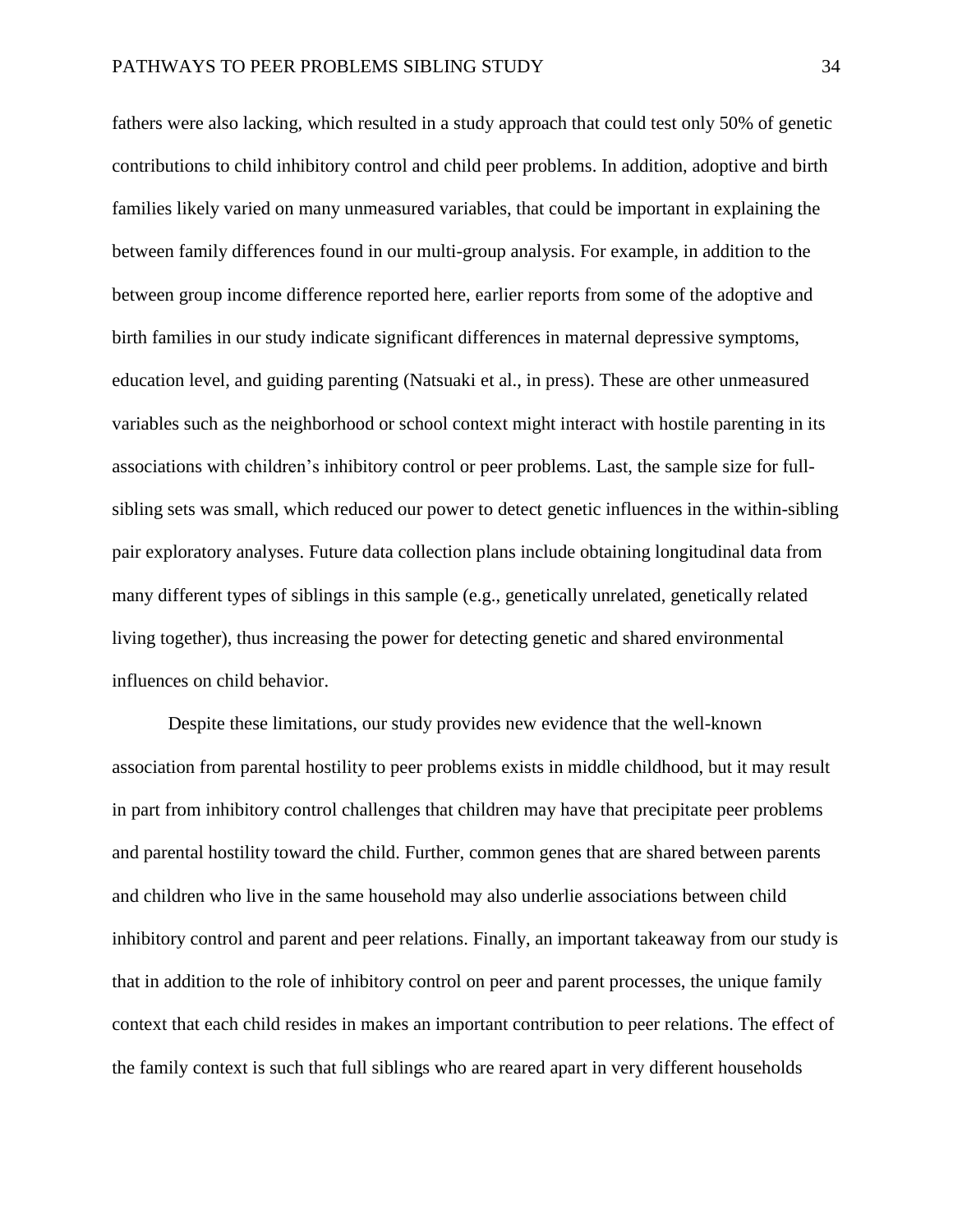since birth tend not to highly resemble one another in terms of their inhibitory control, peer problems, or parental hostility received. These findings provide promise for improved familyand context-based interventions to prevent the cascade from coercive family processes to peer problems across childhood and adolescence.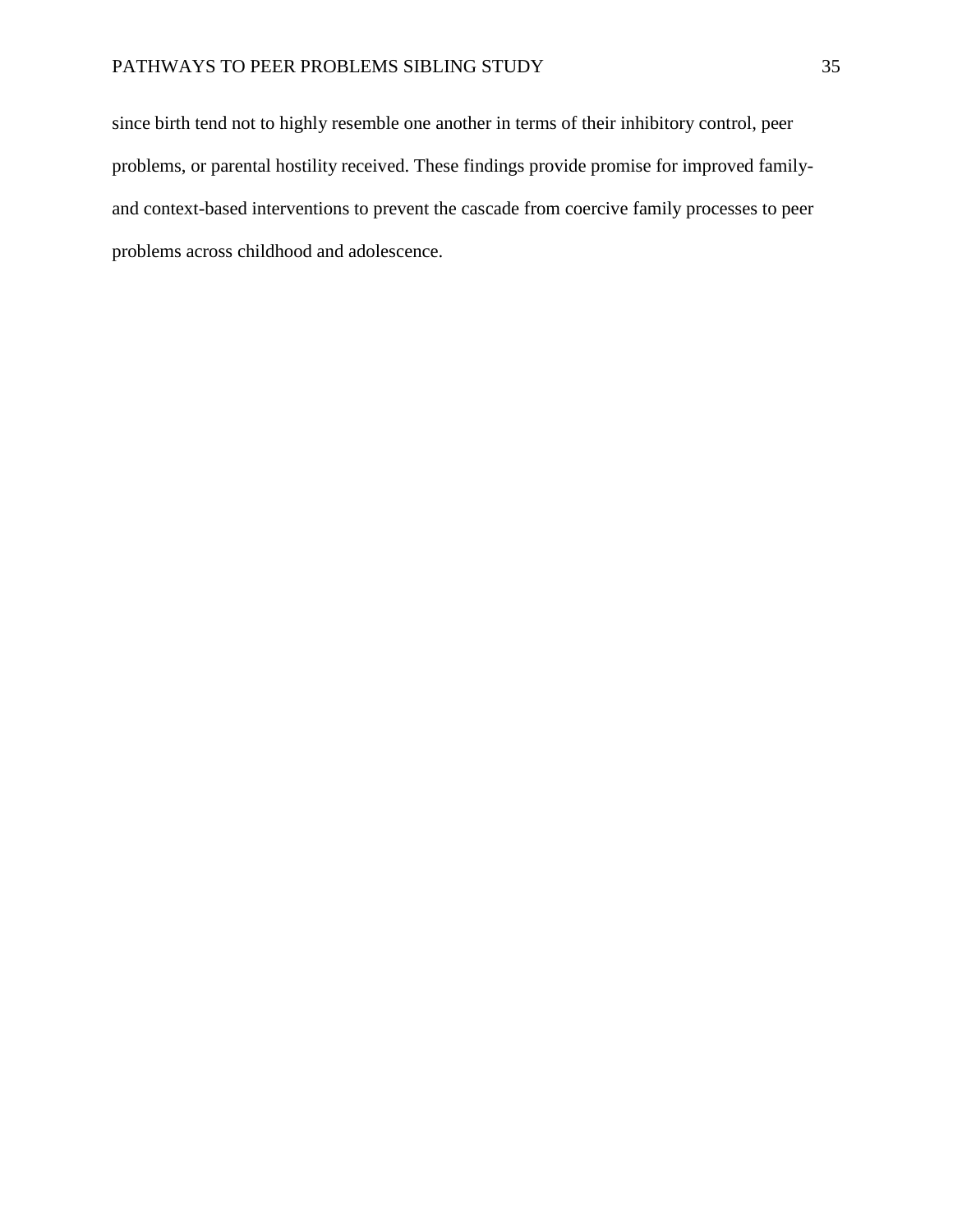#### **References**

- Acar, I. H., Rudasill, K. M., Molfese, V., Torquati, J., & Prokasky, A. (2015). Temperament and preschool children's peer interactions. *Early Education and Development*, *26*(4), 479–495. DOI: 10.1080/10409289.2015.1000718
- Allen, J. P., Hauser, S. T., O'Connor, G. T., & Bell, K. L. (2002). Prediction of peer-rated adult hostility from autonomy struggles in adolescent–family interactions. *Development and Psychopathology*, *14*(1), 123–137.
- Andreasen, N. C., Endicott, J., Spitzer, R. L., & Winokur, G. (1977). The family history method using diagnostic criteria: Reliability and validity. *Archives of General Psychiatry*, *34*(10), 1229–1235.
- Ary, D. V, Duncan, T. E., Duncan, S. C., & Hops, H. (1999). Adolescent problem behavior: The influence of parents and peers. *Behaviour Research and Therapy*, *3*, 217–230. DOI: 0.1016/S0005-7967(98)00133-8
- Ayoub, M., Briley, D. A., Grotzinger, A., Patterson, M. W., Engelhardt, L. E., Tackett, J. L., . . . Tucker-Drob, E. M. (2018). Genetic and environmental associations between child personality and parenting. *Social Psychological and Personality Science*. Online First. doi: 10.1177/1948550618784890
- Bank, L., Burraston, B., & Snyder, J. (2004). Sibling conflict and ineffective parenting as predictors of adolescent boys' antisocial behavior and peer difficulties: Additive and interactional effects. *Journal of Research on Adolescence*, *14*(1), 99–125. DOI: 10.1111/j.1532-7795.2004.01401005.x
- Bates, J. E., Schermerhorn, A. C., & Petersen, I. T. (2012). Temperament and parenting in developmental perspective. In M. Zentner & R. L. Shiner (Eds.), *Handbook of temperament*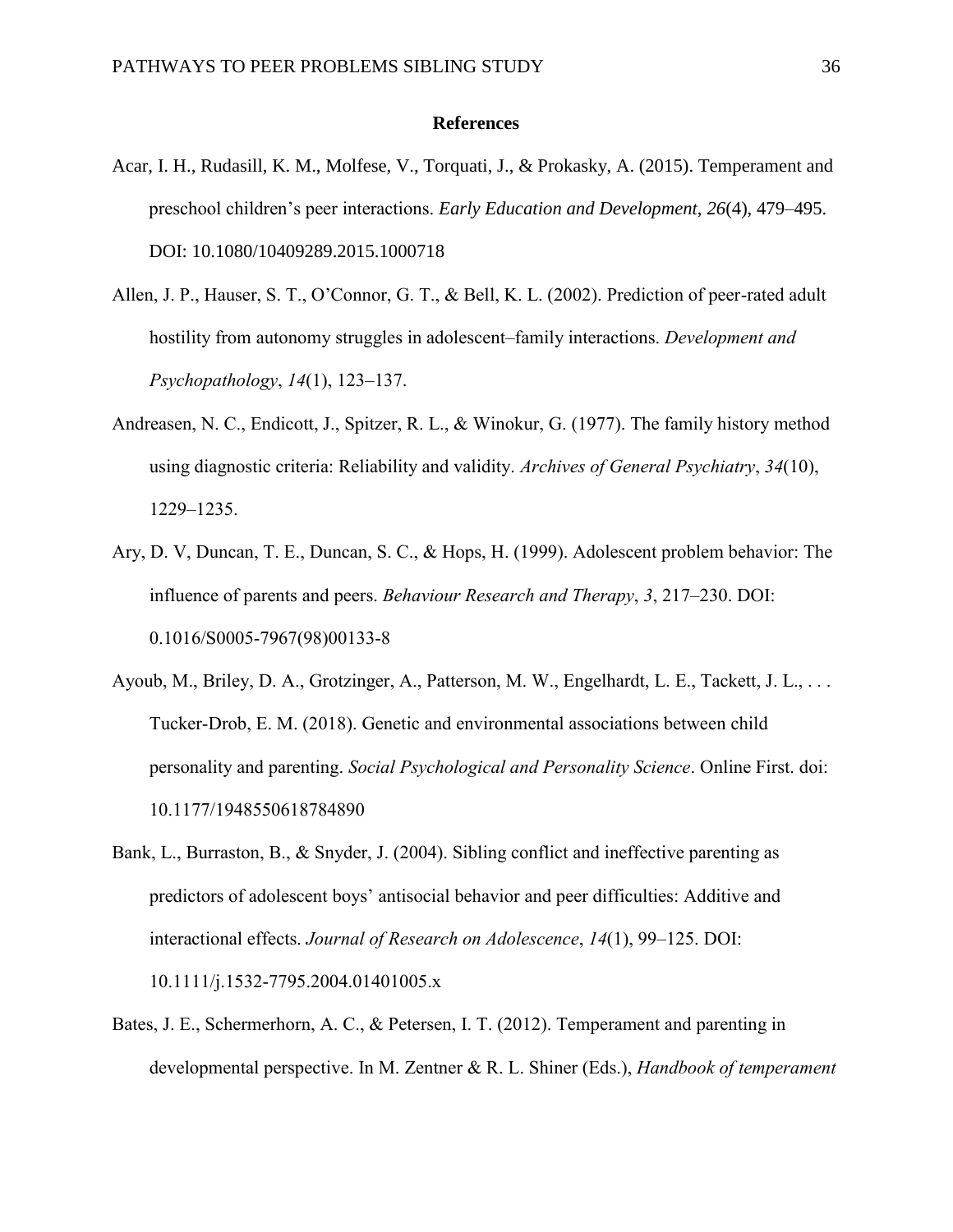(pp. 425–441). New York, NY: Guilford Press..

- Beaver, K. M., Wright, J. P., & DeLisi, M. (2008). Delinquent peer group formation: Evidence of a gene X environment correlation. *The Journal of Genetic Psychology*, *169*(3), 227–244. DOI: 10.3200/GNTP.169.3.227-244
- Bell, R. Q. (1968). A reinterpretation of the direction of effects in studies of socialization. *Psychological Review*, *75*(2), 81–95. DOI: 10.1037/h0025583
- Bell, R. Q. (1979). Parent, child, and reciprocal influences. *American Psychologist*, *34*(10), 821– 826. DOI: 10.1037/0003-066X.34.10.821
- Bell, R. Q. (2017). A reinterpretation of the direction of effects in studies of socialization. In *Interpersonal Development* (pp. 93–107). Routledge. DOI: 10.4324/9781351153683-4
- Bell, R. Q., & Chapman, M. (1986). Child effects in studies using experimental or brief longitudinal approaches to socialization. *Developmental Psychology*, *22*(5), 595–603. DOI: 10.1037/0012-1649.22.5.595
- Benson, M. J., & Buehler, C. (2012). Family process and peer deviance influences on adolescent aggression: Longitudinal effects across early and middle adolescence. *Child Development*, *83*(4), 1213–1228. DOI: 10.1111/j.1467-8624.2012.01763.x
- Bentler, P. M. (1990). Fit indexes, lagrange multipliers, constraint changes and incomplete data in structural models. *Multivariate Behavioral Research*, *25*(2), 163–172. DOI: 10.1207/s15327906mbr2502\_3
- Bezdjian, S., Baker, L. A., & Tuvblad, C. (2011). Genetic and environmental influences on impulsivity: A meta-analysis of twin, family and adoption studies. *Clinical Psychology Review*, *31*(7), 1209–1223. DOI: 10.1016/j.cpr.2011.07.005

Boivin, M., Brendgen, M., Vitaro, F., Forget-Dubois, N., Feng, B., Tremblay, R. E., & Dionne,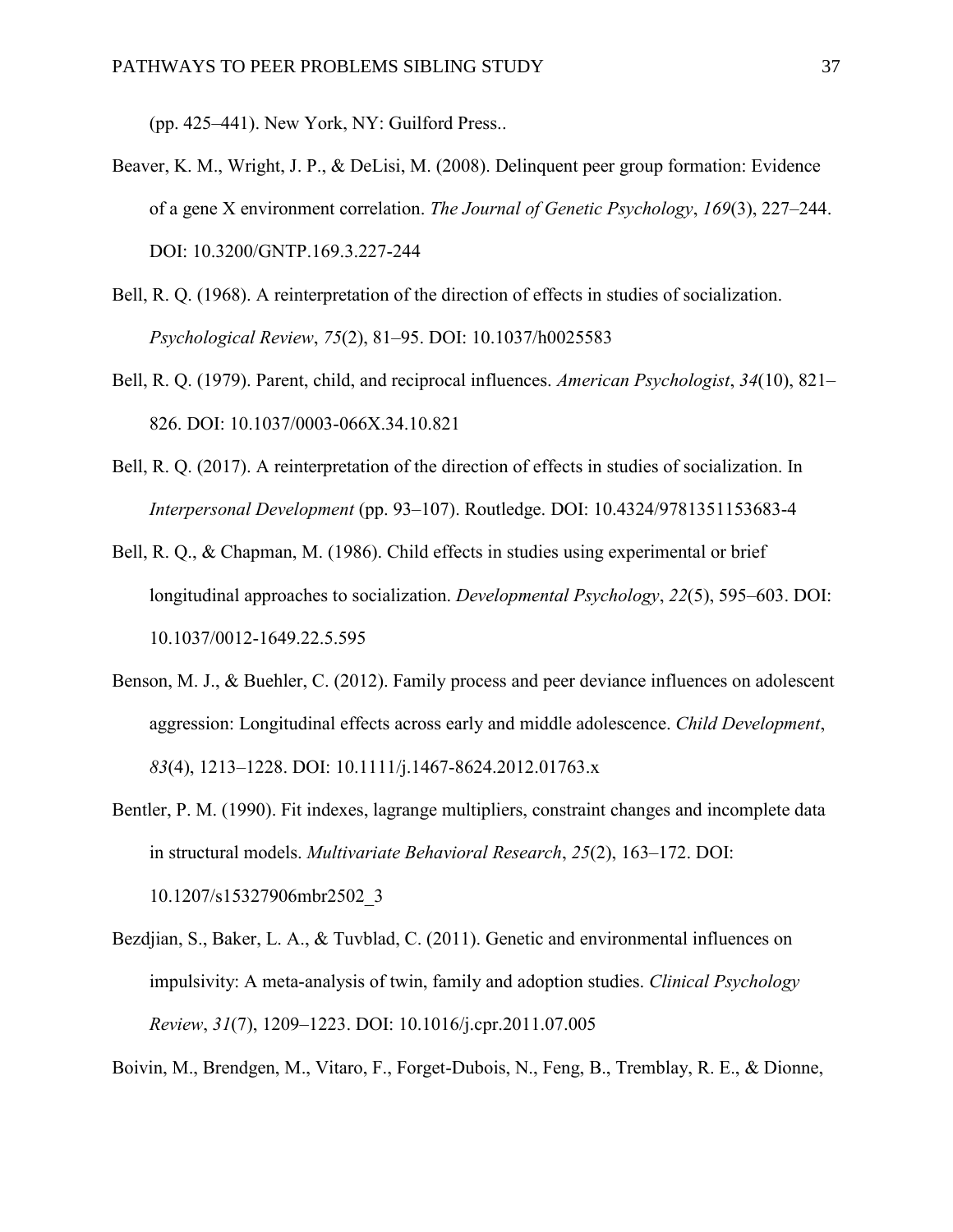G. (2013). Evidence of gene–environment correlation for peer difficulties: Disruptive behaviors predict early peer relation difficulties in school through genetic effects. *Development and Psychopathology*, *25*(01), 79–92. DOI: 10.1017/s0954579412000910

- Brendgen, M. (2012). Genetics and peer relations: A review. *Journal of Research on Adolescence*, *22*(3), 419–437. DOI: 10.1111/j.1532-7795.2012.00798.x
- Brody, G. H., Conger, R., Gibbons, F. X., Ge, X., McBride Murry, V., Gerrard, M., & Simons, R. L. (2001). The influence of neighborhood disadvantage, collective socialization, and parenting on African American children's affiliation with deviant peers. *Child Development*, *72*(4), 1231–1246. DOI: 10.1111/1467-8624.00344
- Brown, B. B., & Bakken, J. P. (2011). Parenting and peer relationships: Reinvigorating research on family–peer linkages in adolescence. *Journal of Research on Adolescence*, *21*(1), 153– 165. DOI: 10.1111/j.1532-7795.2010.00720.x
- Browne, M., & Cudeck, R. (1993). Alternative ways of assessing model fit. *Sage Focus Editions*, *154*, 136–136.
- Bullock, B. M., Deater-Deckard, K., & Leve, L. D. (2006). Deviant peer affiliation and problem behavior: A test of genetic and environmental influences. *Journal of Abnormal Child Psychology*, *34*(1), 29–41. DOI: 10.1007/s10802-005-9004-9
- Burt, S. A., McGue, M., & Iacono, W. G. (2009). Nonshared environmental mediation of the association between deviant peer affiliation and adolescent externalizing behaviors over time: Results from a cross-lagged monozygotic twin differences design. *Developmental Psychology*, *45*(6), 1752–1760. DOI: 10.1037/a0016687
- Caspi, A., Houts, R. M., Belsky, D. W., Goldman-Mellor, S. J., Harrington, H., Israel, S., . . . Moffitt, T. E. (2014). The p factor: One general psychopathology factor in the structure of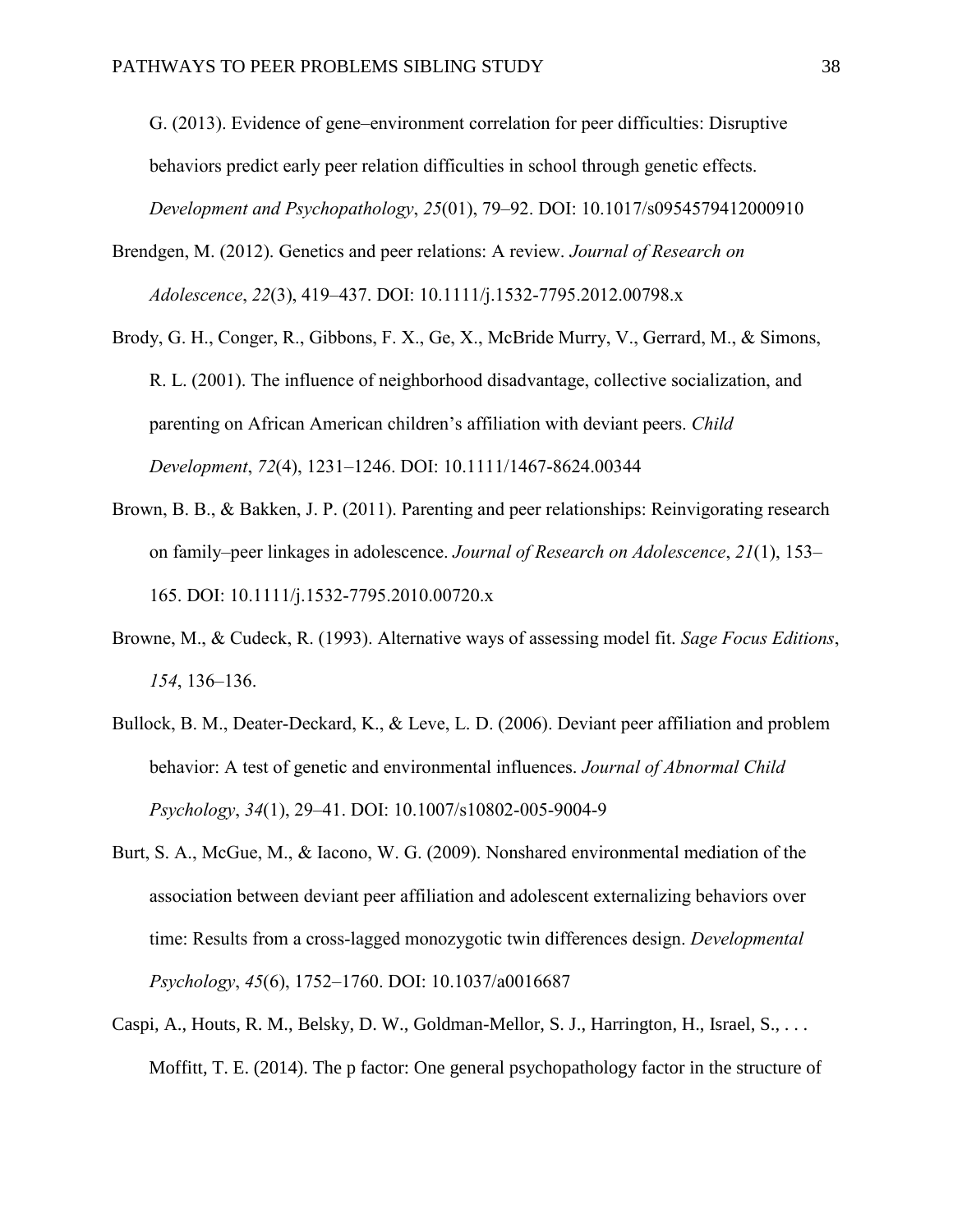psychiatric disorders? *Clinical Psychological Science, 2*(2), 119–137. DOI:

10.1177/2167702613497473.

- Chang, H., Shaw, D. S., Shelleby, E. C., Dishion, T. J., & Wilson, M. N. (2017). The long-term effectiveness of the Family Check-Up on peer preference: Parent-child interaction and child effortful control as sequential mediators. *Journal of Abnormal Child Psychology*, *45*(4), 705–717. DOI: 10.1007/s10802-016-0198-9
- Choe, D. E., Shaw, D. S., Brennan, L. M., Dishion, T. J., & Wilson, M. N. (2014). Inhibitory control as a mediator of bidirectional effects between early oppositional behavior and maternal depression. *Development and Psychopathology*, *26*, 1129-1147, http://dx.doi.org/10.1017/s0954579414000613
- Cicchetti, D. (2016). Socioemotional, personality, and biological development: Illustrations from a multilevel developmental psychopathology perspective on child maltreatment. *Annual Review of Psychology*, *67*, 187–211. DOI: 10.1146/annurev-psych-122414-033259
- Cicchetti, D., & Lynch, M. (1993). Toward an ecological/transactional model of community violence and child maltreatment: Consequences for children's development. *Psychiatry*, *56*, 96–118. DOI: 10.1521/00332747.1993.11024624
- Cicchetti, D., & Toth, S. L. (2016). *Child maltreatment and developmental psychopathology: A multilevel perspective*. In D. Cicchetti (Ed.), *Developmental psychopathology: Maladaptation and psychopathology* (pp. 457–512). Hoboken, N.J.: Wiley.
- Dishion, T. J. (1990). The family ecology of boys' peer relations in middle childhood. *Child Development*, *61*(3), 874–892. DOI: 10.1111/j.1467-8624.1990.tb02829.x
- Dishion, T. J., Duncan, T. E., Eddy, J. M., Fagot, B. I., & Fetrow, R. (1994). The world of parents and peers: Coercive exchanges and children's social adaptation. *Social*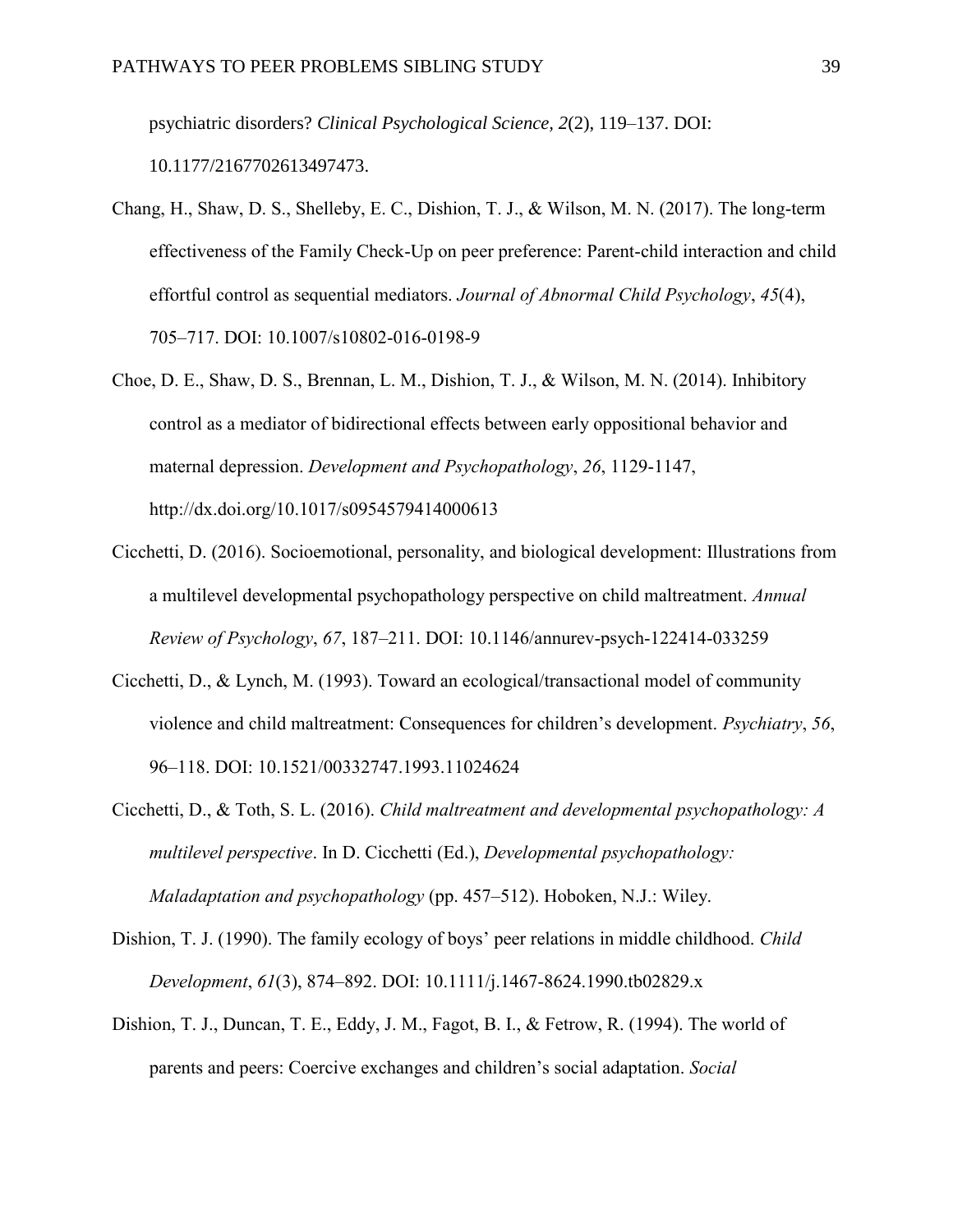*Development*, *3*(3), 255–268. DOI: 10.1111/j.1467-9507.1994.tb00044.x

- Dishion, T. J., & Patterson, G. R. (2006). The development and ecology of antisocial behavior. In D. Cicchetti & D. J. Cohen (Eds.), *Developmental psychopathology: Vol. 3. Risk, disorder and adaptation* (pp. 503–541). New York, NY: Wiley.
- Dishion, T. J., Patterson, G. R., & Griesler, P. C. (1994). Peer adaptations in the development of antisocial behavior. In L. R. Huesmann (Ed.), *Current perspectives on aggressive behavior* (pp. 61–95). New York, NY: Plenum. DOI: 10.1007/978-1-4757-9116-7\_4
- Dishion, T. J., Patterson, G. R., Stoolmiller, M., & Skinner, M. L. (1991). Family, school, and behavioral antecedents to early adolescent involvement with antisocial peers. *Developmental Psychology*, *27*(1), 172–180. DOI: 10.1037/0012-1649.27.1.172
- Eisenberg, N., Hofer, C., & Vaughan, J. (2007). Effortful control and its socioemotional consequences. In J. J. Gross (Ed.), *Handbook of emotion regulation* (pp. 287–288). New York, NY: Guilford Press.
- Eisenberg, N., Sadovsky, A., Spinrad, T. L., Fabes, R. A., Losoya, S. H., Valiente, C., … Shepard, S. A. (2005). The relations of problem behavior status to children's negative emotionality, effortful control, and impulsivity: Concurrent relations and prediction of change. *Developmental Psychology*, *41*(1), 193–211. DOI: 10.1037/0012-1649.41.1.193
- Elam, K. K., Harold, G. T., Neiderhiser, J. M., Reiss, D., Shaw, D. S., Natsuaki, M. N., … Leve, L. D. (2014). Adoptive parent hostility and children's peer behavior problems: Examining the role of genetically informed child attributes on adoptive parent behavior. *Developmental Psychology*, *50*(5), 1543–1552. DOI: 10.1037/a0035470
- Ettekal, I., & Ladd, G. W. (2015). Developmental pathways from childhood aggression– disruptiveness, chronic peer rejection, and deviant friendships to early‐adolescent rule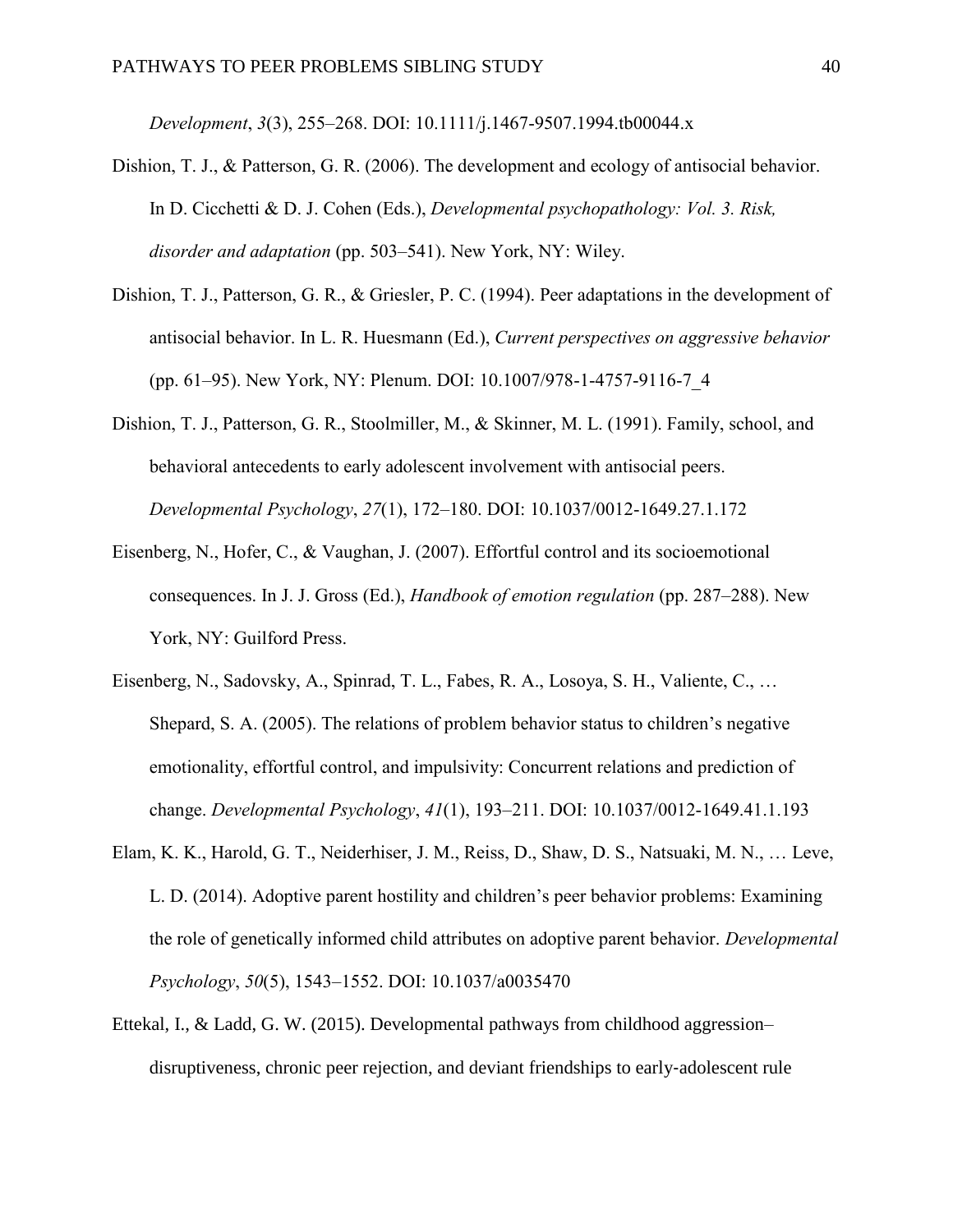breaking. *Child Development*, *86*(2), 614–631. DOI: 10.1111/cdev.12321

- Forgatch, M. S., Snyder, J. J., Patterson, G. R., Pauldine, M. R., Chaw, Y., Elish, K., … Richardson, E. B. (2016). Resurrecting the chimera: Progressions in parenting and peer processes. *Development and Psychopathology*, *28*(03), 689–706. DOI: 10.1017/s0954579416000250
- Gagne, J. R., & Saudino, K. J. (2016). The development of inhibitory control in early childhood: A twin study from 2–3 years. *Developmental Psychology*, *52*(3), 391–399. DOI: 10.1037/dev0000090
- Gardner, T. W., Dishion, T. J., & Connell, A. M. (2008). Adolescent self-regulation as resilience: Resistance to antisocial behavior within the deviant peer context. *Journal of Abnormal Child Psychology*, *36*(2), 273–284. DOI: 10.1007/s10802-007-9176-6
- Ge, X., Conger, R. D., Cadoret, R. J., Neiderhiser, J. M., Yates, W., Troughton, E., & Stewart, M. A. (1996). The developmental interference between nature and nurture: A mutual influence model of child antisocial behavior and parent behaviors. *Developmental Psychology*, *32*(4), 574–589. DOI: 10.1037/0012-1649.33.1.2
- Goodman, R. (2001). Psychometric properties of the strengths and difficulties questionnaire. *Journal of the American Academy of Child and Adolescent Psychiatry*, *40*(11), 1337–1345. DOI: 10.1097/00004583-200111000-00015
- Groh, A. M., Fearon, R. P., van IJzendoorn, M. H., Bakermans‐Kranenburg, M. J., & Roisman, G. I. (2017). Attachment in the early life course: Meta-analytic evidence for its role in socioemotional development. *Child Development Perspectives*, *11*(1), 70–76. DOI: 10.1111/cdev.12677

Gross, H. E., Shaw, D. S., Burwell, R. A., & Nagin, D. S. (2009). Transactional processes in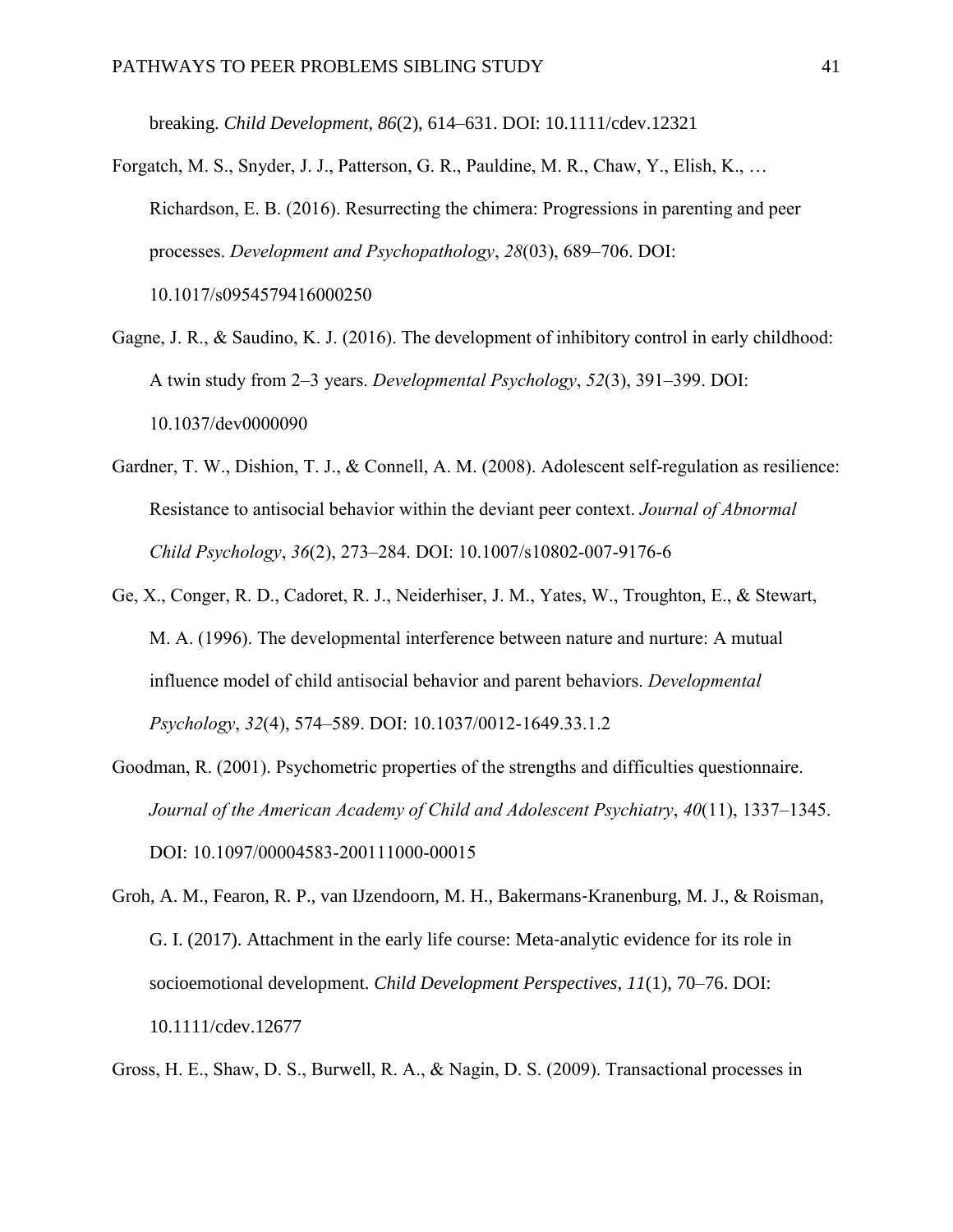child disruptive behavior and maternal depression: A longitudinal study from early childhood to adolescence. *Development and Psychopathology*, *21*(1), 139–156. DOI: 10.1017/S0954579409000091

- Hawkins, J. D., Brown, E. C., Oesterle, S., Arthur, M. W., Abbott, R. D., & Catalano, R. F. (2008). Early effects of Communities That Care on targeted risks and initiation of delinquent behavior and substance use. *Journal of Adolescent Health*, *43*, 15-22.
- Holmes, C. J., Kim-Spoon, J., & Deater-Deckard, K. (2016). Linking executive function and peer problems from early childhood through middle adolescence. *Journal of Abnormal Child Psychology*, *44*(1), 31–42. DOI: 10.1007/s10802-015-0044-5
- Hu, L., & Bentler, P. M. (1999). Cutoff criteria for fit indexes in covariance structure analysis: Conventional criteria versus new alternatives. *Structural Equation Modeling: A Multidisciplinary Journal*, *6*(1), 1–55. DOI: 10.1080/10705519909540118
- Hu, L. T., & Bentler, P. M. (1995). Evaluating model fit. In R. H. Hoyle (Ed.), *Structural equation modeling: Concepts, issues, and applications* (pp. 76–99). Thousand Oaks, CA: Sage Publications, Inc.
- Iervolino, A. C., Pike, A., Manke, B., Reiss, D., Hetherington, E. M., & Plomin, R. (2002). Genetic and environmental influences in adolescent peer socialization: Evidence from two genetically sensitive designs. *Child Development*, *73*(1), 162–174. DOI: 10.1111/1467- 8624.00398
- Karreman, A., Van Tuijl, C., van Aken, M. A., & Deković, M. (2006). Parenting and self‐ regulation in preschoolers: A meta‐analysis. *Infant and Child Development: An International Journal of Research and Practice*, *15*(6), 561–579. DOI: 10.1002/icd.478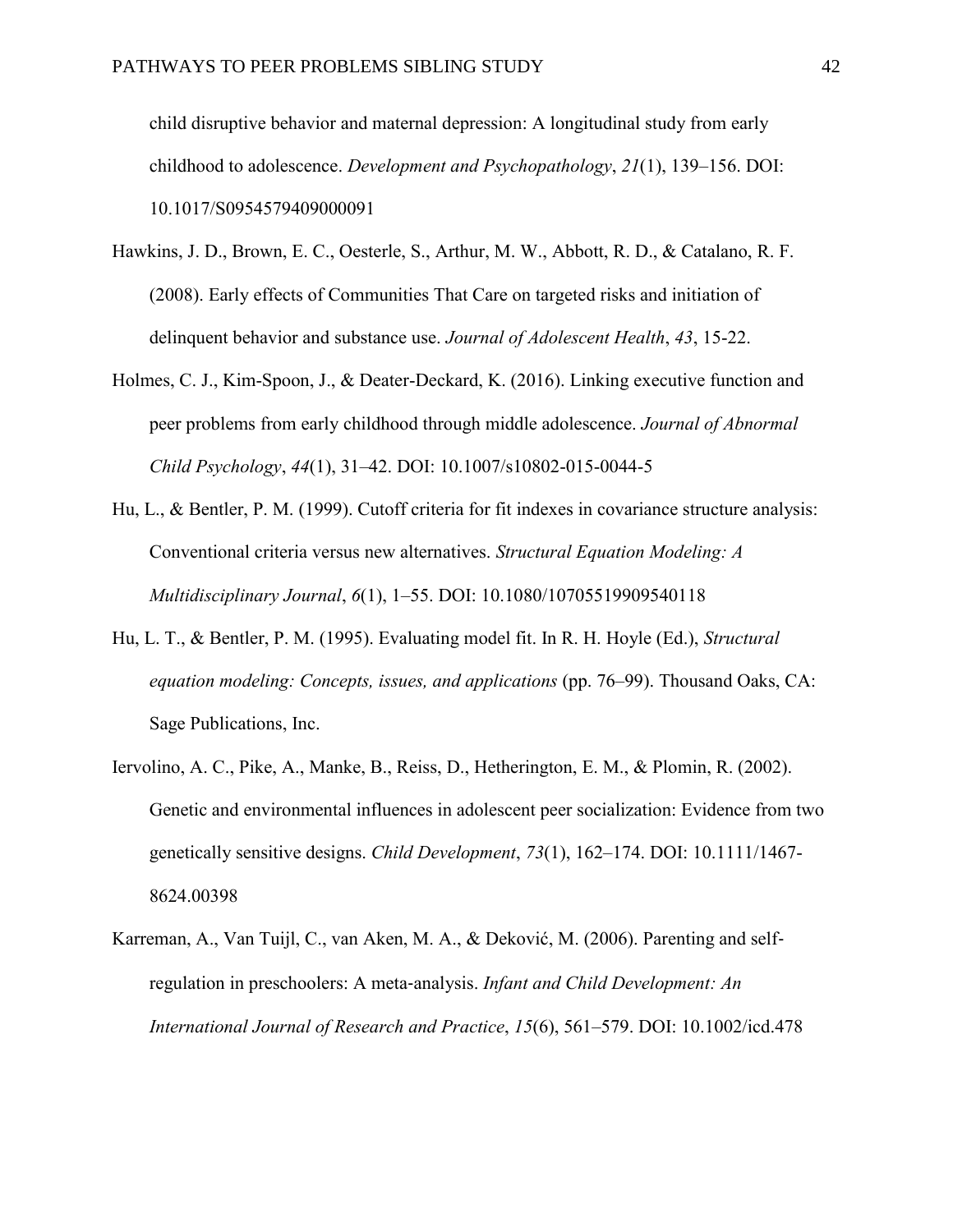- Kendler, K. S., Aggen, S. H., Knudsen, G. P., Røysamb, E., Neale, M. C., & Reichborn-Kjeennerud, T. (2011). The structure of genetic and environmental risk factors for syndromal and subsyndromal common DSM-IV Axis I and Axis II disorders. *American Journal of Psychiatry, 168,* 29–39. DOI: 10.1176/appi.ajp.2010.10030340
- Kessler, R., & Ustun, T. (2004). The World Mental Health (WMH) survey initiative version of The World Health Organization (WHO) Composite International Diagnostic Interview (CIDI). *International Journal of Methods in Psychiatric Research, 13,* 93–121. DOI: 10.1002/mpr.168
- Kiff, C. J., Lengua, L. J., & Zalewski, M. (2011). Nature and nurturing: Parenting in the context of child temperament. *Clinical Child and Family Psychology Review*, *14*(3), 251–301. DOI: 10.1007/s10567-011-0093-4
- Klahr, A. M., & Burt, S. A. (2014). Elucidating the etiology of individual differences in parenting: A meta-analysis of behavioral genetic research. *Psychological Bulletin*, *140*(2), 544–586. DOI: 10.1037/a0034205
- Knafo, A., & Jaffee, S. R. (2013). Gene–environment correlation in developmental psychopathology. *Development and Psychopathology*, *25*(1), 1–6. DOI: 10.1017/S0954579412000855
- Kochanska, G., & Knaack, A. (2003). Effortful control as a personality characteristic of young children: Antecedents, correlates, and consequences. *Journal of Personality*, *71*(6), 1087– 1112. DOI: 10.1111/1467-6494.7106008
- Krueger, R. F., & Markon, K. E. (2006). Reinterpreting comorbidity: A model-based approach to understanding and classifying psychopathology. *Annual Review of Clinical Psychology, 2,* 111–133. DOI: 10.1146/annurev.clinpsy.2.022305.095213.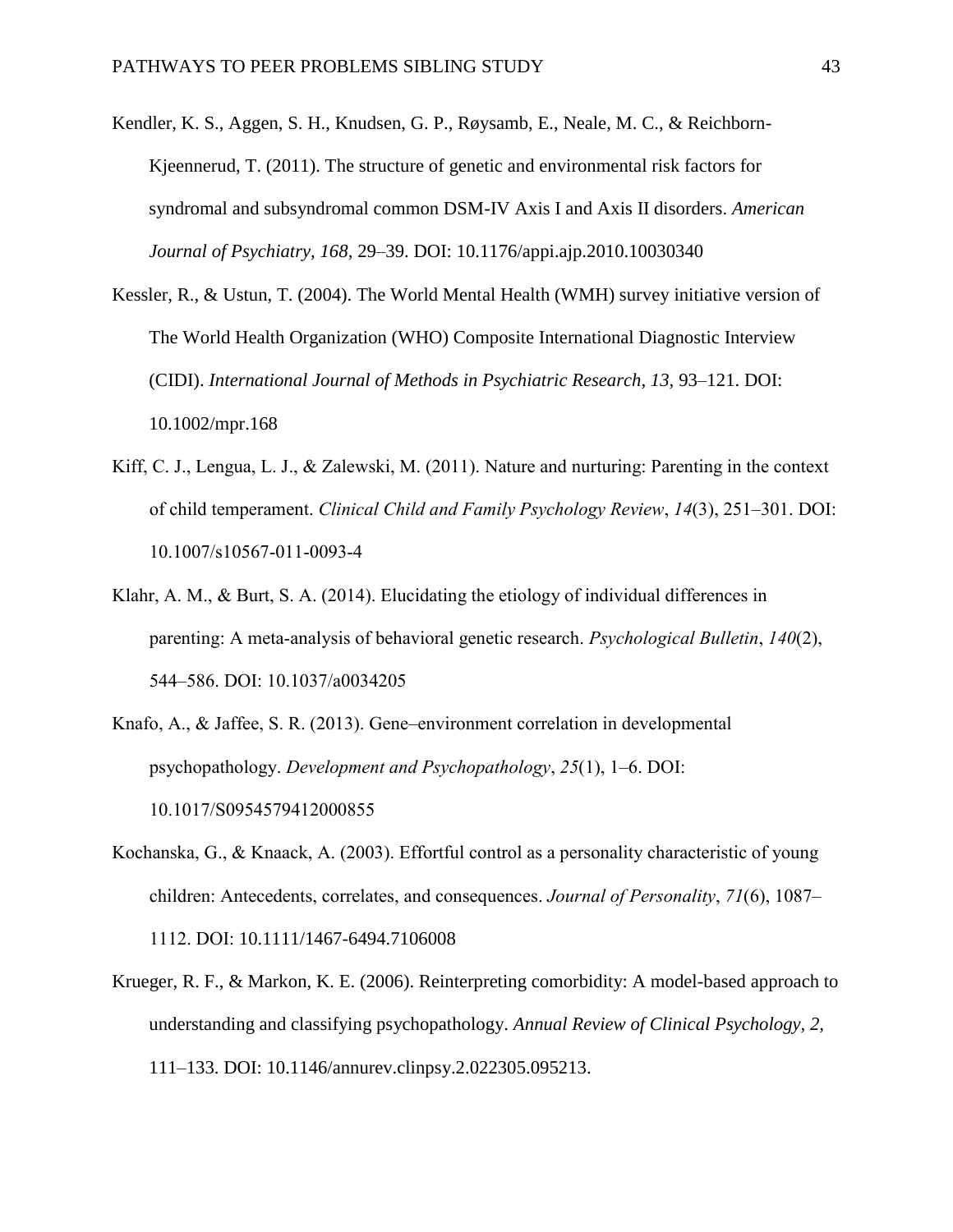- Larsson, H., Viding, E., Rijsdijk, F. V., & Plomin, R. (2008). Relationships between parental negativity and childhood antisocial behavior over time: A bidirectional effects model in a longitudinal genetically informative design. *Journal of Abnormal Child Psychology*, *36*(5), 633–645. DOI: 10.1007/s10802-007-9151-2
- Lemery-Chalfant, K., Clifford, S., Dishion, T. J., Shaw, D. S., & Wilson, M. N. (2018). Genetic moderation of the effects of the Family Check-Up intervention on children's internalizing symptoms: A longitudinal study with a racially/ethnically diverse sample. *Development and Psychopathology*, *30*(5), 1729-1747.
- Lengua, L. J. (2006). Growth in temperament and parenting as predictors of adjustment during children's transition to adolescence. *Developmental Psychology*, *42*(5), 819–832. DOI: 10.1037/0012-1649.42.5.819
- Leve, L. D., & Chamberlain, P. (2005). Association with delinquent peers: Intervention effects for youth in the juvenile justice system. *Journal of Abnormal Child Psychology*, *33*, 339- 347.
- Leve, L. D., Neiderhiser, J. M., Harold, G. T., Natsuaki, M. N., Bohannan, B. J. M., & Cresko, W. A. (2018). Naturalistic experimental designs as tools for understanding the role of genes and the environment in prevention research. *Prevention Science*, *19*, 68–78. DOI: 10.1007/s11121-017-0746-8
- Leve, L. D., Neiderhiser, J. M., Shaw, D. S., Ganiban, J., Natsuaki, M. N., & Reiss, D. (2013). The Early Growth and Development Study: A prospective adoption study from birth through middle childhood. *Twin Research and Human Genetics: The Official Journal of the International Society for Twin Studies*, *16*(1), 412–423. DOI: 10.1017/thg.2012.126

Manke, B., McGuire, S., Reiss, D., Hetherington, E., & et al. (1995). Genetic contributions to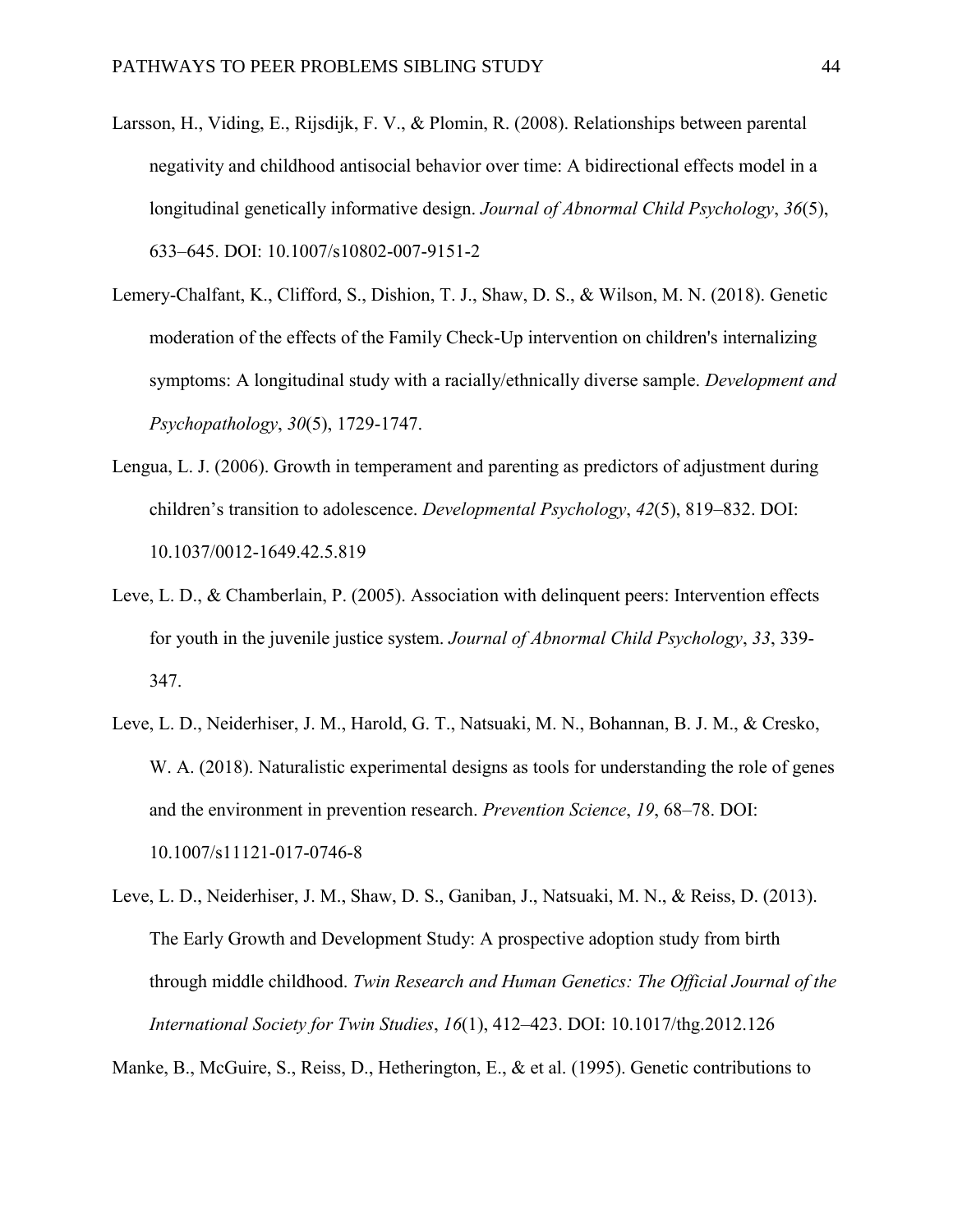adolescents' extrafamilial social interactions: Teachers, best friends, and peers. *Social Development, 4*(3), 238-256.

- Marceau, K., Rolan, E., Leve, L. D., Ganiban, J. M., Reiss, D., Shaw, D. S., Natsuaki, M. N., Egger, H., & Neiderhiser, J. M. (2019). Parenting and prenatal risk as moderators of genetic influences on conduct problems during middle childhood. *Developmental Psychology.*  Online First.
- Masten, A. S., & Cicchetti, D. (2010). Developmental cascades. *Development and Psychopathology*, *22*(3), 491–495. DOI: 10.1017/s0954579410000222
- Melby, J. N., & Conger, R. D. (2001). The Iowa Family Interaction Rating Scales: Instrument summary. In P. K. Kerig & K. M. Lindahl (Eds.), *Family observational coding systems: Resources for systemic research* (pp. 33–58). Mahwah, NJ: Lawrence Erlbaum Associates Publishers.
- Muthén, L. K., & Muthén, B. O. (1998–2010). *Mplus user's guide* (6th ed.). Los Angeles, CA: Author.
- Narusyte, J., Neiderhiser, J. M., D'Onofrio, B. M., Reiss, D., Spotts, E. L., Ganiban, J., & Lichtenstein, P. (2008). Testing different types of genotype–environment correlation: An extended children-of-twins model. *Developmental Psychology*, *44*(6), 1591–1603. DOI: 10.1037/a0013911
- Natsuaki, M. N., Neiderhiser, J. M., Harold, G. T., Shaw, D. S., Reiss, D., & Leve, L. D. (in press). A sibling comparison study on rearing environment differences. *Developmental Psychology.*
- Neiderhiser, J. M., Reiss, D., Hetherington, E. M., & Plomin, R. (1999). Relationships between parenting and adolescent adjustment over time: genetic and environmental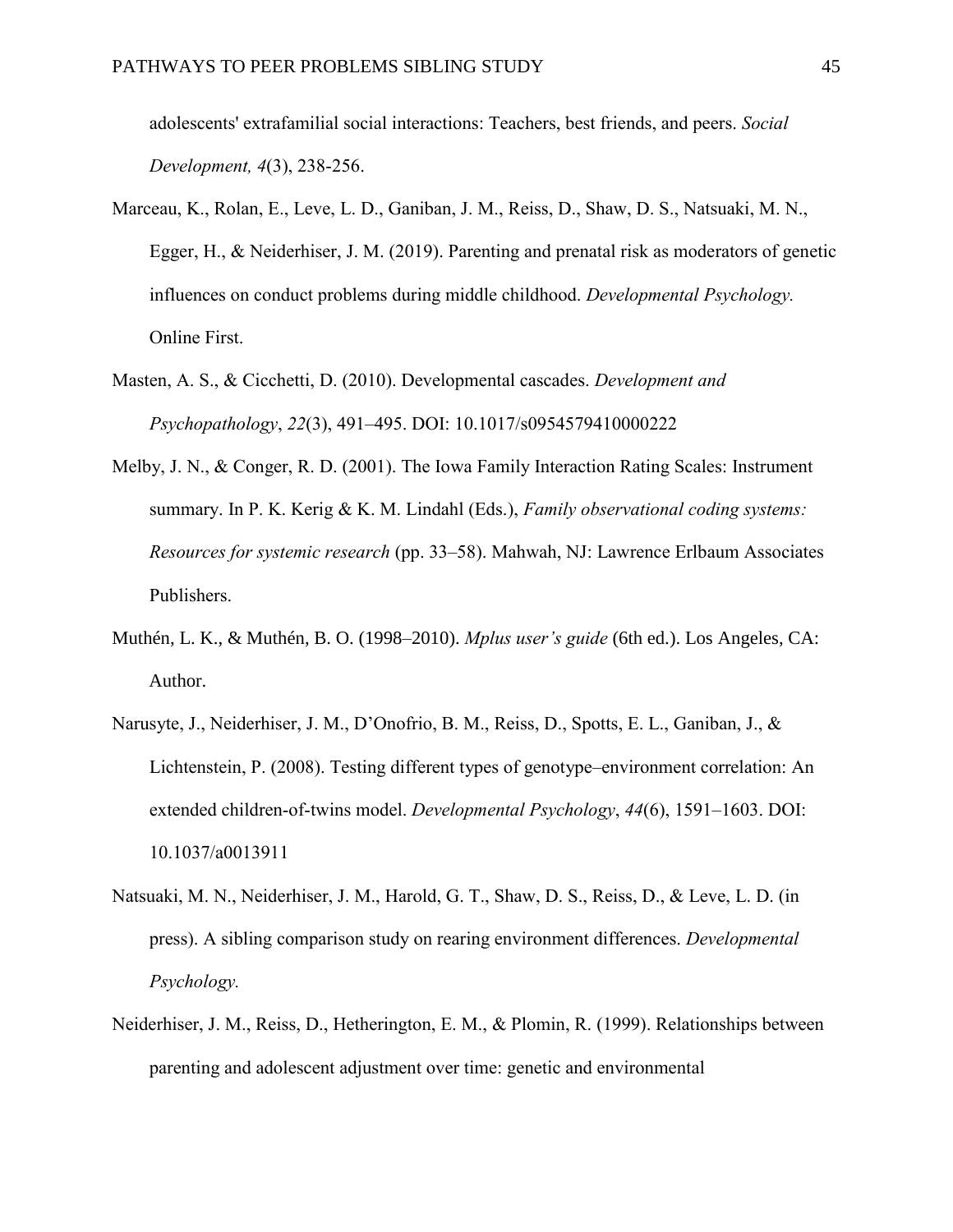contributions. *Developmental Psychology*, *35*(3), 680-692. DOI:10.1037/0012- 1649.35.3.680

- Nigg, J. T., & Huang-Pollock, C. L. (2003). An early-onset model of the role of executive functions and intelligence in conduct disorder/delinquency. In B. B. Lahey, T. E. Moffitt, & A. Caspi (Eds.), *Causes of conduct disorder and juvenile delinquency* (pp. 227–253). New York, NY: Guilford Press.
- O'Connor, T. G., Deater-Deckard, K., Fulker, D., Rutter, M., & Plomin, R. (1998). Genotype– environment correlations in late childhood and early adolescence: Antisocial behavioral problems and coercive parenting. *Developmental Psychology*, *34*(5), 970–981. DOI: 10.1037/0012-1649.34.5.970
- Olson, S. L., Sameroff, A. J., Kerr, D. C. R., Lopez, N. L., & Wellman, H. M. (2005). Developmental foundations of externalizing problems in young children: The role of effortful control. *Development and Psychopathology*, *17*(1), 25–45. DOI: 10.1017/S0954579405050029
- Pardini, D. A., Fite, P. J., & Burke, J. D. (2008). Bidirectional associations between parenting practices and conduct problems in boys from childhood to adolescence: The moderating effect of age and African-American ethnicity. *Journal of Abnormal Child Psychology*, *36*(5), 647–662. DOI: 10.1007/s10802-007-9162-z
- Parke, R. D., & Ladd, G. W. (Eds.). (2016). *Family-peer relationships: Modes of linkage*. Hillsdale, NJ: Lawrence Erlbaum Associates, Inc.
- Patterson, G. R. (1982). *Coercive family process* (3rd ed.). Eugene, OR: Castalia Publishing Company.

Patterson, G. R., & Dishion, T. J. (1985). Contributions of families and peers to delinquency.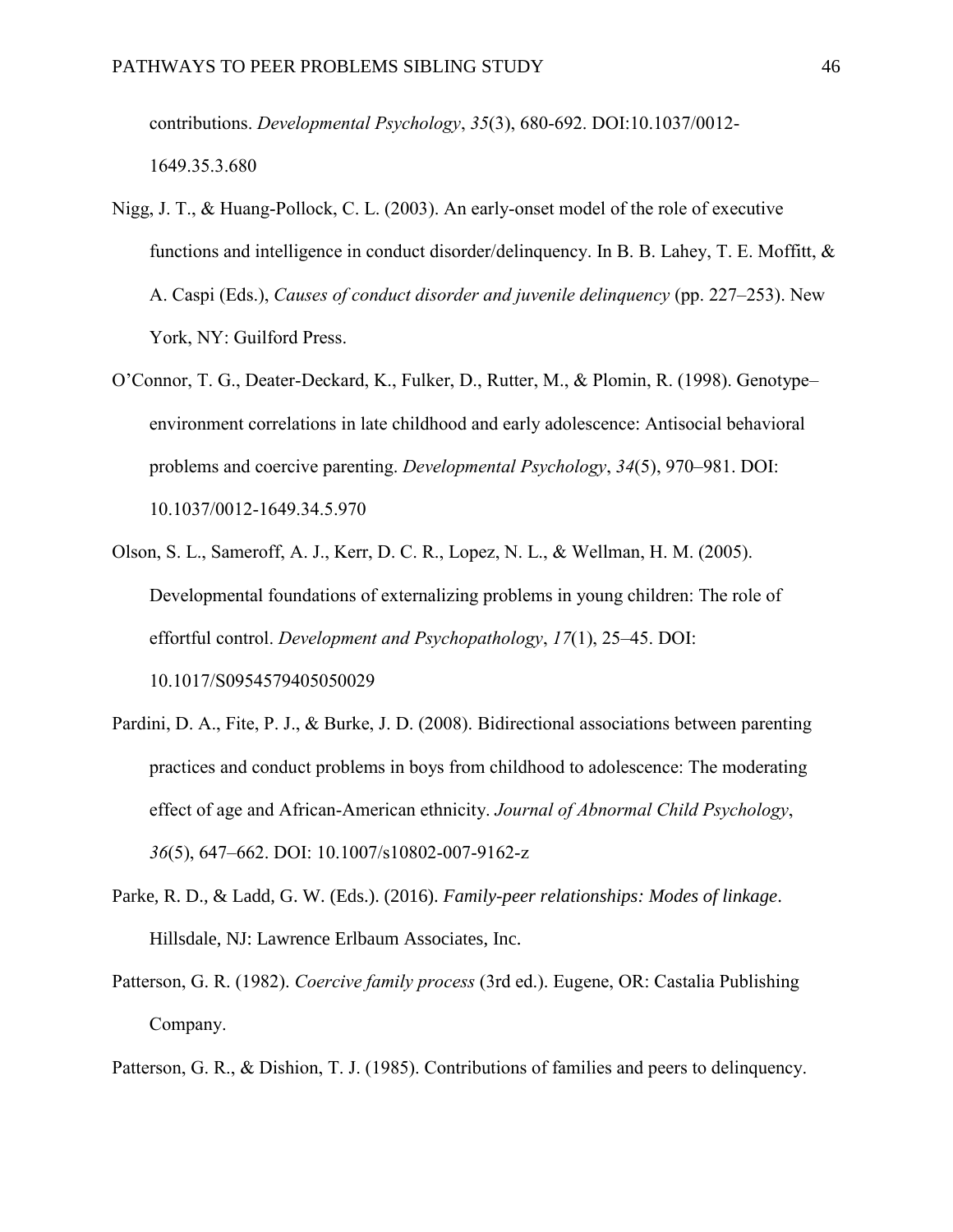*Criminology*, *1*, 63–79. DOI: 10.1111/j.1745-9125.1985.tb00326.x

Patterson, G. R., Forgatch, M. S., Yoerger, K. L., & Stoolmiller, M. (1998). Variables that initiate and maintain an early-onset trajectory for juvenile offending. *Development and Psychopathology*, *10*(3), 531–547. DOI: 10.1017/S0954579498001734

Patterson, G. R., Reid, J. B., & Dishion, T. J. (1992). *Antisocial boys*. Eugene, OR: Castalia.

- Pike, A., & Atzaba-Poria, N. (2003). Do sibling and friend relationships share the same temperamental origins? A twin study. *Journal of Child Psychology and Psychiatry and Allied Disciplines*, *44*(4), 598–611. DOI: 10.1111/1469-7610.00148
- Plomin, R., DeFries, J. C., & Loehlin, J. C. (1977). Genotype–environment interaction and correlation in the analysis of human behavior. *Psychological Bulletin*, *84*(2), 309–322. DOI: 10.1037/0033-2909.84.2.309
- Polderman, T. J. C., de Geus, E. J. C., Hoekstra, R. A., Bartels, M., van Leeuwen, M., Verhulst, F. C., … Boomsma, D. I. (2009). Attention problems, inhibitory control, and intelligence index overlapping genetic factors: A study in 9-, 12-, and 18-year-old twins. *Neuropsychology*, *23*(3), 381–391. DOI: 10.1037/a0014915
- Putnam, S. P., & Rothbart, M. K. (2006). Development of short and very short forms of the Children's Behavior Questionnaire. *Journal of Personality Assessment*, *87*(1), 102–112. DOI: 10.1207/s15327752jpa8701\_09
- Reiss, D., Neiderhiser, J. M., Hetherington, E. M., & Plomin, R. (2000). *The relationship code : deciphering genetic and social influences on adolescent development*. Cambridge, Ma.: Harvard University Press.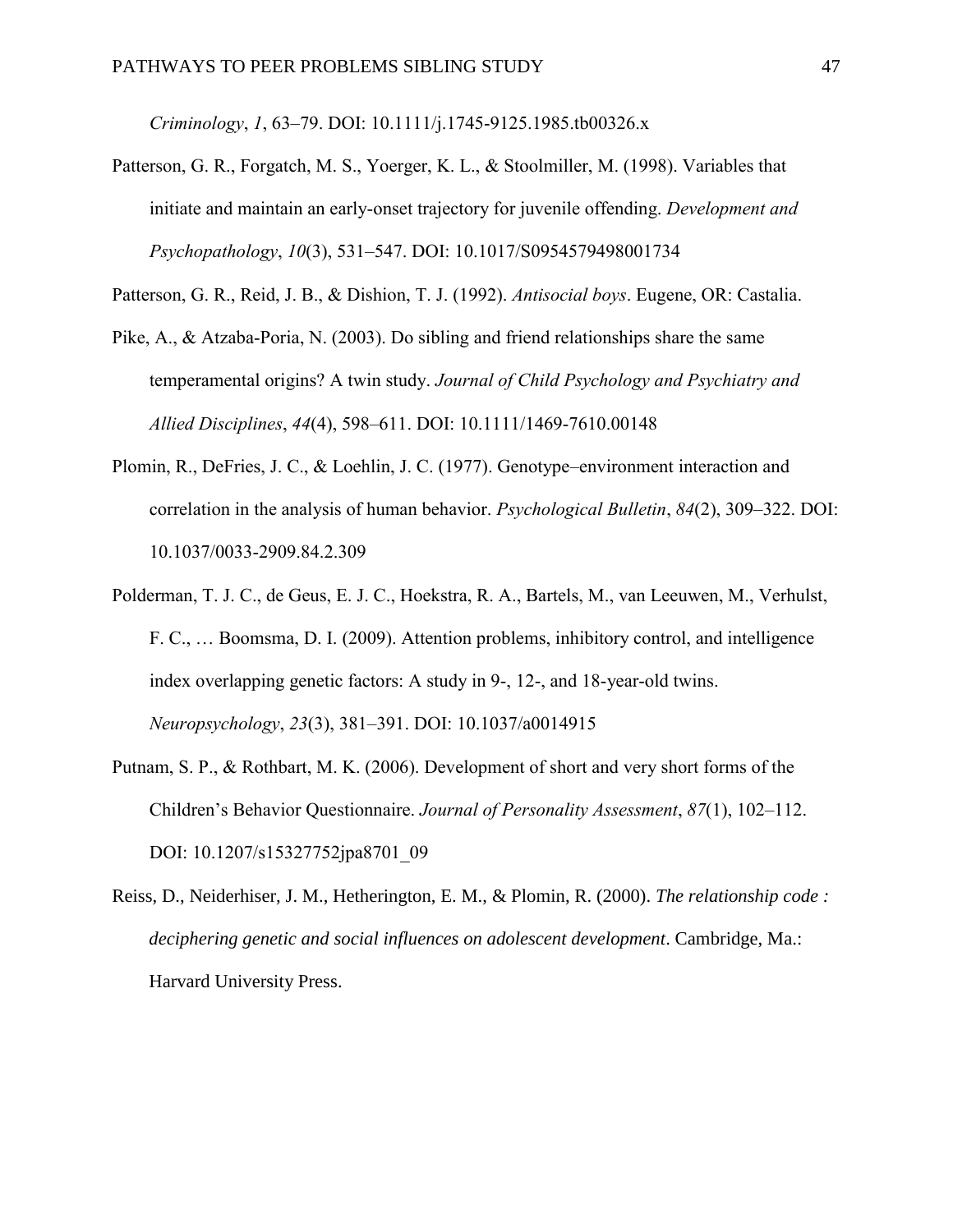- Robins, L. N., Helzer, J. E., Croughan, J., & Ratcliff, K. S. (1981). National Institute of Mental Health Diagnostic Interview Schedule: Its history, characteristics, and validity. *Archives of General Psychiatry*, *38*(4), 381–389. DOI:10.1001/archpsyc.1981.01780290015001
- Rothbart, M. K., Ahadi, S. A., Hershey, K. L., & Fisher, P. (2001). Investigations of temperament at three to seven years: The children's behavior questionnaire. *Child Development*, *72*(5), 1394–1408. DOI: 10.1111/1467-8624.00355
- Rothbart, M. K., & Bates, J. E. (2006). Temperament. In W. Damon & N. Eisenberg (Eds.), *Handbook of child psychology: Vol. 3. Social, emotional, and personality development* (6th ed., pp. 99–166). Hoboken, NJ: Wiley.
- Satorra, A., & Bentler, P. M. (2010). Ensuring positiveness of the scaled difference chi-square test statistic. *Psychometrika*, *75*(2), 243–248. DOI:10.1007/s11336-009-9135-y
- Scarr, S., & McCartney, K. (1983). How people make their own environments: A theory of genotype → environment effects. *Child Development*, *54*(2), 424–435. DOI: 10.2307/1129703
- Shaw, D. S., & Bell, R. Q. (1993). Developmental theories of parental contributors to antisocial behavior. *Journal of Abnormal Child Psychology*, *21*(5), 493–518. DOI: 10.1007/BF00916316
- Shaw, D. S., Dishion, T. J., Supplee, L., Gardner, F., & Arnds, K. (2006). Randomized trial of a family-centered approach to the prevention of early conduct problems: 2-year effects of the family check-up in early childhood. *Journal of Consulting and Clinical Psychology*, *74*, 1 - 9.
- Snyder, J., Dishion, T. J., & Patterson, G. R. (1986). Determinants and consequences of associating with deviant peers during preadolescence and adolescence. *The Journal of Early*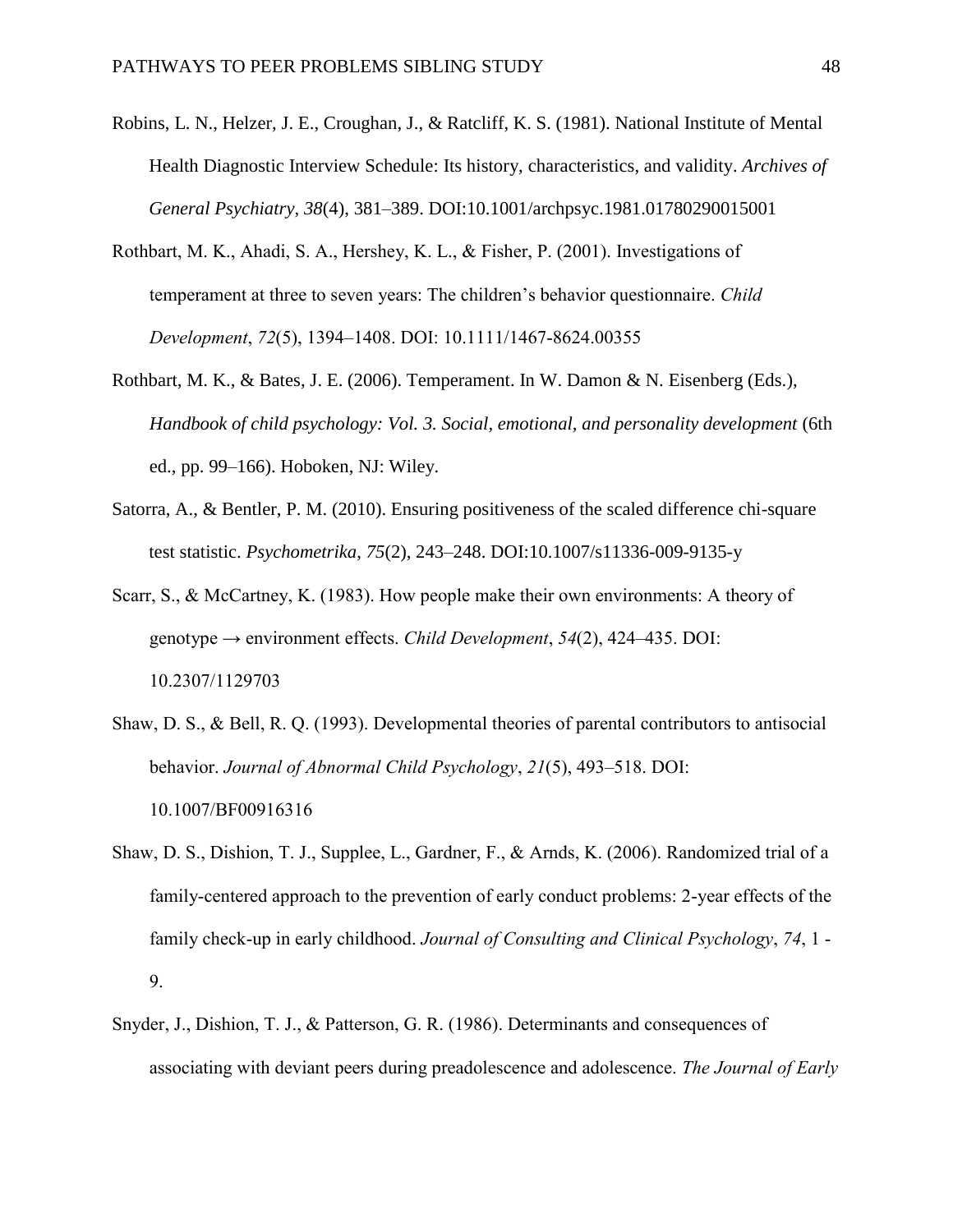*Adolescence*, *6*(1), 29–43. DOI: 10.1177/0272431686061003

- Snyder, J., McEachern, A., Schrepferman, L., Just, C., Jenkins, M., Roberts, S., & Lofgreen, A. (2010). Contribution of peer deviancy training to the early development of conduct problems: Mediators and moderators. *Behavior Therapy*, *41*(3), 317–328. DOI: 10.1016/j.beth.2009.05.001
- Spinrad, T. L., Eisenberg, N., Gaertner, B., Popp, T., Smith, C. L., Kupfer, A., … Hofer, C. (2007). Relations of maternal socialization and toddlers' effortful control to children's adjustment and social competence. *Developmental Psychology*, *43*(5), 1170–1186. DOI: 10.1037/0012-1649.43.5.1170
- Tarantino, N., Tully, E. C., Garcia, S. E., South, S., Iacono, W. G., & McGue, M. (2014). Genetic and environmental influences on affiliation with deviant peers during adolescence and early adulthood. *Developmental Psychology*, *50*(3), 663–673. DOI: 10.1037/a0034345
- Trentacosta, C. J., & Shaw, D. S. (2009). Emotional self-regulation, peer rejection, and antisocial behavior: Developmental associations from early childhood to early adolescence. *Journal of Applied Developmental Psychology*, *30*(3), 356–365. DOI: 10.1016/j.appdev.2008.12.016
- Walker, H., & McConnell, S. R. (1988). *The Walker-McConnell Scale of Social Competence and School Adjustment*. Austin, TX: Pro-Ed.
- Waszczuk, M. A., Zavos, H. M., Gregory, A. M., & Eley, T. C. (2014). The phenotypic and genetic structure of depression and anxiety disorder symptoms in childhood, adolescence, and young adulthood. *JAMA Psychiatry*, *71*(8), 905–916. DOI: 10.1001/jamapsychiatry.2014.655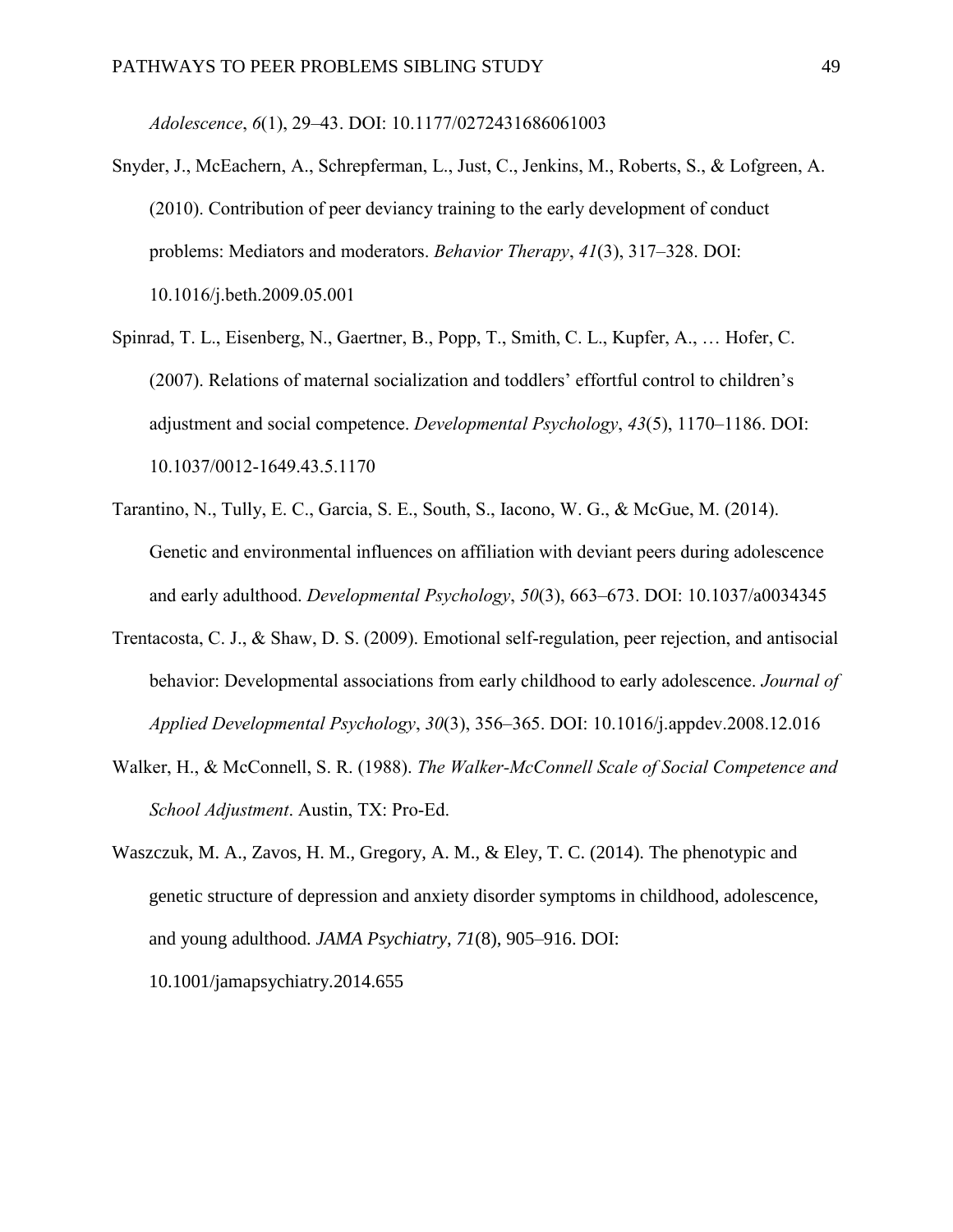|                           |                              | M(SD)                        |                  |
|---------------------------|------------------------------|------------------------------|------------------|
|                           | Adoptive home                | Birth home                   | Total            |
|                           | $(n = 135 \text{ children})$ | $(n = 173 \text{ children})$ | $(N = 308)$      |
| Inhibitory control T1     | 4.59(0.74)                   | 4.69(0.96)                   | 4.64(0.86)       |
| Parental hostility T1     | 11.05(2.89)                  | 11.06(3.6)                   | 11.06(3.33)      |
| Peer problems T1          | 13.72 (10.52)                | 17.51 (13.62)                | $15.80(12.44)$ * |
| Parental hostility T2     | 11.61(3.18)                  | 10.54(3.53)                  | $11.02(3.42)$ *  |
| Peer problems T2          | 1.97(1.95)                   | 1.97(1.78)                   | 1.96(1.86)       |
| BM internalizing symptoms | $-0.07(1.29)$                | $-0.03(1.33)$                | $-0.05(1.31)$    |
| BM externalizing symptoms | 0.24(1.46)                   | 0.27(1.41)                   | 0.24(1.43)       |

| Table 1. Means and Standard Deviations of Study Variables |  |  |  |  |  |  |
|-----------------------------------------------------------|--|--|--|--|--|--|
|-----------------------------------------------------------|--|--|--|--|--|--|

*Note.*  $* p < .05$  group differences between children in adoptive home versus birth home. The total sample ( $n = 308$ ) included 173 linked sibling sets and 18 additional biological siblings who were missing the linked adoptive sibling data but had linked birth parent data.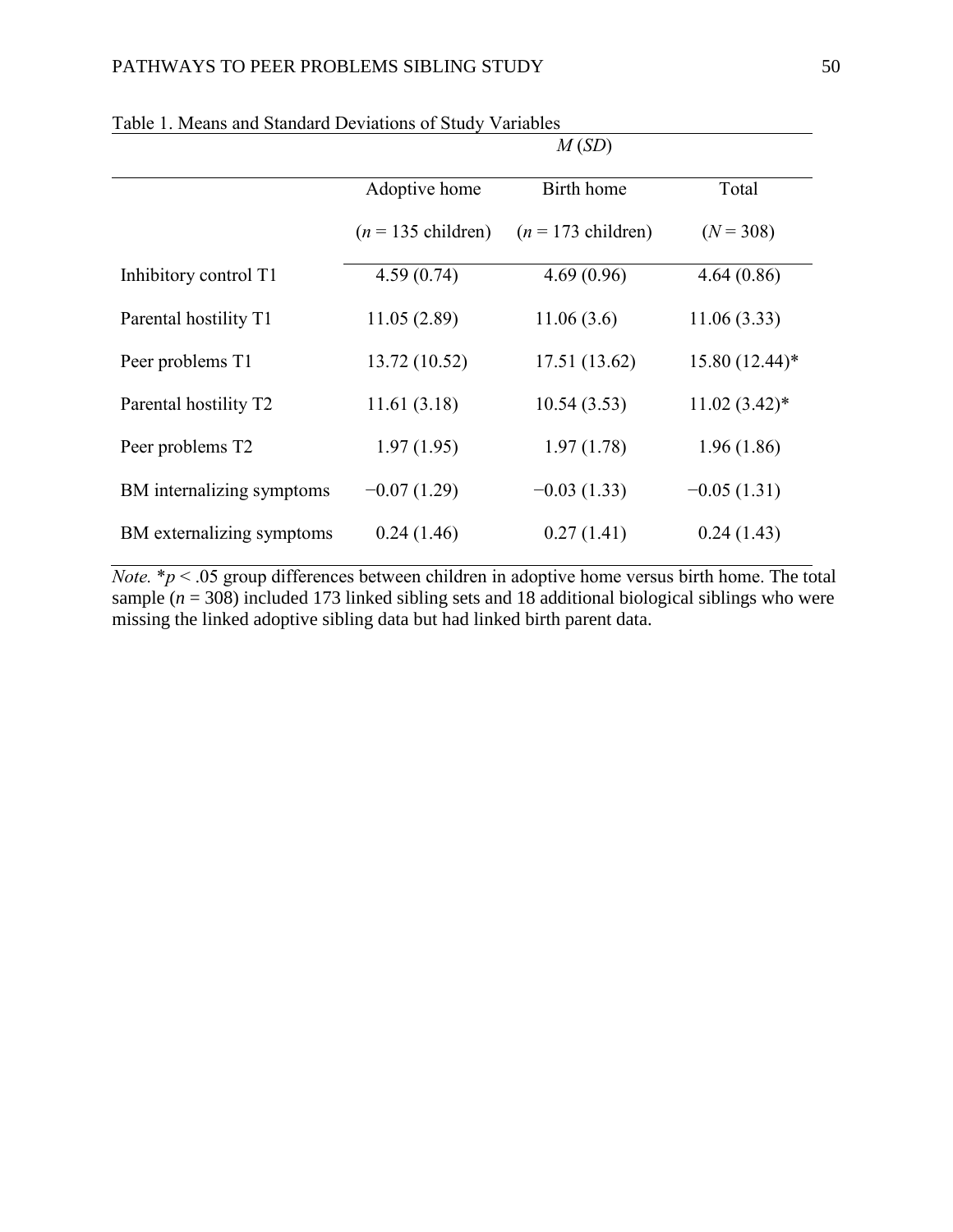# PATHWAYS TO PEER PROBLEMS SIBLING STUDY 51

|    |                              |         | $\mathcal{D}_{\mathcal{L}}$ | 3       | $\overline{4}$ | 5       | 6       |
|----|------------------------------|---------|-----------------------------|---------|----------------|---------|---------|
|    | 1. Inhibitory control T1     |         |                             |         |                |         |         |
|    | 2. Parental hostility T1     | $.37**$ |                             |         |                |         |         |
|    | 3. Peer problems T1          | $.48**$ | $.22**$                     |         |                |         |         |
|    | 4. Parental hostility T2     | $.36**$ | $.56**$                     | $.21**$ |                |         |         |
|    | 5. Peer problems T2          | $37**$  | $21**$                      | $.49**$ | $.25**$        |         |         |
|    | 6. BM internalizing symptoms | $.14*$  | .10                         | $.17**$ | $-.02$         | .10     |         |
| 7. | BM externalizing symptoms    | .03     | .10                         | .06     | .11            | $.17**$ | $.30**$ |

|  |  |  |  | Table 2. Correlation Matrix of Study Variables After Controlling for Income |
|--|--|--|--|-----------------------------------------------------------------------------|
|--|--|--|--|-----------------------------------------------------------------------------|

*Note.*  $* p < .05$ ,  $* p < .01$ . BM = birth mother.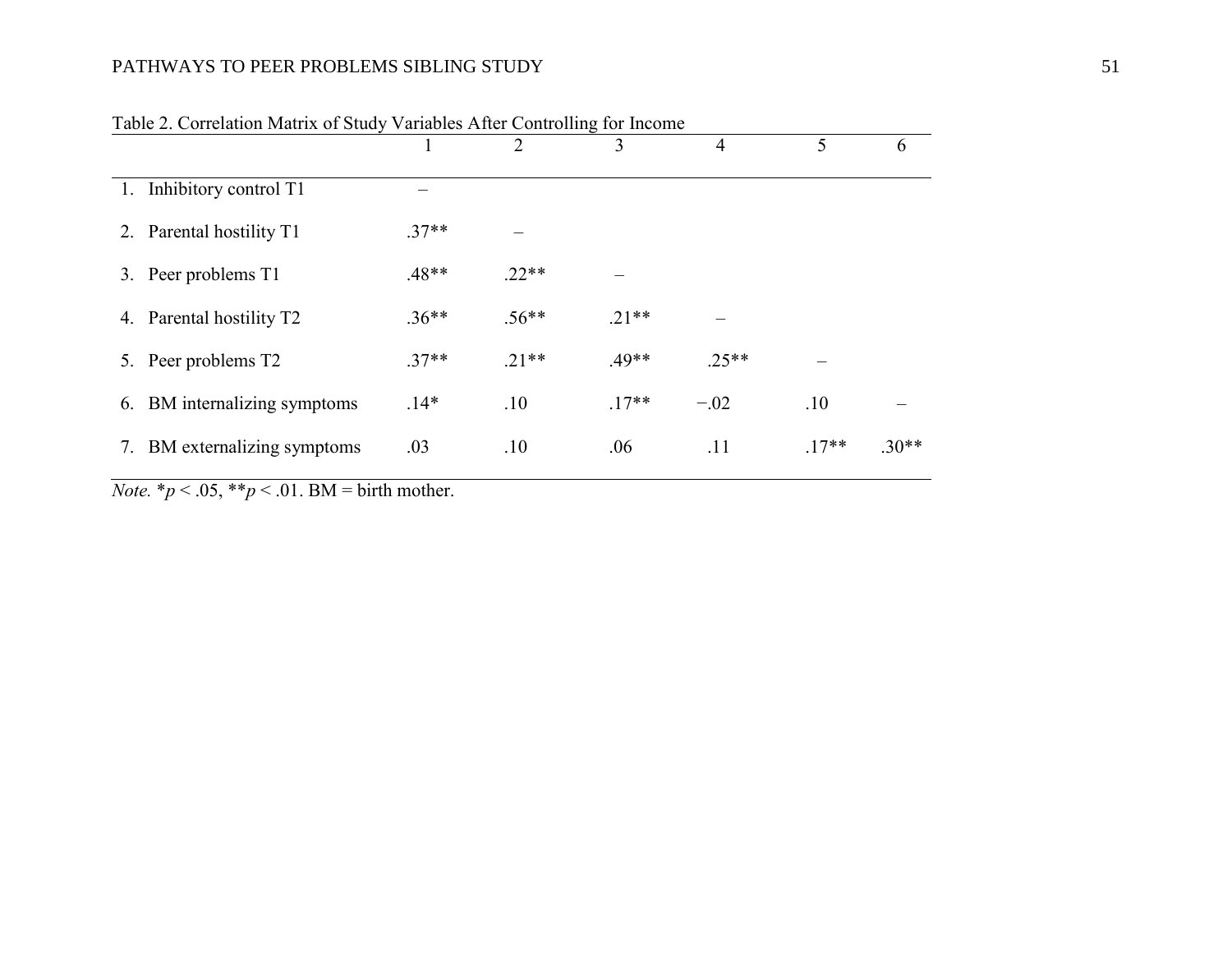|                                                             | <b>CFI</b> | <b>TLI</b> | RMSEA | Model comparison |      | Diff $p$ -value |
|-------------------------------------------------------------|------------|------------|-------|------------------|------|-----------------|
| $M1$ = Autoregressive parental hostility                    | 0.98       | 0.96       | 0.05  | $M1$ vs $M10$    | 3.45 | 0.06            |
| $M2$ = Autoregressive peer problems                         | 0.99 0.97  |            | 0.04  | $M2$ vs $M10$    | 2.83 | 0.08            |
| $M3 = BM$ internalizing to inhibitory control T1            | 0.97       | 0.94       | 0.05  | $M3$ vs $M10$    | 7.08 | 0.01            |
| $M4 = BM$ externalizing to inhibitory control T1            | 0.99 0.99  |            | 0.03  | $M4$ vs $M10$    | 0.64 | 0.42            |
| $M5 = BM$ internalizing to peer problems T1                 | 0.99       | 0.97       | 0.04  | $M5$ vs $M10$    | 2.12 | 0.15            |
| $M6$ = Inhibitory control T1 to parental hostility T2       | 1.00       | 0.99       | 0.02  | $M6$ vs $M10$    | 0.00 | 0.95            |
| $M7 = Cross$ -lagged peer to parental hostility T2          | 0.98 0.93  |            | 0.05  | $M7$ vs $M10$    | 4.67 | 0.03            |
| $M8$ = Inhibitory control T1 to peer problems T2            | 0.99       | 0.98       | 0.03  | $M8$ vs $M10$    | 0.97 | 0.32            |
| $M9 = Cross$ -lagged parental hostility to peer problems T2 | 0.99       | 0.98       | 0.04  | $M9$ vs $M10$    | 2.14 | 0.14            |
| $M10 = All free$                                            | 0.99       | 0.98       | 0.03  |                  |      |                 |

Table 3. Tests of Model Fit Path Estimate Differences Between Adoptive and Birth Home, Corresponding to the Model Shown in Figure 3. <u> 1989 - Johann Stoff, amerikansk politiker (d. 1989)</u>

Note. **BOLD** = differences between adoptive and birth home at  $p < .05$ ; CFI = comparative fit index; TLI = Tucker–Lewis index;  $RMSEA$  = root mean square error of approximation;  $M$  = model;  $BM$  = birth mother. Differences in path estimates were tested with adjusted chi-square using the Satorra-Bentler scaling correction.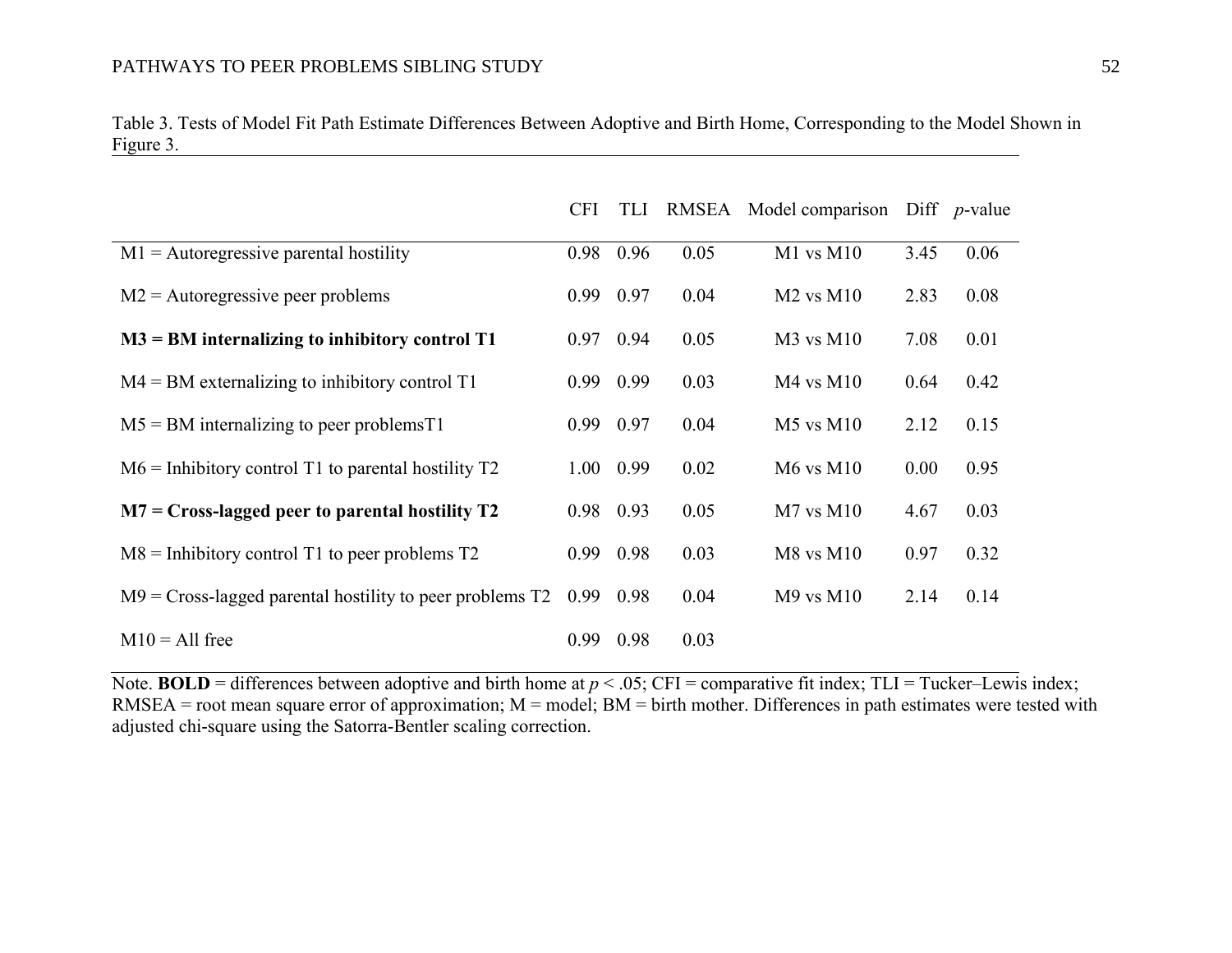|                              | Full-sibling pairs | Half-sibling pairs | Full sample |
|------------------------------|--------------------|--------------------|-------------|
| Inhibitory control T1        | 0.17               | 0.05               | 0.06        |
| Parental hostility T1        | 0.05               | 0.04               | 0.04        |
| Peer problems T1             | 0.06               | $-0.02$            | $-0.02$     |
| Parental hostility T2        | 0.16               | 0.001              | 0.03        |
| Peer problems T <sub>2</sub> | $-0.21$            | 0.01               | $-0.02$     |

Table 4. Within-Sibling-Pair Correlations by Genetic Relatedness, for Rearing Parent and Child Variables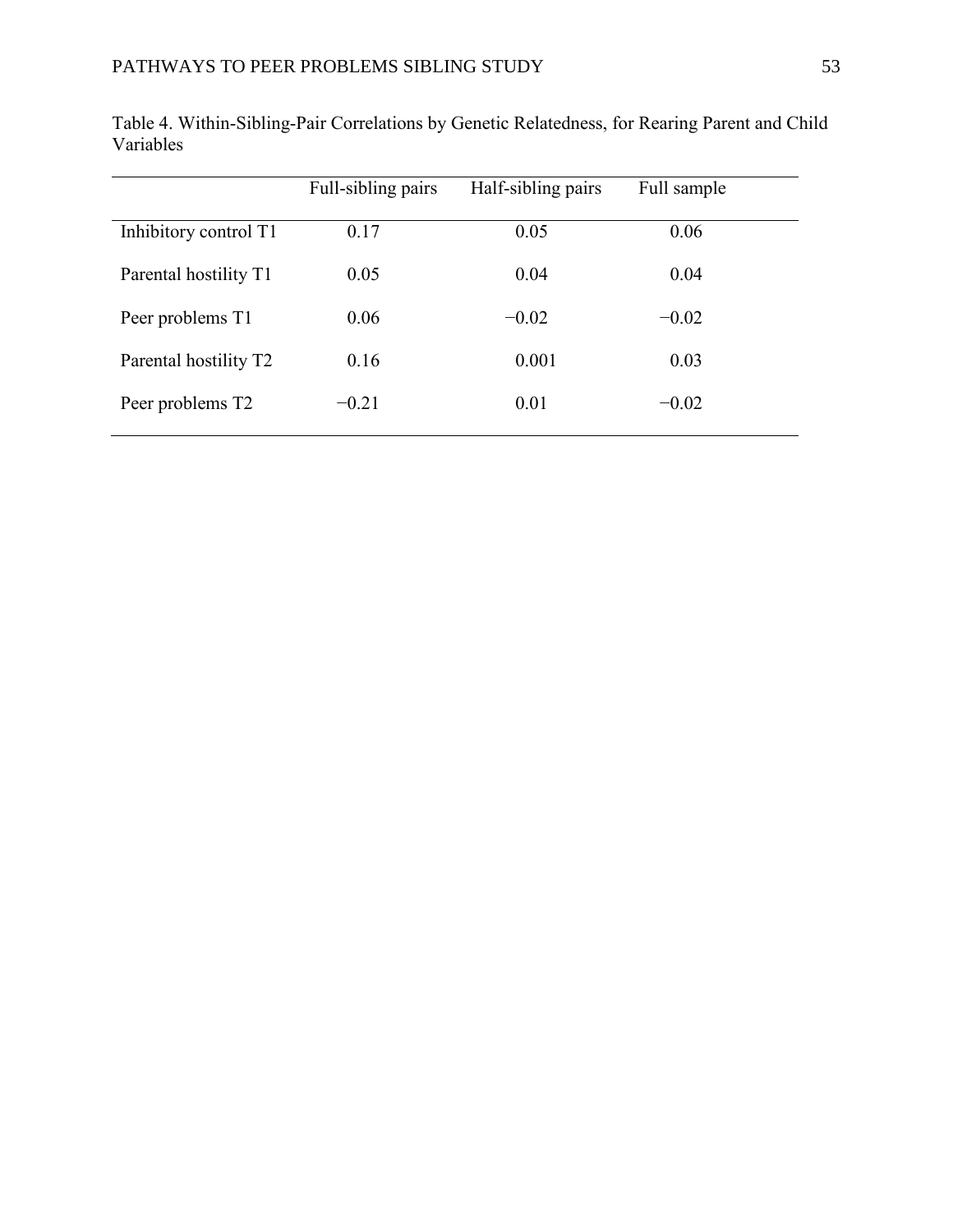

Figure 1. Conventional cross-lagged model testing the competing effects of parental hostility and peer problems.

*Note.* \* $p < .05$ , \*\* $p < .01$ . Black lines indicate significant paths, dashed lines indicate nonsignificant paths, and curved paths depict correlations. BM = birth mother;  $\chi^2(4) = 7$ , 79,  $p = 10$ ;  $CFI = 0.98$ ;  $TCI = 0.93$ ;  $RMSEA = 0.05$ ,  $SRMR = 0.03$ .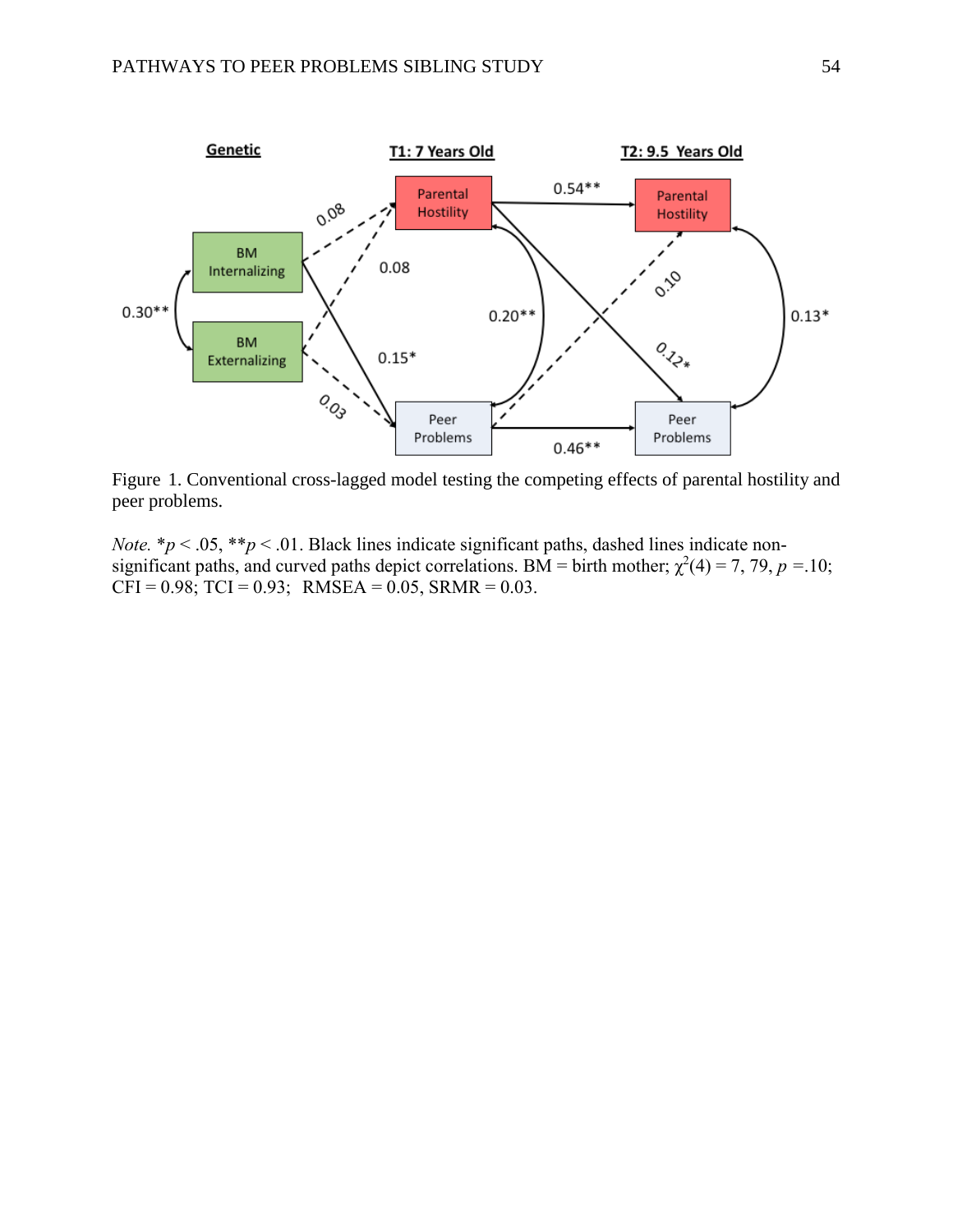

Figure 2. Cross-lagged model that incorporates the association between child inhibitory control (T1) on T2 outcomes*.* 

*Note.*  $* p < .05$ ,  $* p < .01$ . Black lines indicate significant paths, dashed lines indicate nonsignificant paths, and curved paths depict correlations. BM = birth mother;  $\chi^2(5) = 9.57$ ,  $p = .09$ ;  $CFI = 0.98$ ;  $TCI = 0.94$ ; RMSEA = 0.05; SRMR = 0.03.